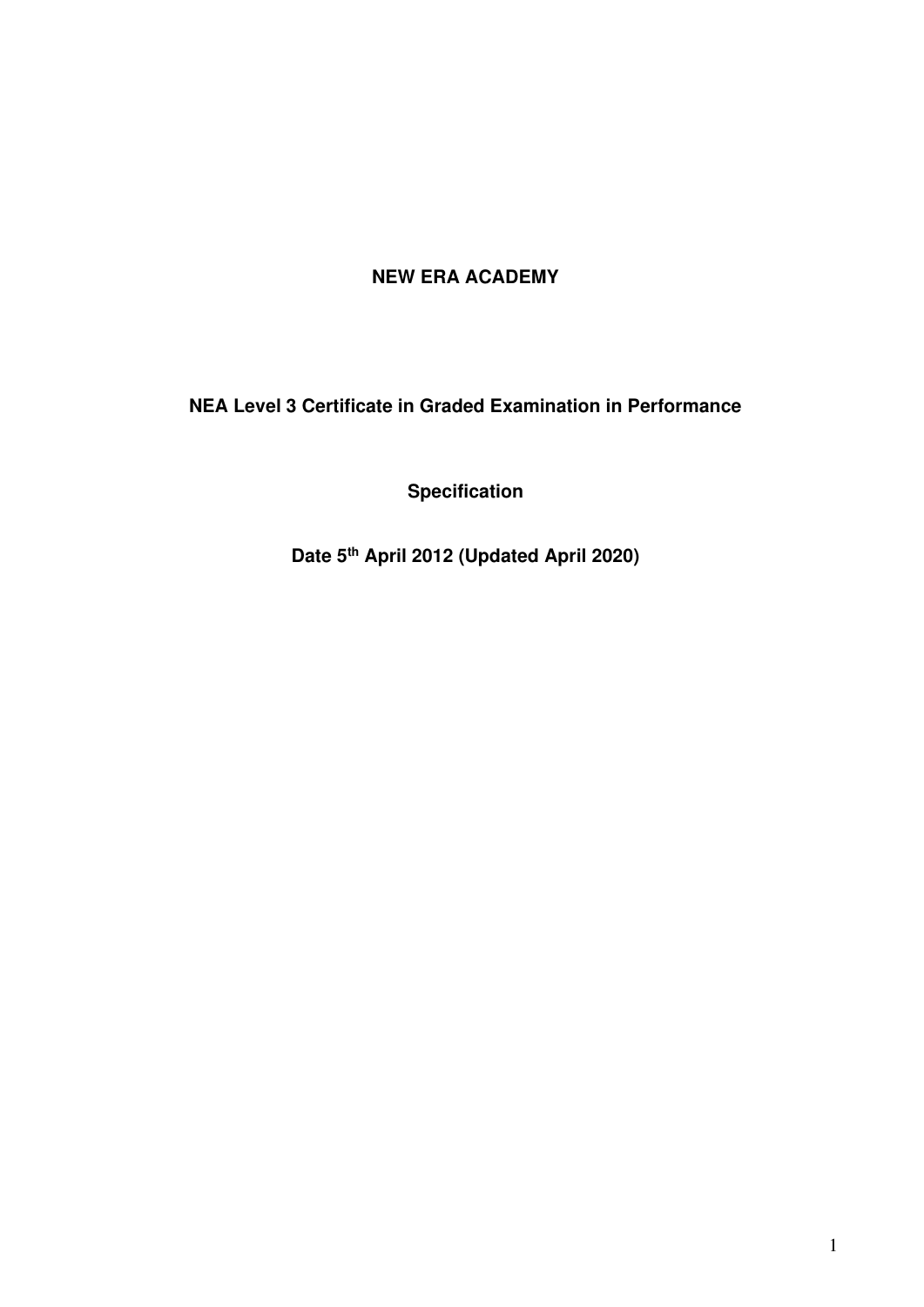## **CONTENTS**

| <b>SECTION A: QUALIFICATION SUMMARY</b>                                                         | 6      |
|-------------------------------------------------------------------------------------------------|--------|
| A.1 Aims and Broad Objectives                                                                   | 6      |
| A.2 Progression                                                                                 | 6      |
| <b>A.3 Qualification Structure</b>                                                              | 7      |
| <b>SECTION B: ASSESSMENT INFORMATION</b>                                                        | 7      |
| <b>B.1 Assessment Methodology</b>                                                               | 7      |
| <b>B.2 Expectations of Knowledge, Skills and Understanding</b>                                  | 7      |
| <b>B.3 Quality Assurance</b>                                                                    | 7      |
| <b>SECTION C: CANDIDATE ACCESS AND REGISTRATION</b><br><b>SECTION D: COMPLAINTS AND APPEALS</b> | 7<br>8 |
| <b>SECTION E: EQUAL OPPORTUNITIES POLICY</b>                                                    | 8      |
| <b>SECTION F: CONTACTS AND SUPPORT</b>                                                          | 8      |
| <b>APPENDIX 1: UNIT SPECIFICATIONS BY GRADE</b>                                                 | g      |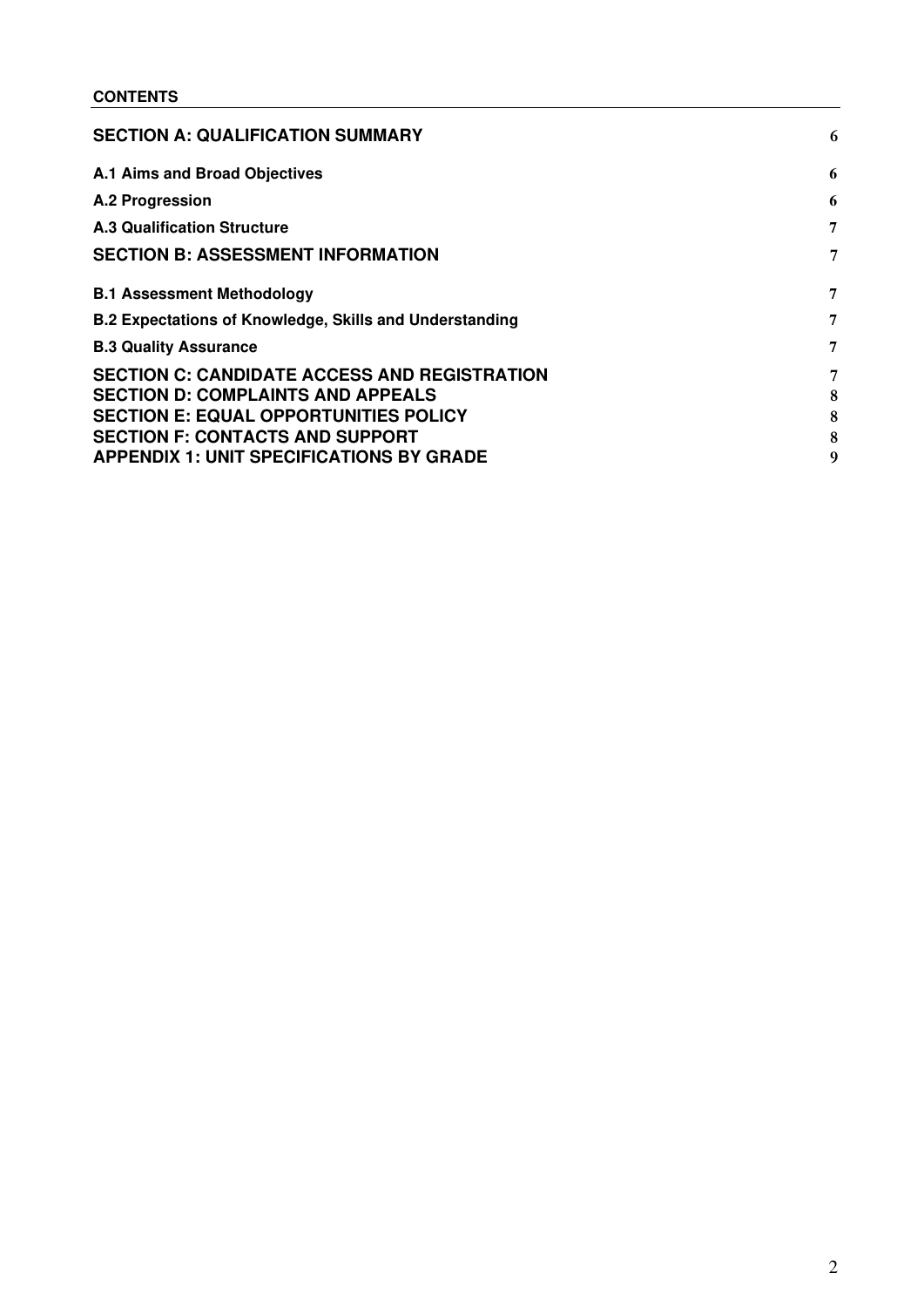| <b>Specification at a Glance</b>                      |                       |                     |               |            |            |
|-------------------------------------------------------|-----------------------|---------------------|---------------|------------|------------|
| <b>Qualification Titles</b>                           | Total no.<br>of units | <b>QCF</b><br>level | <b>Credit</b> | <b>GLH</b> | <b>TQT</b> |
| Acting - Grade 6                                      | 1                     | 3                   | 14            | 27         | 140        |
| <b>Acting Duologue - Grade 6</b>                      | 1                     | 3                   | 14            | 27         | 140        |
| <b>Acting Group - Grade 6</b>                         | 1                     | 3                   | 14            | 27         | 140        |
| <b>Acting Group Performance - Grade 6</b>             | 1                     | 3                   | 14            | 27         | 140        |
| <b>Musical Theatre - Grade 6</b>                      | 1                     | 3                   | 14            | 27         | 140        |
| <b>Musical Theatre Duologue - Grade 6</b>             | 1                     | 3                   | 14            | 27         | 140        |
| <b>Musical Theatre Group - Grade 6</b>                | 1                     | 3                   | 14            | 27         | 140        |
| <b>Musical Theatre Group Performance -</b><br>Grade 6 | 1                     | 3                   | 14            | 27         | 140        |
| Miming - Grade 6                                      | 1                     | 3                   | 14            | 27         | 140        |
| Miming Duologue - Grade 6                             | 1                     | 3                   | 14            | 27         | 140        |
| Miming Group - Grade 6                                | 1                     | 3                   | 14            | 27         | 140        |
| Devised Drama - Grade 6                               | 1                     | 3                   | 14            | 27         | 140        |
| Devised Drama Duologue - Grade 6                      | 1                     | 3                   | 14            | 27         | 140        |
| Devised Drama Group - Grade 6                         | 1                     | 3                   | 14            | 27         | 140        |
| Devised Drama Group Performance -<br>Grade 6          | 1                     | 3                   | 14            | 27         | 140        |
| Shakespeare - Grade 6                                 | 1                     | 3                   | 14            | 27         | 140        |
| <b>Shakespeare Group Performance - Grade</b><br>6     | 1                     | 3                   | 14            | 27         | 140        |
| Solo Verse Speaking - Grade 6                         | 1                     | 3                   | 14            | 27         | 140        |
| <b>Choral Speaking - Grade 6</b>                      | 1                     | 3                   | 14            | 27         | 140        |
| Recital - Grade 6                                     | 1                     | 3                   | 14            | 27         | 140        |
| Acting - Grade 7                                      | 1                     | 3                   | 18            | 30         | 180        |
| <b>Acting Duologue - Grade 7</b>                      | 1                     | 3                   | 18            | 30         | 180        |
| <b>Acting Group - Grade 7</b>                         | 1                     | 3                   | 18            | 30         | 180        |
| <b>Acting Group Performance - Grade 7</b>             | 1                     | 3                   | 18            | 30         | 180        |
| <b>Musical Theatre Duologue - Grade 7</b>             | 1                     | 3                   | 18            | 30         | 180        |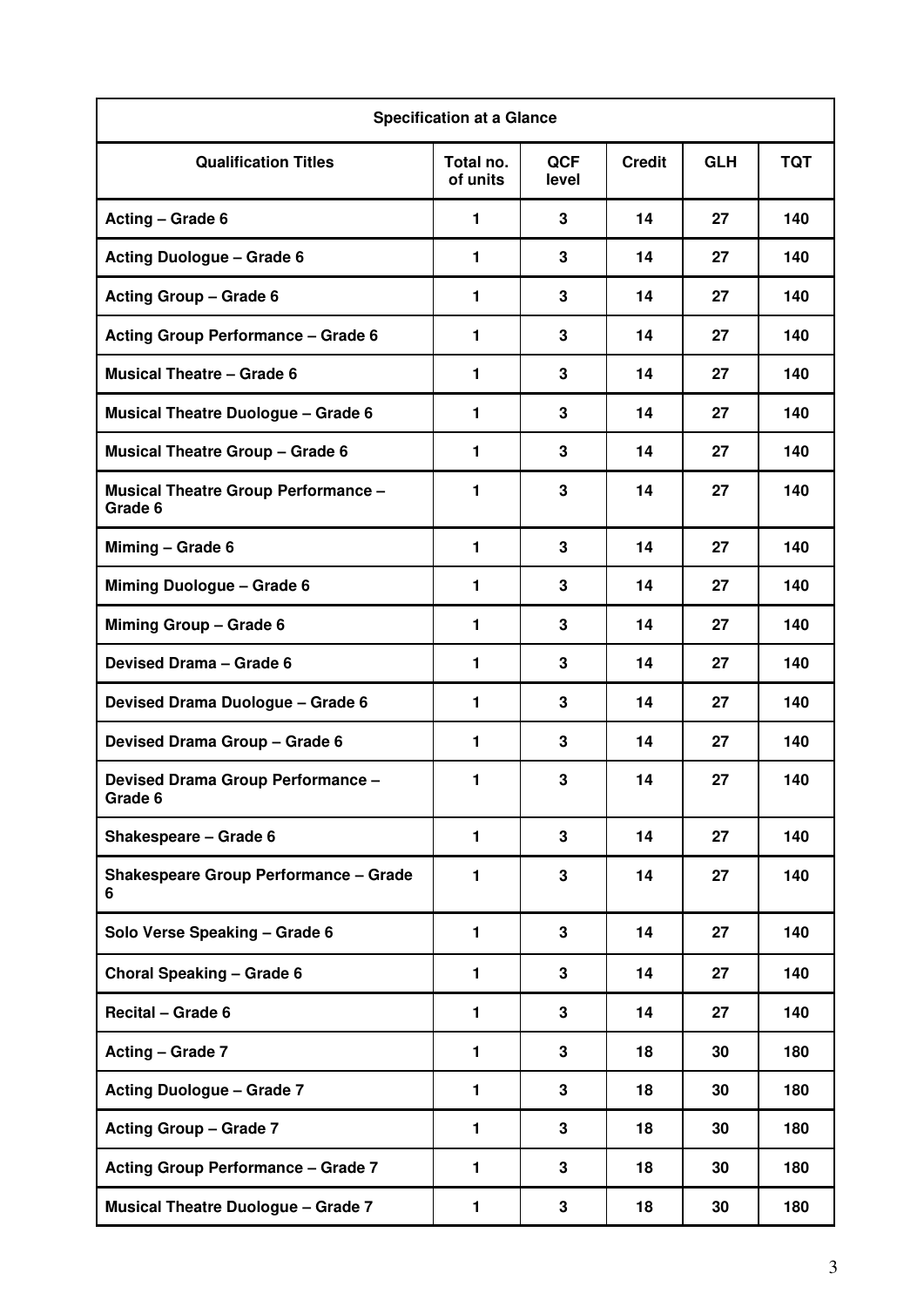| <b>Musical Theatre Group - Grade 7</b>                | 1              | 3 | 18 | 30 | 180 |
|-------------------------------------------------------|----------------|---|----|----|-----|
| <b>Musical Theatre Group Performance -</b><br>Grade 7 | 1              | 3 | 18 | 30 | 180 |
| <b>Miming Duologue - Grade 7</b>                      | $\mathbf{1}$   | 3 | 18 | 30 | 180 |
| <b>Miming Group - Grade 7</b>                         | 1              | 3 | 18 | 30 | 180 |
| Devised Drama - Grade 7                               | $\blacksquare$ | 3 | 18 | 30 | 180 |
| Devised Drama Duologue - Grade 7                      | $\mathbf{1}$   | 3 | 18 | 30 | 180 |
| Devised Drama Group - Grade 7                         | 1              | 3 | 18 | 30 | 180 |
| Devised Drama Group Performance -<br>Grade 7          | 1              | 3 | 18 | 30 | 180 |
| Shakespeare - Grade 7                                 | 1              | 3 | 18 | 30 | 180 |
| <b>Shakespeare Group Performance - Grade</b><br>7     | $\mathbf{1}$   | 3 | 18 | 30 | 180 |
| Solo Verse Speaking - Grade 7                         | $\mathbf{1}$   | 3 | 18 | 30 | 180 |
| <b>Choral Speaking - Grade 7</b>                      | $\mathbf{1}$   | 3 | 18 | 30 | 180 |
| Recital - Grade 7                                     | $\mathbf{1}$   | 3 | 18 | 30 | 180 |
| Acting - Grade 8                                      | 1              | 3 | 24 | 40 | 240 |
| <b>Acting Duologue - Grade 8</b>                      | 1              | 3 | 24 | 40 | 240 |
| <b>Acting Group - Grade 8</b>                         | 1              | 3 | 24 | 40 | 240 |
| <b>Acting Group Performance - Grade 8</b>             | 1              | 3 | 24 | 40 | 240 |
| <b>Musical Theatre - Grade 8</b>                      | $\mathbf{1}$   | 3 | 24 | 40 | 240 |
| <b>Musical Theatre Duologue - Grade 8</b>             | $\mathbf{1}$   | 3 | 24 | 40 | 240 |
| <b>Musical Theatre Group - Grade 8</b>                | $\mathbf{1}$   | 3 | 24 | 40 | 240 |
| <b>Musical Theatre Group Performance -</b><br>Grade 8 | 1              | 3 | 24 | 40 | 240 |
| Miming - Grade 8                                      | $\mathbf{1}$   | 3 | 24 | 40 | 240 |
| Miming Duologue - Grade 8                             | 1              | 3 | 24 | 40 | 240 |
| Miming Group - Grade 8                                | $\mathbf{1}$   | 3 | 24 | 40 | 240 |
| Devised Drama - Grade 8                               | $\mathbf{1}$   | 3 | 24 | 40 | 240 |
| Devised Drama Duologue - Grade 8                      | $\mathbf{1}$   | 3 | 24 | 40 | 240 |
| Devised Drama Group - Grade 8                         | $\mathbf{1}$   | 3 | 24 | 40 | 240 |
| Devised Drama Group Performance -<br>Grade 8          | 1              | 3 | 24 | 40 | 240 |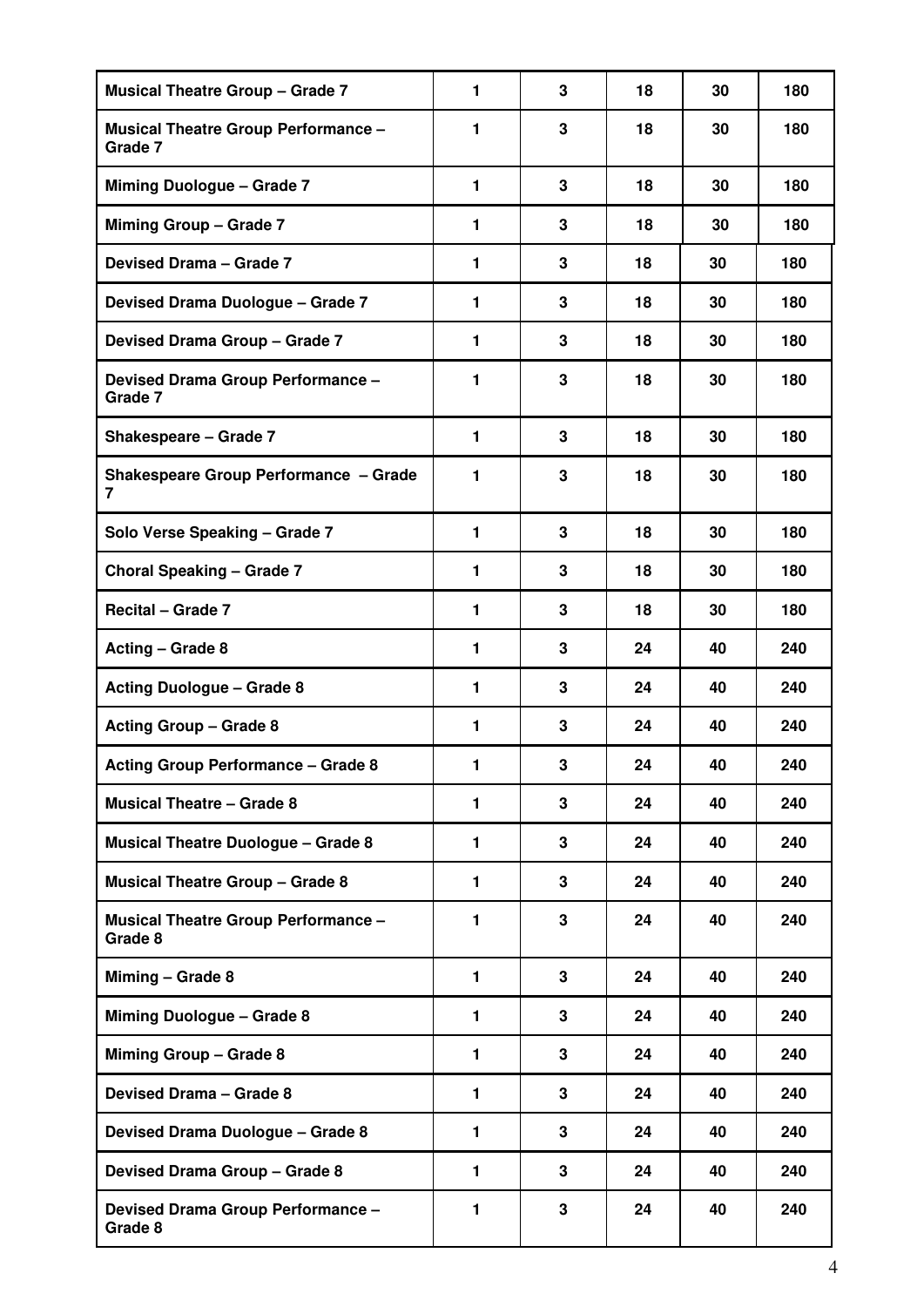| Shakespeare - Grade 8                              | 3 | 24 | 40 | 240 |
|----------------------------------------------------|---|----|----|-----|
| <b>Shakespeare Group Performance - Grade</b><br>-8 | 3 | 24 | 40 | 240 |
| Solo Verse Speaking - Grade 8                      | 3 | 24 | 40 | 240 |
| Choral Speaking - Grade 8                          | 3 | 24 | 40 | 240 |
| <b>Recital – Grade 8</b>                           | 3 | 24 | 40 | 240 |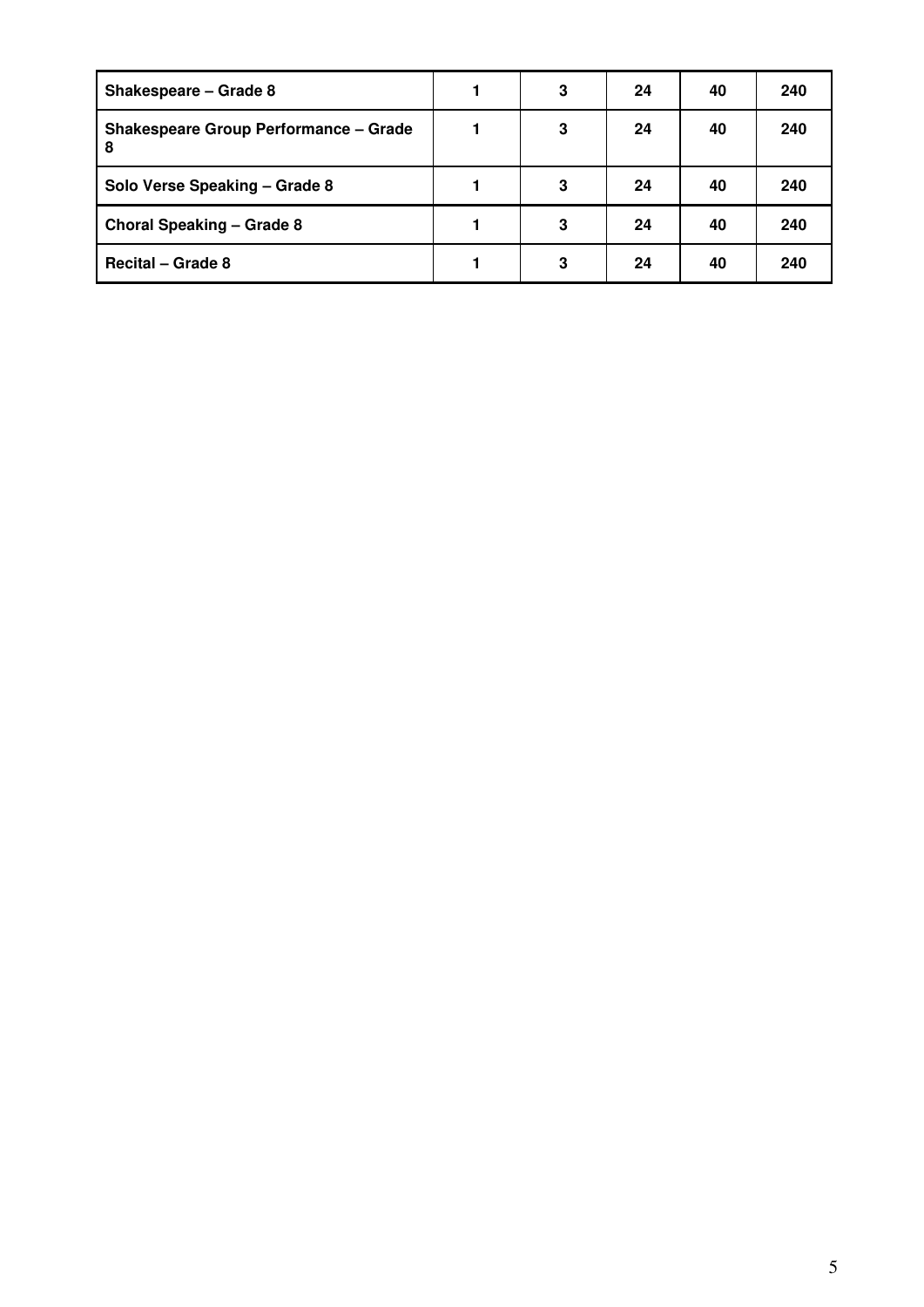|                            | <b>Assessment</b>                                                                                                                                                                                                                                                                                                             |  |  |  |  |  |
|----------------------------|-------------------------------------------------------------------------------------------------------------------------------------------------------------------------------------------------------------------------------------------------------------------------------------------------------------------------------|--|--|--|--|--|
| <b>Form of Assessment</b>  | All assessment is by external assessment. Learners should register through<br>their teacher or (qualification discipline) school for assessment, which will be<br>carried out by an NEA examiner.                                                                                                                             |  |  |  |  |  |
| <b>Examination Format</b>  | The examination (unit) specifications contain the title, learning outcomes (what<br>has to be learnt) and assessment requirements (evidence on which the<br>candidates are assessed). (See Appendix 1.)                                                                                                                       |  |  |  |  |  |
| <b>Bands of Assessment</b> | There are three bands of attainment: pass, merit or distinction.                                                                                                                                                                                                                                                              |  |  |  |  |  |
| <b>Quality Assurance</b>   | Quality Assurance ensures that all assessments are carried out to the same<br>standard by external assessment of Learners' work. A team of external<br>examiners is appointed, trained and standardised by NEA and the<br>qualifications conform to the normal quality assurance procedures and<br>processes operated by NEA. |  |  |  |  |  |

#### <span id="page-5-0"></span>**SECTION A: Qualification Summary**

Welcome to the NEA specification for: NEA Level 3 Certificate in Graded Examination in Performance

This specification is designed to give teachers and learners practical information on the NEA Level 3 Certificate in Graded Examinations in Performance run by NEA

If you have any general queries about these qualifications or any other NEA qualifications, then please do not hesitate to call us on 0330 133 1885 or email us at exams@neweraacademy.co.uk

#### <span id="page-5-1"></span>**A.1 Aims and Broad Objectives**

The aim of the NEA Level 3 Certificate in Graded Examination in Performance is to provide Learners with the opportunity to obtain recognised qualifications in:

Acting Musical Theatre Miming Devised Drama Shakespeare Solo Verse Speaking Choral Speaking Recital

The qualifications also aim to encourage personal self-confidence and group awareness, and develop a general appreciation of performance skills in various disciplines.

The purpose of NEA's Level 3 Certificate in Graded Examination in Performance is to motivate and encourage Learners of all ages and levels through a system of progressive mastery and to provide a form of training that develops and enhances skills, knowledge and understanding in a safe and consistent way. The qualifications are not only beneficial to those studying performance skills as a recreational pursuit but could also prepare Learners for further learning by helping them to develop their skills and enabling them to progress to the next level.

These qualifications are suitable for Learners in the pre-16 age groups.

#### <span id="page-5-2"></span>**A.2 Progression**

The NEA Level 3 Award in Graded Examination in Performance provides a to performance diplomas and into the industry. It can be argued that the NEA Level 3 Certificate in Graded Examination in Performance by itself is not strictly speaking 'vocational' in that it is not absolutely essential for entry into Speech &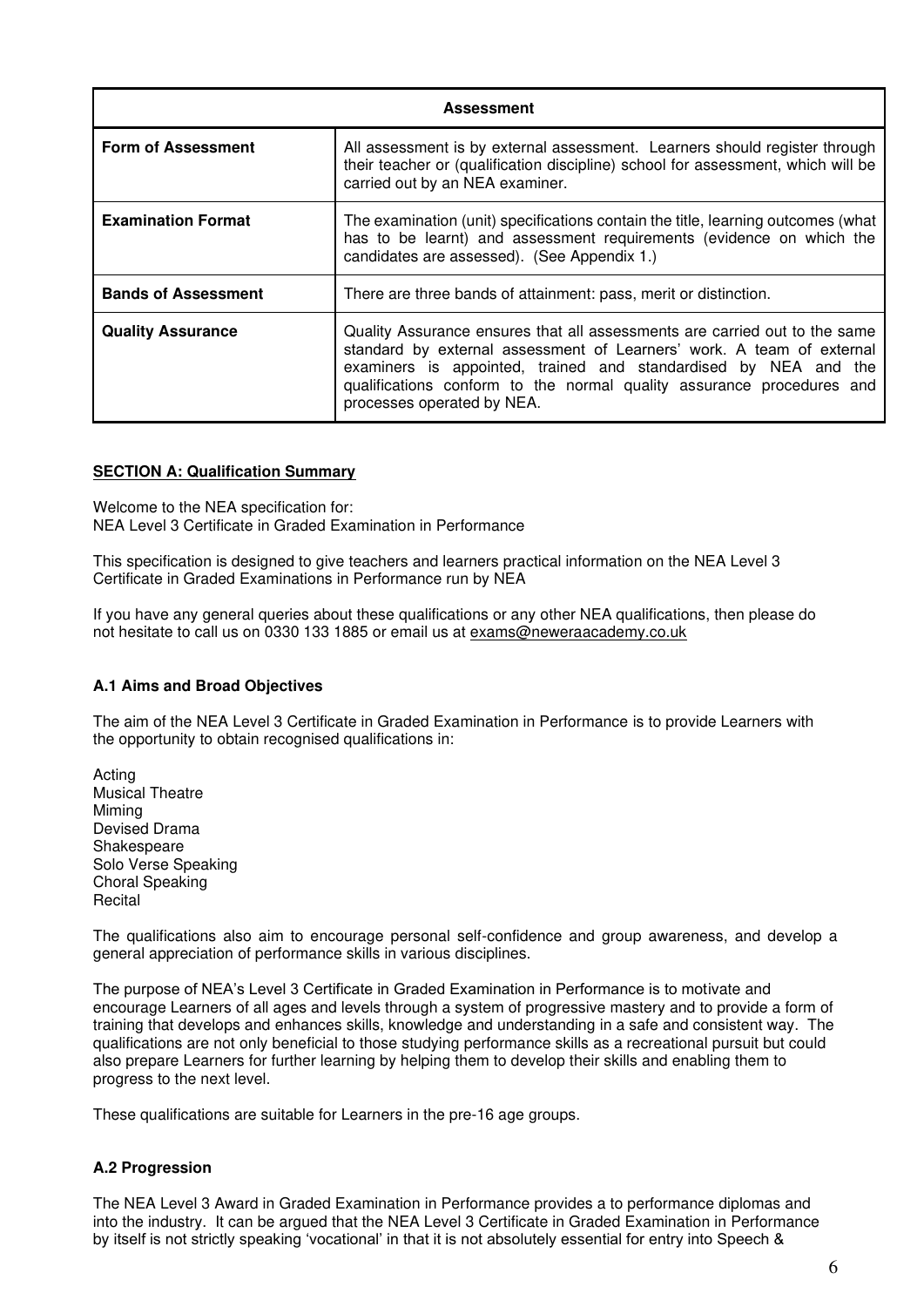Drama. However, it remains a positive means of determining progress and enables Learners to learn the necessary techniques to gain entry to FE and HE courses. NEA's Level 3 Award in Graded Examination in Performance operates according to a well-established methodology of 'progressive mastery'. It allows Learners to be tested in discrete stages in the development of a wide range of skills. It tends to be more rigorous than other types of exams and for that reason the industry is confident that achievement at the highest level of the NEA Level 3 Certificate in Graded Examination in Performance will give Learners the skills necessary to perform or work in other areas of the business.

## <span id="page-6-0"></span>**A.3 Qualification Structure**

An NEA Level 3 Award in Graded Examination in Performance consists of pre-prepared elements, all of which are performance based. They are single unit qualifications in which Learners are asked to undertake performance-based assessment as specified in the relevant syllabus. The unit specifications for each grade can be found in Appendix 1 below. For more information on qualification structure and content in a particular discipline please contact us for a copy of the relevant syllabus at 0330 133 1885 or **[exams@neweraacademy.co.uk](mailto:exams@neweraacademy.co.uk)**

Qualifications can be taken by learners working alone, in pairs (duologue) or in groups. There are two separate types of group examinations. Examinations which are titled 'group' allow learners to be examined in a group performance, however the individual learners are assessed on their individual skills, knowledge and understanding. Examinations which are titled 'group performance' are examined as a group with the focus of assessment on the learner's contribution to the success of the group performance overall.

The qualifications have 27 - 40 Guided Learning Hours (GLH). This is also specified in the unit template at Appendix 1.

## <span id="page-6-1"></span>**SECTION B: Assessment Information**

#### <span id="page-6-2"></span>**B.1 Assessment Methodology**

The underlying philosophy for assessment is that Learners should receive credit for positive achievement, and that all should be encouraged to reach their fullest potential.

All assessment of these qualifications is external and is undertaken by NEA Examiners. Please see **[www.neweraacademy.co.uk](http://www.neweraacademy.co.uk/)** for more detail about how NEA marks and grades its qualifications.

## <span id="page-6-3"></span>**B.2 Expectations of Knowledge, Skills and Understanding**

The Grade Examination system is one based on the principle of 'progressive mastery': each step in the exam chain demonstrates learning, progression and skills in incremental steps. Successful learning is characterised by a mastery of the fundamentals of the skills demanded in each grade. Learners will be able to complete a set of performance skills sequences (the complexity and variety of which are determined by the particular qualification being attempted), which allow them to demonstrate discipline-specific artistic appreciation. These technical and performance skills set a firm platform for further technical and artistic development by the Learner.

## <span id="page-6-4"></span>**B.3 Quality Assurance**

All NEA Level 3 Certificates in Graded Examination in Performance are standardised according to the processes and procedures laid down by NEA.

## <span id="page-6-5"></span>**SECTION C: Candidate Access and Registration**

The qualifications will:

- be available to everyone who is capable of reaching the required standards
- be free from any barriers that restrict access and progression
- offer equal opportunities for all wishing to access them

There are no prerequisites for other qualifications to be completed, and no specified knowledge, skills or understanding required prior to taking an NEA Level 3 Certificate in Graded Examination in Performance. It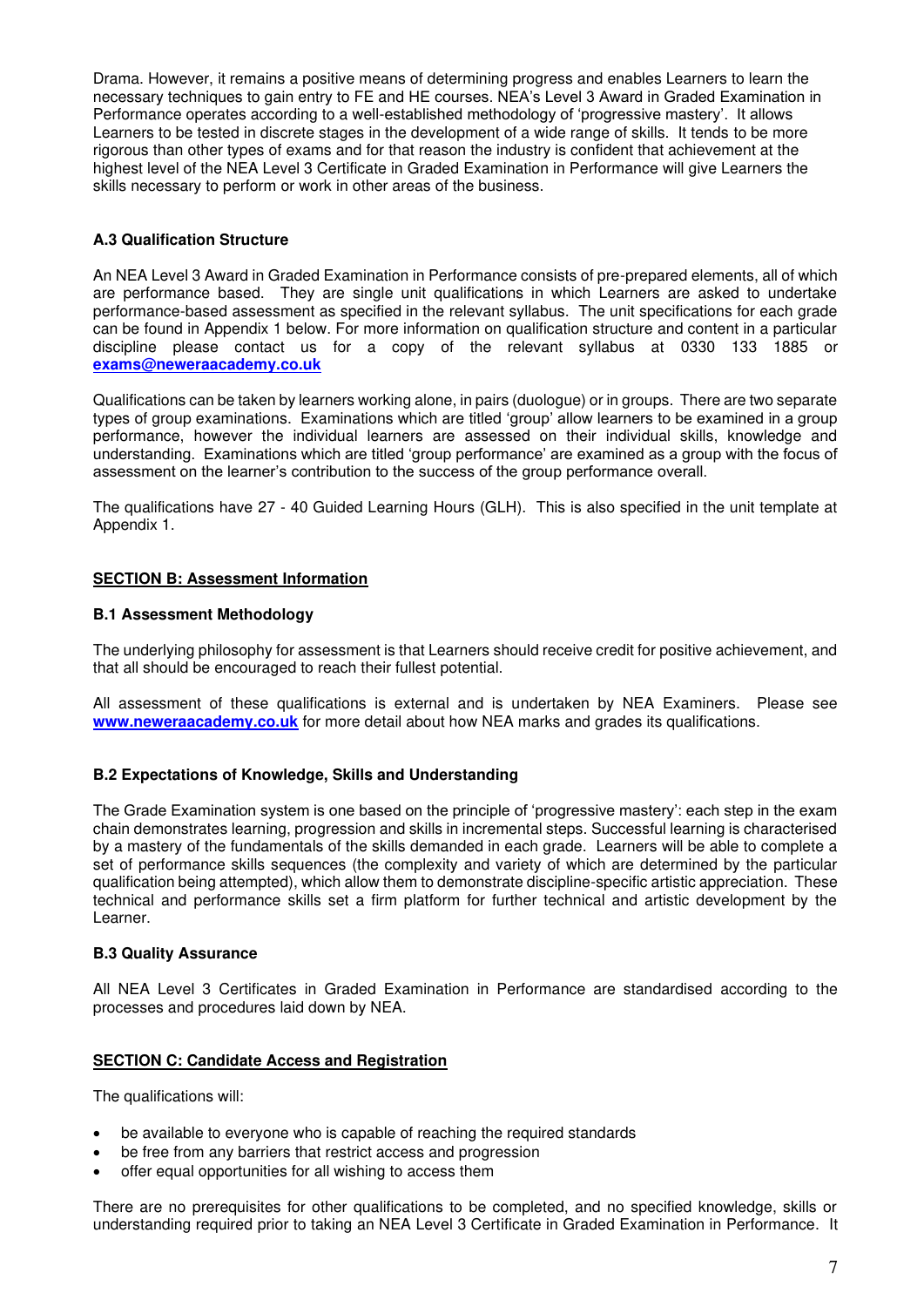is expected, however, that for successful learning, the skills demanded in each grade are to be mastered before Learners progress to the next grade.

Please email **[exams@neweraacademy.co.uk](mailto:exams@neweraacademy.co.uk)** for details about registering Learners for NEA examinations.

#### <span id="page-7-0"></span>**SECTION D: Complaints and Appeals**

Please see **[www.neweraacademy.co.uk](http://www.neweraacademy.co.uk/)** for details about how we operate our complaints and appeals procedures.

#### <span id="page-7-1"></span>**SECTION E: Equal Opportunities Policy**

NEA is committed to a comprehensive policy of equal opportunities in the management of its qualifications in which individuals are selected and treated on the basis of their relevant merits and abilities without regard to race, religion, colour, sex, age, national origin, disability or sexual orientation, and are given equal opportunities within the company. The aim of this policy is to ensure that no candidate entering an examination receives less favourable treatment on grounds not relevant to good candidate practice.

Our equal opportunities policy can be found at **[www.neweraacademy.co.uk](http://www.neweraacademy.co.uk/)**.

#### <span id="page-7-2"></span>**SECTION F: Contacts and Support**

**New Era Academy (Speech and Drama) 2, Aglaia Road Worthing West Sussex BN11 5SN** 

**Telephone Number: 0330 133 1885** 

**Email: [exams@neweraacademy.co.uk](mailto:exams@neweraacademy.co.uk)** 

**Website: [www.neweraacademy.co.uk](http://www.neweraacademy.co.uk/)**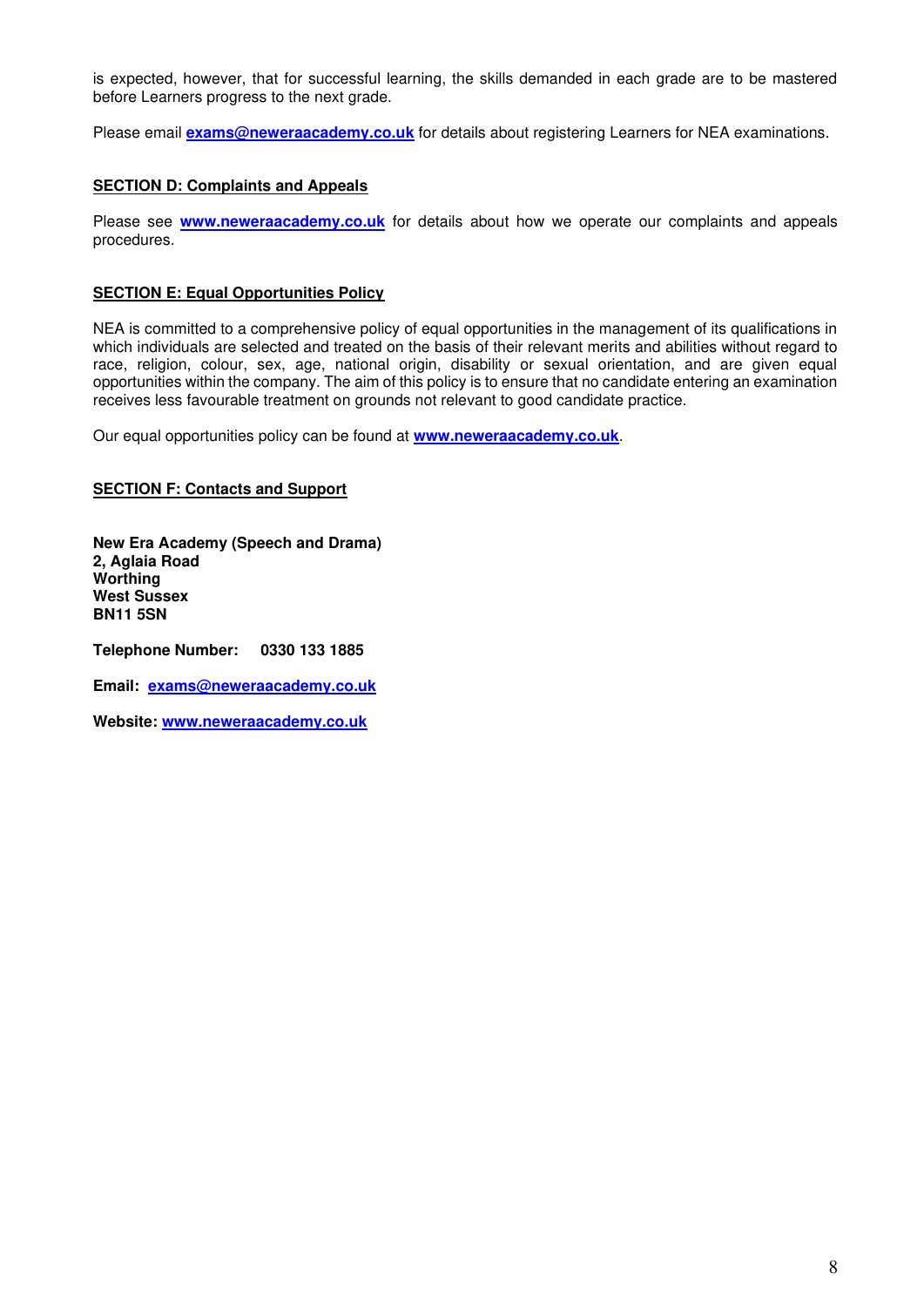## <span id="page-8-0"></span>**Appendix 1: Unit Specifications by Grade**

Unit specifications are divided into learning outcomes and assessment requirements:

- Learning Outcome a statement of what has been learnt as a result of the successful completion of the assessment requirements
- Assessment Requirements the evidence upon which the candidate is assessed
- **Technique**
- The technical skills required in the preparation and performance of the selection. This includes vocal technique, stagecraft and teamwork where appropriate
- **Interpretation**
- The artistic realisation of the selection presented demonstrating appropriate qualities required for performance. This includes the appreciation of and the thought process in achieving the writer's intention
- **Communication**
- To demonstrate the ability to share mentally, vocally and physically in both performance and discussion to an appropriate standard
- **Discussion**

To convey the knowledge required for the level and to be able to participate in an exchange of ideas to an appropriate standard

## **Pass:**

Learners must:

- adequately achieve the Learner outcomes
- perform their selections
- demonstrate satisfactory preparation
- show a basic background knowledge of all selections
- show a basic understanding of any theory set

#### **Merit:**

Learners must:

- adequately achieve the Learner outcomes
- show preparation has been thorough
- demonstrate their work clearly, expressively and enthusiastically
- demonstrate good attention to detail
- show a good background knowledge of all selections
- show a good understanding of any theory set

## **Distinction:**

Learners must:

- adequately achieve the Learner outcomes
- demonstrate that work is of a really high standard
- fully meet the requirements of the syllabus
- present work that is artistic, well communicated, technically correct and altogether excellent
- show an excellent background knowledge of all selections
- show an excellent background knowledge of any theory set

Unit specifications also give details of the Credit Value (notional learning) and the Guided Learning Hours (GLH), which represent indicative teaching time for the unit.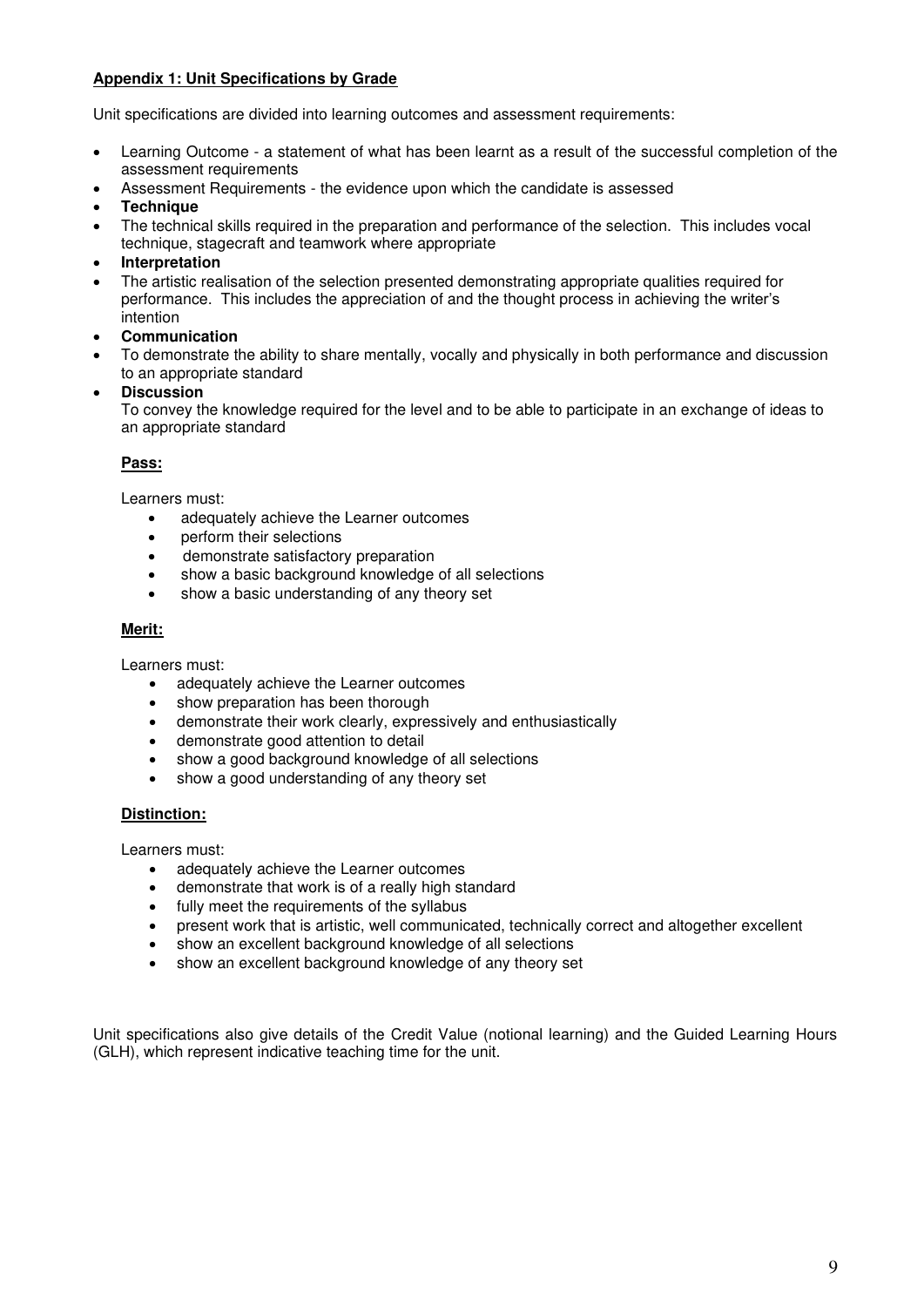|    | Title:                                    | Acting - Grade 6 |            |                                                                                    |
|----|-------------------------------------------|------------------|------------|------------------------------------------------------------------------------------|
|    | Level:                                    | 3                |            |                                                                                    |
|    | GLH:                                      | 27               |            |                                                                                    |
|    | <b>TQT</b>                                | 140              |            |                                                                                    |
|    | <b>Credit Value:</b>                      | 14               |            |                                                                                    |
|    | <b>Learning Outcomes</b>                  |                  |            | <b>Assessment Criteria</b>                                                         |
|    | The Learner will:                         |                  |            | The Learner can:                                                                   |
| 1. | Know the techniques of dramatic           |                  | 1.1        | Perform a scene as specified by the syllabus to an                                 |
|    | performance                               |                  |            | appropriate standard                                                               |
|    |                                           |                  | 1.2        | Perform a contrasting scene as specified by the                                    |
|    |                                           |                  |            | syllabus to an appropriate standard                                                |
|    |                                           |                  | 1.3        | Show a range of emotions in the characters in the                                  |
|    |                                           |                  |            | two pieces to an appropriate standard                                              |
|    |                                           |                  | 1.4        | Show spontaneity and believability to an                                           |
|    |                                           |                  |            | appropriate standard                                                               |
|    |                                           |                  | 1.5        | Show understanding of the text in both pieces to an                                |
|    |                                           |                  |            | appropriate standard                                                               |
|    |                                           |                  | 1.6        | Show understanding of the subtext in both pieces                                   |
|    |                                           |                  |            | Show understanding of the context of both pieces                                   |
|    |                                           |                  | 1.7        | to an appropriate standard                                                         |
|    |                                           |                  |            | Show understanding of the objectives of the<br>characters portrayed in both pieces |
|    |                                           |                  | 1.8        | Understand the situations in which the characters                                  |
|    |                                           |                  |            | find themselves in both pieces                                                     |
|    |                                           |                  | 1.9        | Use breath support and resonance to an                                             |
|    |                                           |                  |            | appropriate standard                                                               |
|    |                                           |                  | 1.10       | Show clear articulation and a well-modulated voice                                 |
|    |                                           |                  | 1.11       | Use clear articulation and a well-modulated voice,                                 |
|    |                                           |                  |            | demonstrating effective vocal projection and                                       |
|    |                                           |                  |            | freedom                                                                            |
|    |                                           |                  | 1.12       | Convey appropriate physical responses to                                           |
|    |                                           |                  |            | demonstrate period                                                                 |
|    |                                           |                  | 1.13       | Employ appropriate interpretative responses to                                     |
|    |                                           |                  |            | reveal understanding                                                               |
|    |                                           |                  | 1.14       | Demonstrate relevant use of a range of tone, colour                                |
|    |                                           |                  |            | and emphasis to develop dramatic structure and                                     |
|    |                                           |                  |            | emotional climax                                                                   |
| 2. | Be able to improvise                      |                  | 2.1        | Perform an improvisation to an appropriate                                         |
|    |                                           |                  |            | standard                                                                           |
|    |                                           |                  | 2.2<br>2.3 | Show sense of place and situation<br>Show the emotions of the characters presented |
|    |                                           |                  | 2.4        | Show spontaneity and believability to an                                           |
|    |                                           |                  |            | appropriate                                                                        |
|    |                                           |                  |            | standard                                                                           |
|    |                                           |                  | 2.5        | Respond physically to the demands of the                                           |
|    |                                           |                  |            | characterisations                                                                  |
|    |                                           |                  | 2.6        | Respond vocally to the demands of the                                              |
|    |                                           |                  |            | characterisations                                                                  |
|    |                                           |                  | 2.7        | Mentally project the mood, style and focus of the                                  |
|    |                                           |                  |            | narrative                                                                          |
| 3. | Understand the techniques involved in     |                  | 3.1        | Meaningfully discuss the characters and plays                                      |
|    | preparing a role                          |                  |            | chosen                                                                             |
|    |                                           |                  | 3.2        | Meaningfully discuss the structure needed in                                       |
|    |                                           |                  |            | improvisation                                                                      |
| 4. | Be able to read a previously unseen piece |                  | 4.1        | Read with fluency, movement and expression,                                        |
|    | of drama to an appropriate standard       |                  |            | giving an idea of character and relationship                                       |
|    |                                           |                  | 4.2        | Display the appropriate techniques                                                 |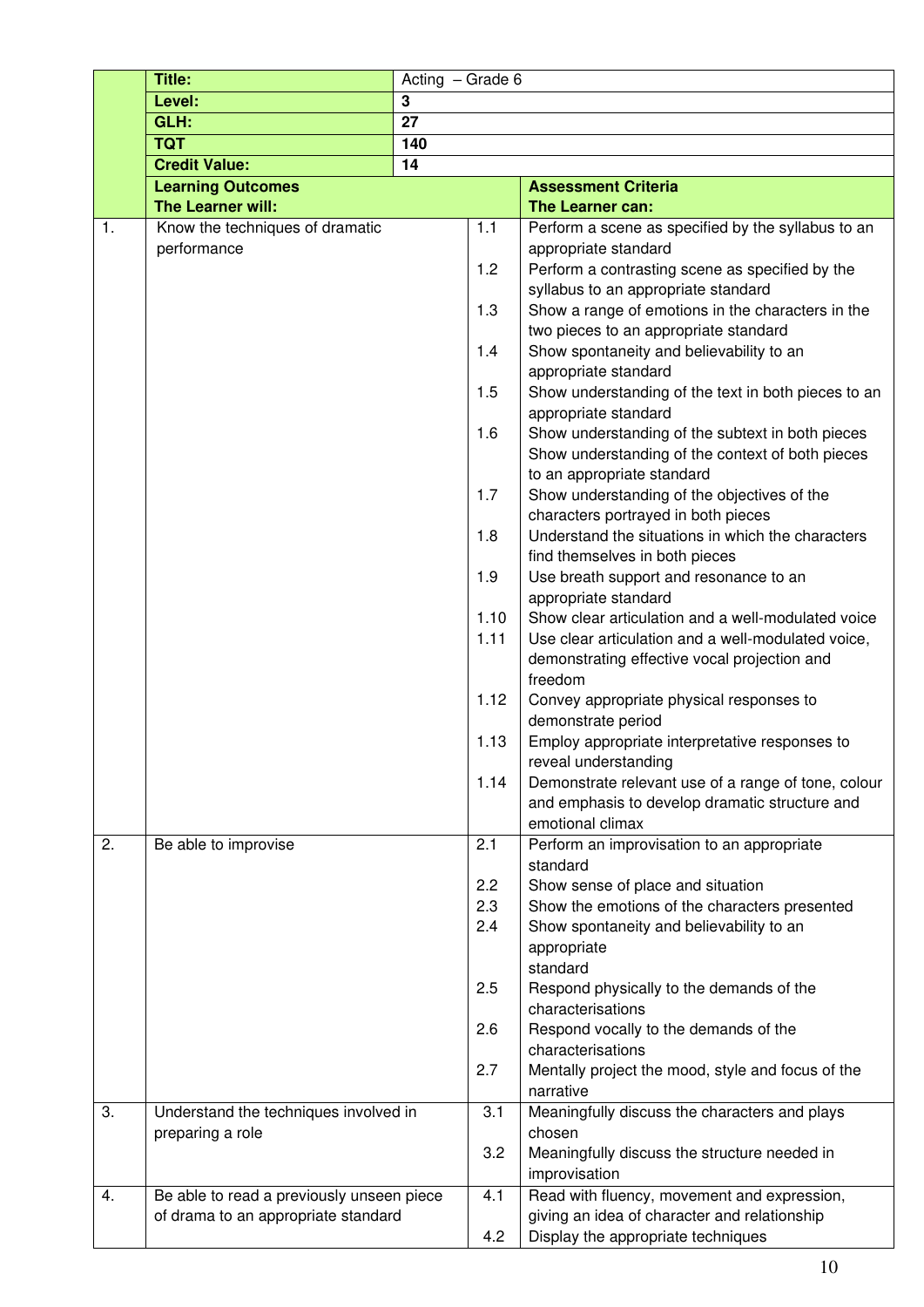|    | Title:                                                                           | Acting Duologue - Grade 6 |      |                                                                                                          |
|----|----------------------------------------------------------------------------------|---------------------------|------|----------------------------------------------------------------------------------------------------------|
|    | Level:                                                                           | 3                         |      |                                                                                                          |
|    | GLH:                                                                             | $\overline{27}$           |      |                                                                                                          |
|    | <b>TQT</b>                                                                       | 140                       |      |                                                                                                          |
|    | <b>Credit Value:</b>                                                             | $\overline{14}$           |      |                                                                                                          |
|    | <b>Learning Outcomes</b>                                                         |                           |      | <b>Assessment Criteria</b>                                                                               |
|    | The Learner will:                                                                |                           |      | The Learner can:                                                                                         |
| 1  | Know the techniques of dramatic performance                                      |                           | 1.1  | Perform a scene as specified by the syllabus to an<br>appropriate standard                               |
|    |                                                                                  |                           | 1.2  | Perform a contrasting scene as specified by the<br>syllabus to an appropriate standard                   |
|    |                                                                                  |                           | 1.3  | Show a range of emotions in the characters in the<br>two pieces to an appropriate standard               |
|    |                                                                                  |                           | 1.4  | Show spontaneity and believability to an<br>appropriate standard                                         |
|    |                                                                                  |                           | 1.5  | Show understanding of the text in both pieces to an<br>appropriate standard                              |
|    |                                                                                  |                           | 1.6  | Show understanding of the subtext in both pieces<br>Show understanding of the context of both pieces     |
|    |                                                                                  |                           | 1.7  | to an appropriate standard                                                                               |
|    |                                                                                  |                           | 1.8  | Show understanding of the objectives of the<br>characters portrayed in both pieces                       |
|    |                                                                                  |                           | 1.9  | Understand the situations in which the characters<br>find themselves in both pieces                      |
|    |                                                                                  |                           | 1.10 | Use breath support and resonance to an<br>appropriate standard                                           |
|    |                                                                                  |                           | 1.11 | Show clear articulation and a well-modulated voice<br>Use clear articulation and a well-modulated voice, |
|    |                                                                                  |                           | 1.12 | demonstrating effective vocal projection and<br>freedom                                                  |
|    |                                                                                  |                           |      | Convey appropriate physical responses to<br>demonstrate period                                           |
|    |                                                                                  |                           | 1.13 | Employ appropriate interpretative responses to<br>reveal understanding                                   |
|    |                                                                                  |                           | 1.14 | Demonstrate relevant use of a range of tone,<br>colour and emphasis to develop dramatic structure        |
|    |                                                                                  |                           | 1.15 | and emotional climax<br>Demonstrate consistent and believable reactions to                               |
|    |                                                                                  |                           | 1.16 | an acting partner, relevant to the scene and the<br>characters' wider world                              |
| 2. | Be able to improvise                                                             |                           | 2.1  | Perform an improvisation to an appropriate                                                               |
|    |                                                                                  |                           | 2.2  | standard<br>Show a sense of place and situation                                                          |
|    |                                                                                  |                           | 2.3  | Show a range of emotions in the characters                                                               |
|    |                                                                                  |                           | 2.4  | presented<br>Show spontaneity and believability to an                                                    |
|    |                                                                                  |                           | 2.5  | appropriate standard<br>Respond physically to the demands of the<br>characterisations                    |
|    |                                                                                  |                           | 2.6  | Respond vocally to the demands of the                                                                    |
|    |                                                                                  |                           | 2.7  | characterisations<br>Mentally project the mood, style and focus of the<br>narrative                      |
| 3. | Understand the techniques involved in preparing<br>a role                        |                           | 3.1  | Meaningfully discuss the characters and plays<br>chosen                                                  |
|    |                                                                                  |                           | 3.2  | Meaningfully discuss the structure needed in                                                             |
|    |                                                                                  |                           |      | improvisation                                                                                            |
| 4. | Be able to read a previously unseen piece of<br>drama to an appropriate standard |                           | 4.1  | Read with fluency, movement and expression,<br>giving an idea of character and relationship              |
|    |                                                                                  |                           | 4.2  | Display the appropriate techniques                                                                       |
|    |                                                                                  |                           | 4.3  | Perform the script cohesively, as part of a pair                                                         |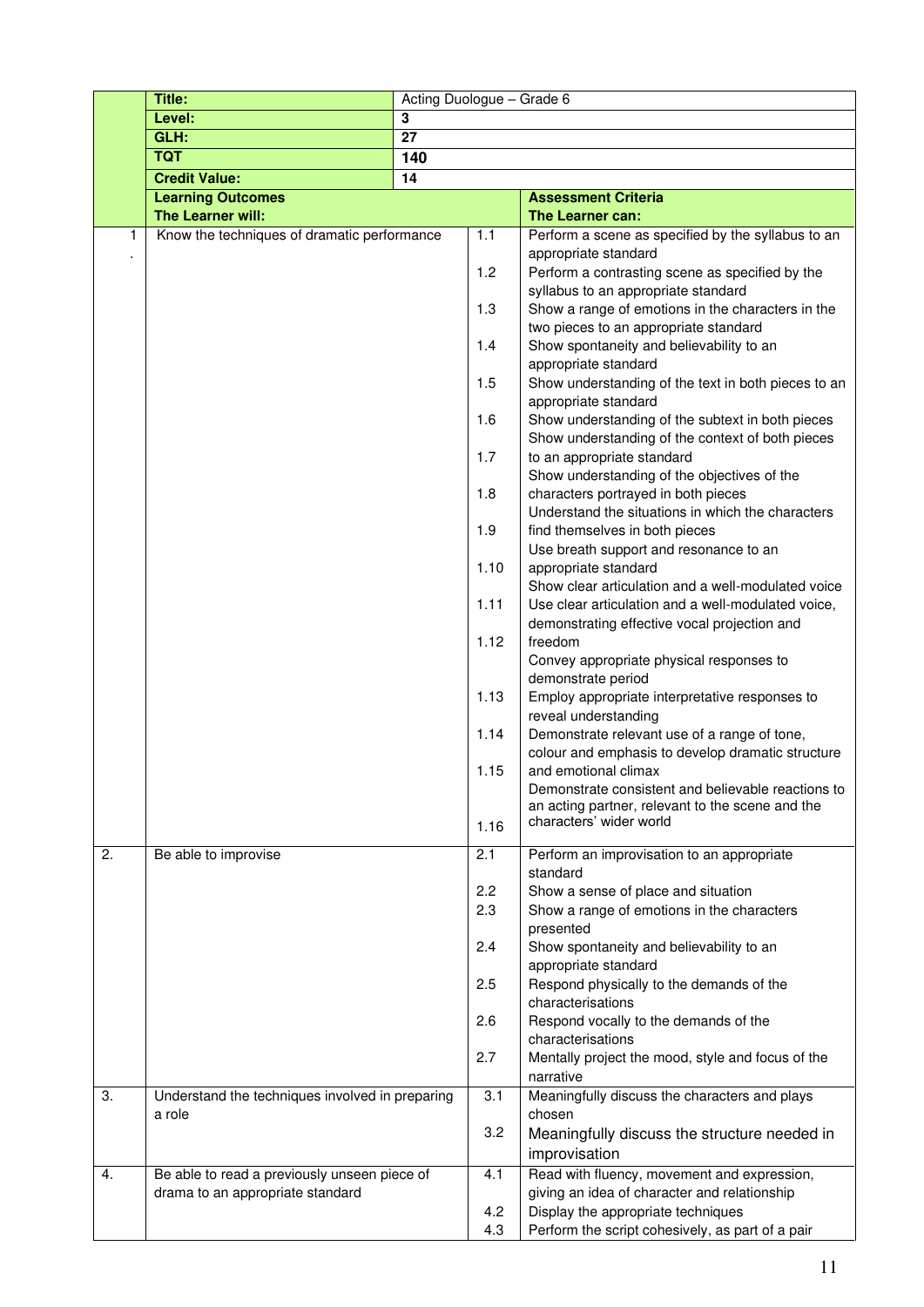|                | Title:                          | Acting Group - Grade 6 |      |                                                                     |
|----------------|---------------------------------|------------------------|------|---------------------------------------------------------------------|
|                | Level:                          | 3                      |      |                                                                     |
|                | GLH:                            | 27                     |      |                                                                     |
|                | <b>TQT</b>                      | 140                    |      |                                                                     |
|                | <b>Credit Value:</b>            | 14                     |      |                                                                     |
|                | <b>Learning Outcomes</b>        |                        |      | <b>Assessment Criteria</b>                                          |
|                | The Learner will:               |                        |      | The Learner can:                                                    |
| $\mathbf{1}$ . | Know the techniques of dramatic |                        | 1.1  | Perform a scene or a one-act play to an                             |
|                | performance                     |                        |      | appropriate standard                                                |
|                |                                 |                        | 1.2  | Show theatrical skills to an appropriate                            |
|                |                                 |                        |      | standard                                                            |
|                |                                 |                        | 1.3  | Demonstrate a strong sense of teamwork and                          |
|                |                                 |                        |      | mutuality                                                           |
|                |                                 |                        | 1.4  | Show the emotions of characters to an                               |
|                |                                 |                        |      | appropriate standard                                                |
|                |                                 |                        | 1.5  | Show spontaneity and believability to an                            |
|                |                                 |                        |      | appropriate standard                                                |
|                |                                 |                        | 1.6  | Show understanding of the text in the piece to                      |
|                |                                 |                        | 1.7  | an appropriate standard<br>Show understanding of the subtext of the |
|                |                                 |                        |      | piece                                                               |
|                |                                 |                        | 1.8  | Show understanding of the context of the                            |
|                |                                 |                        |      | piece to an appropriate standard                                    |
|                |                                 |                        | 1.9  | Show understanding of the objectives of the                         |
|                |                                 |                        |      | characters portrayed                                                |
|                |                                 |                        | 1.10 | Show understanding of the situations in which                       |
|                |                                 |                        |      | the characters find themselves                                      |
|                |                                 |                        | 1.11 | Use breath support and resonance to an                              |
|                |                                 |                        |      | appropriate standard                                                |
|                |                                 |                        | 1.12 | Show clear articulation and a well-modulated                        |
|                |                                 |                        |      | voice                                                               |
|                |                                 |                        |      |                                                                     |

|    | Title:                                         |     | Acting Group Performance - Grade 6 |                                                                           |  |
|----|------------------------------------------------|-----|------------------------------------|---------------------------------------------------------------------------|--|
|    | Level:                                         | 3   |                                    |                                                                           |  |
|    | GLH:                                           | 27  |                                    |                                                                           |  |
|    | <b>TQT</b>                                     | 140 |                                    |                                                                           |  |
|    | <b>Credit Value:</b>                           | 14  |                                    |                                                                           |  |
|    | <b>Learning Outcomes</b>                       |     |                                    | <b>Assessment Criteria</b>                                                |  |
|    | <b>The Learner will:</b>                       |     |                                    | The Learner can:                                                          |  |
| 1. | Know the techniques of dramatic<br>performance |     | 1.1                                | Perform a scene or a one-act play to an<br>appropriate standard           |  |
|    |                                                |     | 1.2                                | Show theatrical skills to an appropriate<br>standard                      |  |
|    |                                                |     | 1.3                                | Demonstrate a strong sense of teamwork and<br>mutuality                   |  |
|    |                                                |     | 1.4                                | Show the emotions of characters to an<br>appropriate standard             |  |
|    |                                                |     | 1.5                                | Show spontaneity and believability to an<br>appropriate standard          |  |
|    |                                                |     | 1.6                                | Show understanding of the text in the piece to<br>an appropriate standard |  |
|    |                                                |     | 1.7                                | Show understanding of the subtext of the<br>piece                         |  |
|    |                                                |     | 1.8                                |                                                                           |  |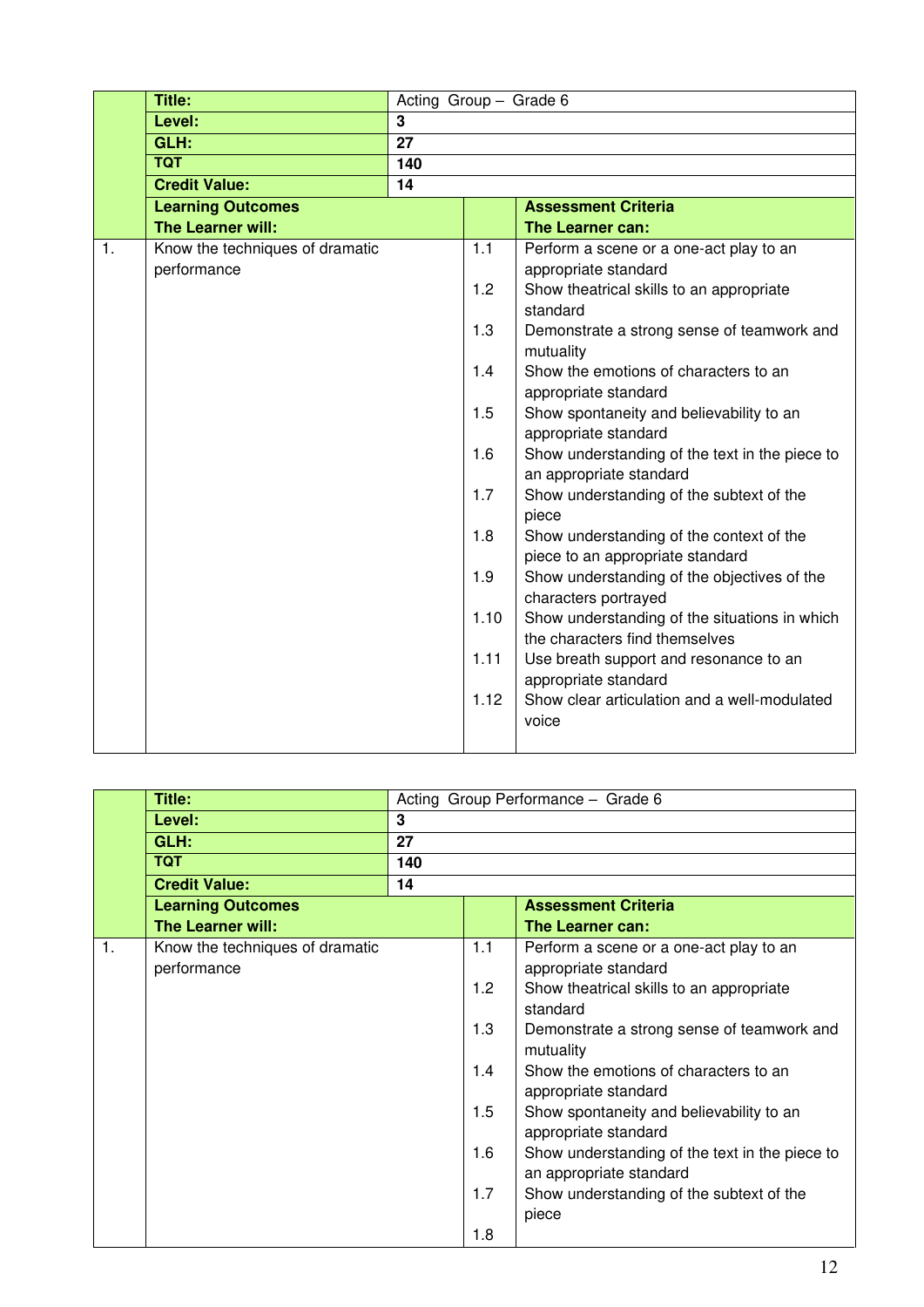|    |                                  | 1.9<br>1.10<br>1.11<br>1.12 | Show understanding of the context of the<br>piece to an appropriate standard<br>Show understanding of the objectives of the<br>characters portrayed<br>Show understanding of the situations in which<br>the characters find themselves<br>Use breath support and resonance to an<br>appropriate standard<br>Show clear articulation and a well-modulated<br>voice |
|----|----------------------------------|-----------------------------|-------------------------------------------------------------------------------------------------------------------------------------------------------------------------------------------------------------------------------------------------------------------------------------------------------------------------------------------------------------------|
| 2. | Contribute to a group discussion | 2.1                         | Make an active, positive and confident<br>contribution to a group discussion about:<br>Your character<br>The events leading up to the scene<br>$\bullet$<br>The plot of the play<br>Your relationship to the other<br>characters in the play                                                                                                                      |

|                  | Title:                                      | Acting - Grade 7        |                                                                                                      |  |
|------------------|---------------------------------------------|-------------------------|------------------------------------------------------------------------------------------------------|--|
|                  | Level:                                      | $\overline{\mathbf{3}}$ |                                                                                                      |  |
|                  | GLH:                                        | 30                      |                                                                                                      |  |
|                  | <b>TQT</b>                                  | 180                     |                                                                                                      |  |
|                  | <b>Credit Value:</b>                        | $\overline{18}$         |                                                                                                      |  |
|                  | <b>Learning Outcomes</b>                    |                         | <b>Assessment Criteria</b>                                                                           |  |
|                  | The Learner will:                           |                         | The Learner can:                                                                                     |  |
| 1.               | Know the techniques of dramatic performance | 1.1                     | Perform a scene as specified by the syllabus to an<br>appropriate standard.                          |  |
|                  |                                             | 1.2                     | Perform a contrasting scene as specified by the<br>syllabus to an appropriate standard               |  |
|                  |                                             | 1.3                     | Perform a scene in dialect to an appropriate standard                                                |  |
|                  |                                             | 1.4                     | Show emotion in the characters in the three pieces to                                                |  |
|                  |                                             |                         | an appropriate standard                                                                              |  |
|                  |                                             | 1.5                     | Show spontaneity and believability to an appropriate                                                 |  |
|                  |                                             |                         | standard                                                                                             |  |
|                  |                                             | 1.6                     | Show understanding of the text in all pieces to an<br>appropriate standard                           |  |
|                  |                                             | 1.7                     | Show understanding of the subtext in all pieces                                                      |  |
|                  |                                             | 1.8                     | Show understanding of the context of all pieces to an<br>appropriate standard                        |  |
|                  |                                             | 1.9                     | Show understanding of the objectives of the                                                          |  |
|                  |                                             |                         | characters portrayed in all pieces                                                                   |  |
|                  |                                             | 1.10                    | Understand the situations in which the characters find<br>themselves in all pieces                   |  |
|                  |                                             | 1.11                    | Use breath support and resonance to an appropriate<br>standard                                       |  |
|                  |                                             | 1.12                    | Show clear articulation and a well-modulated voice                                                   |  |
|                  |                                             | 1.13                    | Demonstrate appropriate skill in creating and<br>sustaining dialect                                  |  |
|                  |                                             | 1.14                    | Show flexibility in combining vocal and physical<br>technique and spatial awareness with imaginative |  |
|                  |                                             |                         | response to engage the audience fully                                                                |  |
|                  |                                             | 1.15                    | Consciously integrate knowledge, understanding and                                                   |  |
|                  |                                             |                         | skills to produce a secure, sustained performance                                                    |  |
|                  |                                             |                         |                                                                                                      |  |
| $\overline{2}$ . | Be able to perform a mime or improvisation  | $\overline{2.1}$        | Perform a narrative mime or improvisation to an                                                      |  |
|                  |                                             | 2.2                     | appropriate standard<br>Show a sense of place and situation to an appropriate<br>standard            |  |
|                  |                                             |                         |                                                                                                      |  |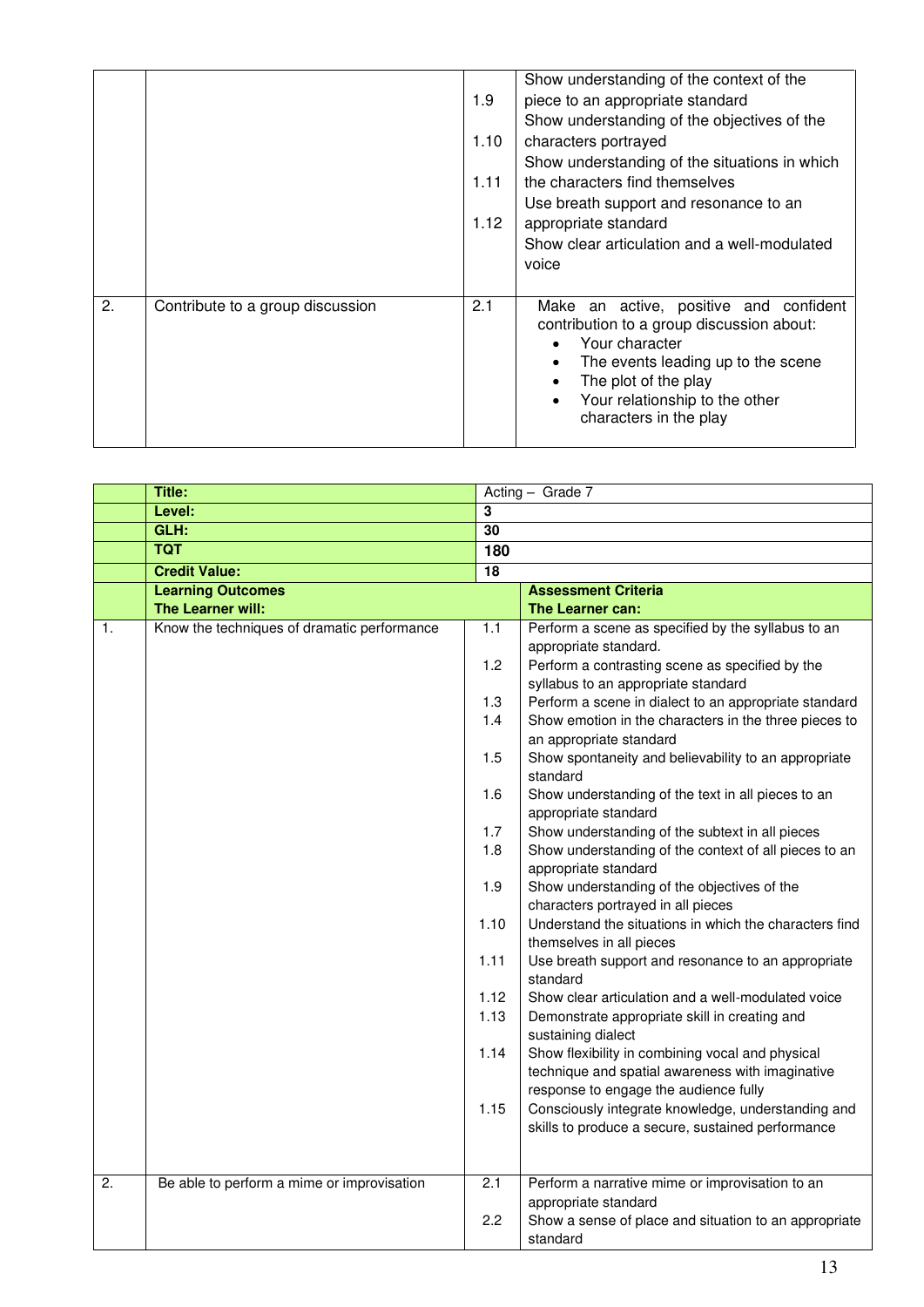|    |                                                 | 2.3 | Show the emotions of the characters presented          |
|----|-------------------------------------------------|-----|--------------------------------------------------------|
|    |                                                 | 2.4 | Show spontaneity and believability to an appropriate   |
|    |                                                 |     | standard                                               |
|    |                                                 | 2.5 | Show clear and accurate movements to an                |
|    |                                                 |     | appropriate standard                                   |
| 3. | Understand the techniques involved in preparing | 3.1 | Meaningfully discuss the characters and plays chosen   |
|    | a role                                          |     | Meaningfully discuss the importance of good breath     |
|    |                                                 | 3.2 | support and practise in performance                    |
|    |                                                 |     |                                                        |
| 4. | Be able to read a previously unseen piece of    | 4.1 | Read with fluency, movement and expression giving      |
|    | drama to an appropriate standard                |     | an idea of character                                   |
|    |                                                 | 4.2 | Display the appropriate techniques                     |
|    |                                                 | 4.3 | Interpret awareness of the social and historical       |
|    |                                                 |     | context of a script for theatrical purpose.            |
|    |                                                 | 4.4 | Respond to and/or indicate the presence of any         |
|    |                                                 |     | implied third persons, imagined characters and setting |
|    |                                                 |     | with appropriate use of stage areas and mimed action   |
|    |                                                 | 4.5 | Connect with and communicate the content, style and    |
|    |                                                 |     | mood of the text, with a sense of performance          |
|    |                                                 | 4.6 | Consciously integrate knowledge, understanding and     |
|    |                                                 |     | skills to produce a secure, sustained performance      |

|                  | Title:                                     |                |                 | Acting Duologue - Grade 7                          |
|------------------|--------------------------------------------|----------------|-----------------|----------------------------------------------------|
|                  | Level:                                     | $\overline{3}$ |                 |                                                    |
|                  | GLH:                                       |                | $\overline{30}$ |                                                    |
|                  | <b>TQT</b>                                 |                | 180             |                                                    |
|                  | <b>Credit Value:</b>                       |                | $\overline{18}$ |                                                    |
|                  | <b>Learning Outcomes</b>                   |                |                 | <b>Assessment Criteria</b>                         |
|                  | The Learner will:                          |                |                 | The Learner can:                                   |
| $\mathbf{1}$ .   | Know the techniques of dramatic            | 1.1            |                 | Perform a scene as specified by the syllabus to an |
|                  | performance                                |                |                 | appropriate standard                               |
|                  |                                            | 1.2            |                 | Perform a contrasting scene as specified by the    |
|                  |                                            |                |                 | syllabus to an appropriate standard                |
|                  |                                            | 1.3            |                 | Perform a scene in dialect to an appropriate       |
|                  |                                            |                |                 | standard                                           |
|                  |                                            | 1.4            |                 | Show emotion in the characters in the three pieces |
|                  |                                            |                |                 | to an appropriate standard                         |
|                  |                                            | 1.5            |                 | Show spontaneity and believability to an           |
|                  |                                            |                |                 | appropriate standard                               |
|                  |                                            | 1.6            |                 | Show understanding of the text in all pieces to an |
|                  |                                            |                |                 | appropriate standard                               |
|                  |                                            | 1.7            |                 | Show understanding of the subtext in all pieces    |
|                  |                                            | 1.8            |                 | Show understanding of the context of all pieces to |
|                  |                                            |                |                 | an appropriate standard                            |
|                  |                                            | 1.9            |                 | Show understanding of the objectives of the        |
|                  |                                            |                |                 | characters portrayed in all pieces                 |
|                  |                                            | 1.10           |                 | Understand the situations in which the characters  |
|                  |                                            |                |                 | are portrayed in all pieces                        |
|                  |                                            | 1.11           |                 | Use breath support and resonance to an             |
|                  |                                            |                |                 | appropriate standard                               |
|                  |                                            | 1.12           |                 | Show clear articulation and a well-modulated voice |
|                  |                                            | 1.13           |                 | Demonstrate consistent and believable reactions to |
|                  |                                            |                |                 | an acting partner, relevant to the scene and the   |
|                  |                                            |                |                 | characters' wider world                            |
| $\overline{2}$ . | Be able to perform a mime or improvisation | 2.1            |                 | Perform a narrative mime or improvisation to an    |
|                  |                                            |                |                 | appropriate standard                               |
|                  |                                            | 2.2            |                 | Show a sense of place and situation to an          |
|                  |                                            |                |                 | appropriate standard                               |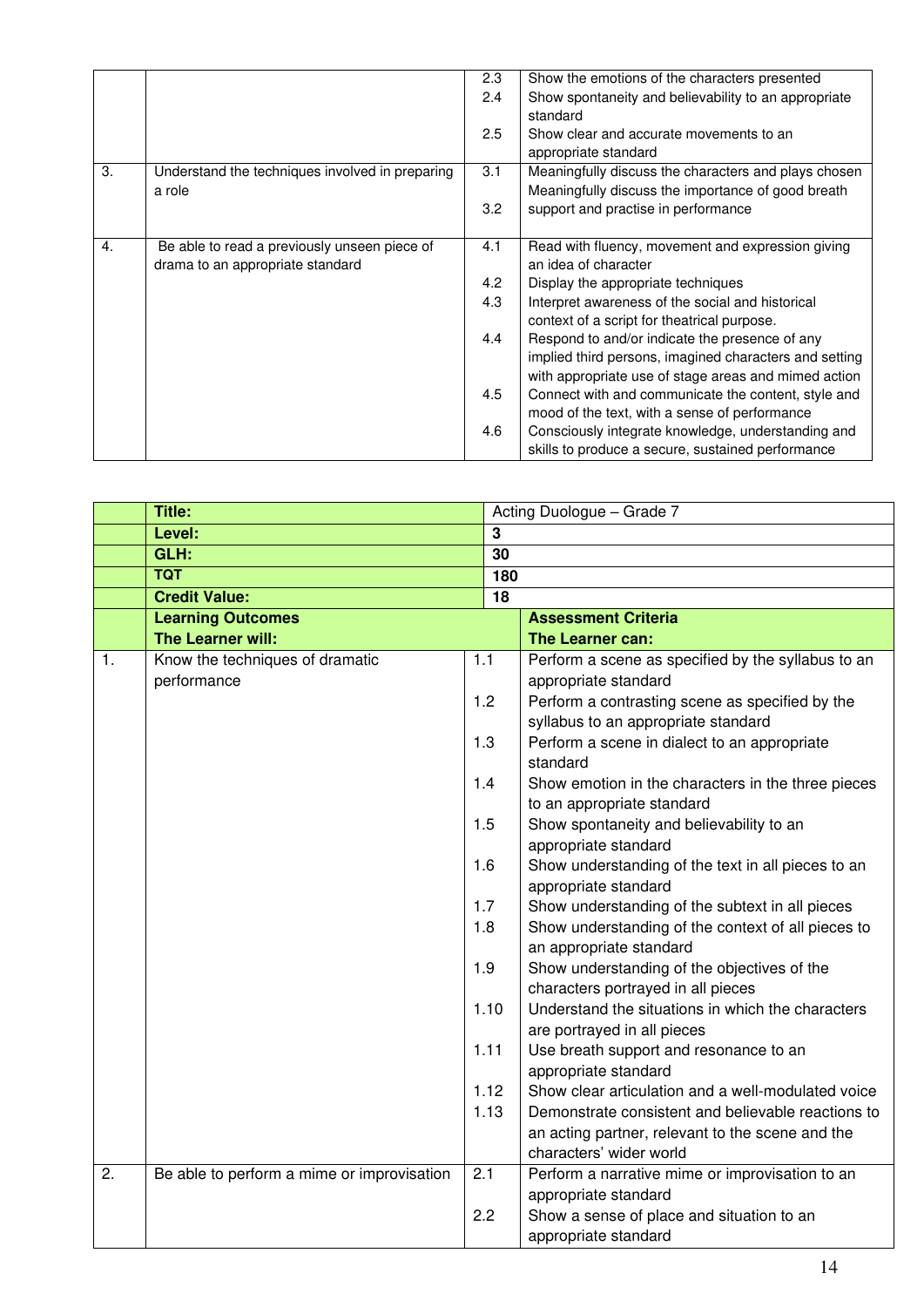|    |                                                                                  | 2.3<br>2.4<br>2.5        | Show the emotions of both characters revealing<br>content and style through effective use of<br>imagination and reflective and mutual reactions<br>Show spontaneity and believability to an<br>appropriate standard<br>Execute clear and accurate movements to an<br>appropriate standard                       |
|----|----------------------------------------------------------------------------------|--------------------------|-----------------------------------------------------------------------------------------------------------------------------------------------------------------------------------------------------------------------------------------------------------------------------------------------------------------|
| 3. | Understand the techniques involved in<br>preparing a role                        | 3.1<br>3.2               | Meaningfully discuss the characters and plays<br>chosen<br>Meaningfully discuss the importance of good breath<br>support and practise in performance                                                                                                                                                            |
| 4. | Be able to read a previously unseen piece<br>of drama to an appropriate standard | 4.1<br>4.2<br>4.3<br>4.4 | Read with fluency, movement and expression<br>giving an idea of character<br>Display the appropriate techniques<br>Interpret the script for theatrical purpose to suggest<br>wider context and subtext<br>Respond to and/or communicate the content, mood<br>and style of the text, with a sense of performance |

|                | Title:                                         |                                               |                         | Acting Group - Grade 7                                                                                                                                                                                                                                                                                                                                                                                                                                                         |  |
|----------------|------------------------------------------------|-----------------------------------------------|-------------------------|--------------------------------------------------------------------------------------------------------------------------------------------------------------------------------------------------------------------------------------------------------------------------------------------------------------------------------------------------------------------------------------------------------------------------------------------------------------------------------|--|
|                | Level:                                         |                                               | $\overline{\mathbf{3}}$ |                                                                                                                                                                                                                                                                                                                                                                                                                                                                                |  |
|                | GLH:                                           |                                               | 30                      |                                                                                                                                                                                                                                                                                                                                                                                                                                                                                |  |
|                | <b>TQT</b>                                     |                                               | 180                     |                                                                                                                                                                                                                                                                                                                                                                                                                                                                                |  |
|                | <b>Credit Value:</b>                           |                                               | 18                      |                                                                                                                                                                                                                                                                                                                                                                                                                                                                                |  |
|                | <b>Learning Outcomes</b>                       |                                               |                         | <b>Assessment Criteria</b>                                                                                                                                                                                                                                                                                                                                                                                                                                                     |  |
|                | The Learner will:                              |                                               |                         | The Learner can:                                                                                                                                                                                                                                                                                                                                                                                                                                                               |  |
| $\mathbf{1}$ . | Know the techniques of dramatic<br>performance | 1.1<br>1.2<br>1.3<br>1.4<br>1.5<br>1.6<br>1.7 |                         | Perform a scene or a one-act play to an appropriate<br>standard<br>Show theatrical skills to an appropriate standard<br>Show teamwork in all aspects of performance<br>Show the emotions of characters to an appropriate<br>standard<br>Show spontaneity and believability to an<br>appropriate standard<br>Show understanding of the play, or extract within<br>the context of the whole play, to an appropriate<br>standard<br>Show good understanding of the subtext of the |  |
|                |                                                | 1.8<br>1.9                                    | 1.10<br>1.11<br>1.12    | piece<br>Show good understanding of the context of the<br>piece to an appropriate standard<br>Show understanding of the objectives of the<br>characters portrayed and their relationships to<br>others<br>Understand the situations in which the characters<br>find themselves<br>Use breath support and resonance to an<br>appropriate standard<br>Show clear articulation and a well-modulated voice                                                                         |  |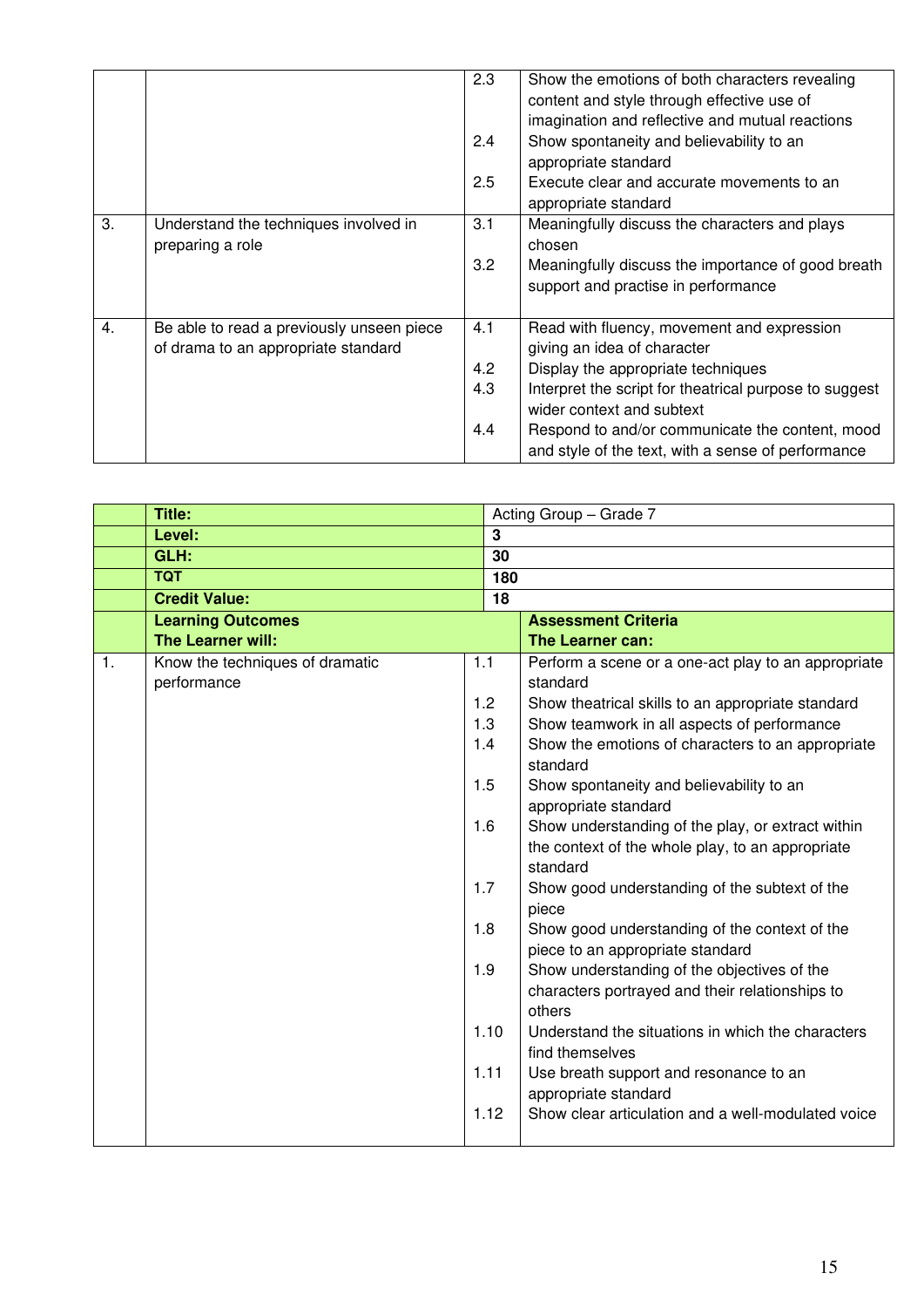|                  | Title:                                         |                  | Acting Group Performance - Grade 7                                                                                                                                                                                                                        |
|------------------|------------------------------------------------|------------------|-----------------------------------------------------------------------------------------------------------------------------------------------------------------------------------------------------------------------------------------------------------|
|                  | Level:                                         | $\mathbf{3}$     |                                                                                                                                                                                                                                                           |
|                  | GLH:                                           | 30               |                                                                                                                                                                                                                                                           |
|                  | <b>TQT</b>                                     | 180              |                                                                                                                                                                                                                                                           |
|                  | <b>Credit Value:</b>                           | $\overline{18}$  |                                                                                                                                                                                                                                                           |
|                  | <b>Learning Outcomes</b>                       |                  | <b>Assessment Criteria</b>                                                                                                                                                                                                                                |
|                  | The Learner will:                              |                  | The Learner can:                                                                                                                                                                                                                                          |
| 1.               | Know the techniques of dramatic<br>performance | 1.1              | Perform a scene or a one-act play to an appropriate<br>standard                                                                                                                                                                                           |
|                  |                                                | 1.2              | Show theatrical skills to an appropriate standard                                                                                                                                                                                                         |
|                  |                                                | 1.3              | Show teamwork in all aspects of performance                                                                                                                                                                                                               |
|                  |                                                | 1.4              | Show the emotions of characters to an appropriate<br>standard                                                                                                                                                                                             |
|                  |                                                | 1.5              | Show spontaneity and believability to an<br>appropriate standard                                                                                                                                                                                          |
|                  |                                                | 1.6              | Show understanding of the play, or extract within<br>the context of the whole play, to an appropriate<br>standard                                                                                                                                         |
|                  |                                                | 1.7              | Show good understanding of the subtext of the<br>piece                                                                                                                                                                                                    |
|                  |                                                | 1.8              | Show good understanding of the context of the<br>piece to an appropriate standard                                                                                                                                                                         |
|                  |                                                | 1.9              | Show understanding of the objectives of the<br>characters portrayed and their relationships to<br>others                                                                                                                                                  |
|                  |                                                | 1.10             | Understand the situations in which the characters<br>find themselves                                                                                                                                                                                      |
|                  |                                                | 1.11             | Use breath support and resonance to an<br>appropriate standard                                                                                                                                                                                            |
|                  |                                                | 1.12             | Show clear articulation and a well-modulated voice                                                                                                                                                                                                        |
| $\overline{2}$ . | Contribute to a group discussion               | $\overline{2.1}$ | Make an active, positive and confident contribution<br>to a group discussion about:<br>Your character<br>The events leading up to the scene<br>$\bullet$<br>The plot of the play<br>$\bullet$<br>Your relationship to the other characters in the<br>play |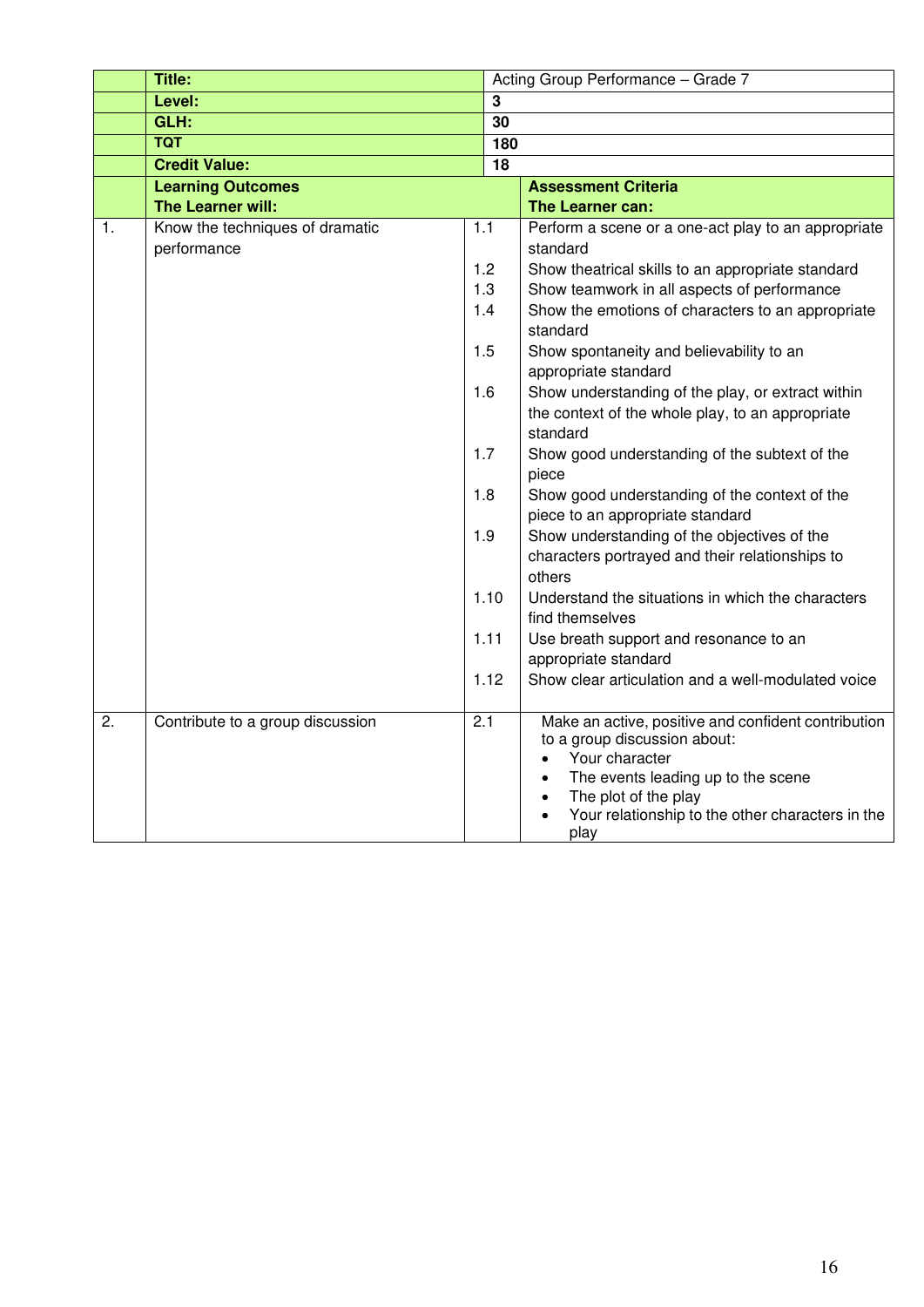|          | Title:                                                               |            |           | Acting - Grade 8                                                                                                                       |  |  |  |
|----------|----------------------------------------------------------------------|------------|-----------|----------------------------------------------------------------------------------------------------------------------------------------|--|--|--|
|          | Level:                                                               |            |           | 3                                                                                                                                      |  |  |  |
|          | GLH:                                                                 |            |           | 40                                                                                                                                     |  |  |  |
|          | <b>TQT</b>                                                           |            |           | 240                                                                                                                                    |  |  |  |
|          | <b>Credit Value:</b>                                                 |            |           | 24                                                                                                                                     |  |  |  |
|          | <b>Learning Outcomes</b>                                             |            |           | <b>Assessment Criteria</b>                                                                                                             |  |  |  |
|          | The Learner will:                                                    |            |           | The Learner can:                                                                                                                       |  |  |  |
| 1.       | Be able to improvise or mime                                         | 1.1        |           | Perform an improvisation or mime to an appropriate standard                                                                            |  |  |  |
|          |                                                                      | 1.2        |           | Show a developed sense of place and situation                                                                                          |  |  |  |
|          |                                                                      | 1.3        |           | Show the full range of emotions of the characters presented                                                                            |  |  |  |
|          |                                                                      | 1.4        |           | Show spontaneity and believability to an appropriate standard                                                                          |  |  |  |
|          |                                                                      | 1.5        |           | Respond physically to the demands of the characterisations                                                                             |  |  |  |
|          |                                                                      | 1.6        |           | Respond vocally to the demands of the characterisations                                                                                |  |  |  |
| 2.       |                                                                      | 1.7<br>2.1 |           | Mentally project the mood, style and focus of the narrative<br>Perform a scene as specified by the syllabus to an appropriate standard |  |  |  |
|          | Know the techniques of dramatic performance                          | 2.2        |           | Perform a contrasting scene as specified by the syllabus to an appropriate                                                             |  |  |  |
|          |                                                                      |            | standard  |                                                                                                                                        |  |  |  |
|          |                                                                      | 2.3        |           | Perform a scene in dialect to an appropriate standard                                                                                  |  |  |  |
|          |                                                                      | 2.4        |           | Show emotion in the characters in the three pieces to an appropriate                                                                   |  |  |  |
|          |                                                                      |            | standard  |                                                                                                                                        |  |  |  |
|          |                                                                      | 2.5        |           | Show spontaneity and believability to an appropriate standard                                                                          |  |  |  |
|          |                                                                      | 2.6        |           | Show complete understanding of the text in all pieces                                                                                  |  |  |  |
|          |                                                                      | 2.7        |           | Show complete understanding of the subtext in all pieces to an appropriate                                                             |  |  |  |
|          |                                                                      |            | standard. |                                                                                                                                        |  |  |  |
|          |                                                                      | 2.8        |           | Show complete understanding of the context of all pieces to an appropriate                                                             |  |  |  |
|          |                                                                      |            | standard  |                                                                                                                                        |  |  |  |
|          |                                                                      | 2.9        |           | Show complete understanding of the objectives of the characters portrayed<br>in all pieces                                             |  |  |  |
|          |                                                                      | 2.10       |           | Understand the situations in which the characters find themselves in the                                                               |  |  |  |
|          |                                                                      |            |           | three pieces                                                                                                                           |  |  |  |
|          |                                                                      | 2.11       |           | Use breath support and resonance to an appropriate standard                                                                            |  |  |  |
|          |                                                                      | 2.12       |           | Show clear articulation and a well-modulated voice, demonstrating effective                                                            |  |  |  |
|          |                                                                      |            |           | vocal projection and freedom                                                                                                           |  |  |  |
|          |                                                                      | 2.13       |           | Convey appropriate physical responses to demonstrate period movement                                                                   |  |  |  |
|          |                                                                      |            |           | and gesture                                                                                                                            |  |  |  |
|          |                                                                      | 2.14       |           | Employ appropriate interpretative responses to reveal understanding of                                                                 |  |  |  |
|          |                                                                      |            |           | movement, posture and gesture in context                                                                                               |  |  |  |
|          |                                                                      | 2.15       |           | Demonstrate relevant use of range of tone, colour and emphasis to develop<br>structure and emotional climax                            |  |  |  |
|          |                                                                      | 2.16       |           | Demonstrate maturity, revealing layers of meaning through creative                                                                     |  |  |  |
|          |                                                                      |            |           | interpretation, appropriate preparation and the combining of technical skills                                                          |  |  |  |
|          |                                                                      | 2.17       |           | Perform with confidence, clarity and a sense of ownership of the material                                                              |  |  |  |
|          |                                                                      | 2.18       |           | Consciously integrate knowledge, understanding and technique to produce                                                                |  |  |  |
|          |                                                                      |            |           | a secure, sustained performance                                                                                                        |  |  |  |
|          |                                                                      | 2.19       |           | Combine the skilful and relevant use of voice, body and space with a                                                                   |  |  |  |
|          |                                                                      |            |           | creative response to engage the audience throughout                                                                                    |  |  |  |
|          |                                                                      | 2.20       |           | Demonstrate a thoughtful and sensitive personal interpretation of material,                                                            |  |  |  |
|          |                                                                      |            |           | to communicate complexity and range of meaning in characterisation, style,                                                             |  |  |  |
|          |                                                                      |            |           | mood and content.                                                                                                                      |  |  |  |
| 3.<br>4. | Be able to take redirection<br>Understand the techniques involved in | 3.1<br>4.1 |           | Display understanding of the redirection and respond appropriately<br>Meaningfully discuss the characters and plays chosen             |  |  |  |
|          | preparing a role                                                     | 4.2        |           | Show understanding of the creative and thought processes, as well as                                                                   |  |  |  |
|          |                                                                      |            |           | technical details                                                                                                                      |  |  |  |
|          |                                                                      | 4.3        |           | Meaningfully discuss the practical application of good breath support,                                                                 |  |  |  |
|          |                                                                      |            |           | resonance, forward placing and projection                                                                                              |  |  |  |
| 5.       | Be able to read a previously unseen piece of                         | 5.1        |           | Read with fluency, movement and expression, giving an idea of character                                                                |  |  |  |
|          | drama to an appropriate standard                                     | 5.2        |           | Interpret awareness of the social and historical context of the script for                                                             |  |  |  |
|          |                                                                      |            |           | theatrical purpose                                                                                                                     |  |  |  |
|          |                                                                      | 5.3        |           | Respond to and/or indicate the presence of any implied third persons,                                                                  |  |  |  |
|          |                                                                      |            |           | imagined characters and setting with appropriate use of stage areas and                                                                |  |  |  |
|          |                                                                      |            |           | mimed action                                                                                                                           |  |  |  |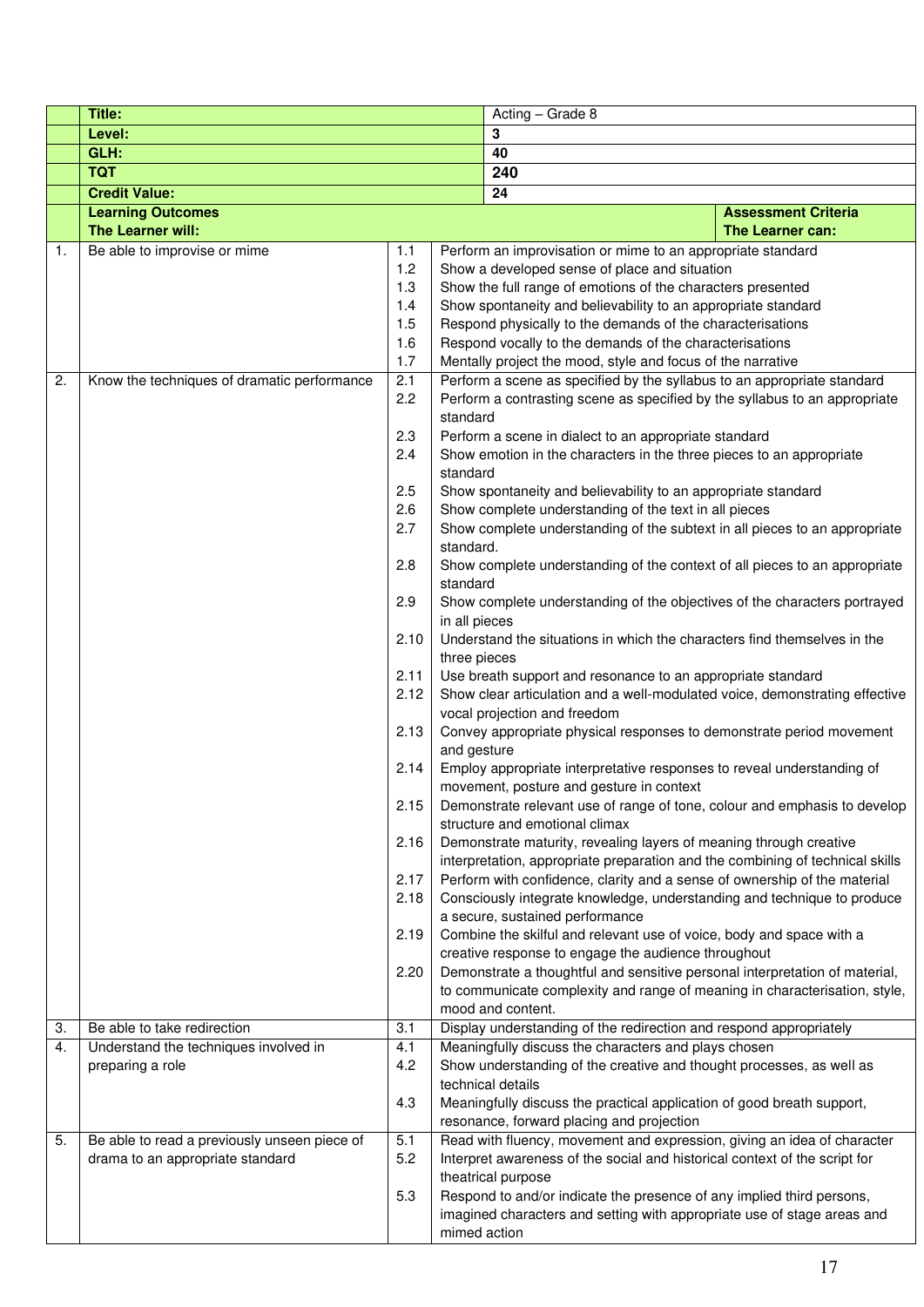|    |                                              | $\overline{5.4}$ |               | Connect to and communicate the content, style and mood of the text, with a                                                                           |  |
|----|----------------------------------------------|------------------|---------------|------------------------------------------------------------------------------------------------------------------------------------------------------|--|
|    |                                              |                  |               | sense of performance                                                                                                                                 |  |
|    | Title:                                       |                  |               | Acting Duologue - Grade 8                                                                                                                            |  |
|    | Level:                                       |                  |               | 3                                                                                                                                                    |  |
|    | GLH:                                         |                  |               | 30                                                                                                                                                   |  |
|    | <b>TQT</b>                                   |                  |               | 240                                                                                                                                                  |  |
|    | <b>Credit Value:</b>                         |                  |               | 18                                                                                                                                                   |  |
|    | <b>Learning Outcomes</b>                     |                  |               | <b>Assessment Criteria</b>                                                                                                                           |  |
|    | The Learner will:                            |                  |               | The Learner can:                                                                                                                                     |  |
| 1. | Be able to improvise or mime                 | 1.1              |               | Perform an improvisation or mime to an appropriate standard                                                                                          |  |
|    |                                              | 1.2<br>1.3       |               | Show a sense of place and situation<br>Show the emotions of the characters presented                                                                 |  |
|    |                                              | 1.4              |               | Show spontaneity and believability to an appropriate standard                                                                                        |  |
| 2. | Know the techniques of dramatic              | 2.1              |               | Perform a scene as specified by the syllabus to an appropriate standard                                                                              |  |
|    | performance                                  | 2.2              |               | Perform a contrasting scene as specified by the syllabus to an appropriate                                                                           |  |
|    |                                              |                  | standard      |                                                                                                                                                      |  |
|    |                                              | 2.3              |               | Perform a scene in dialect to an appropriate standard                                                                                                |  |
|    |                                              | 2.4              |               | Show emotion in the characters in the three pieces to an appropriate                                                                                 |  |
|    |                                              |                  | standard      |                                                                                                                                                      |  |
|    |                                              | 2.5              |               | Show spontaneity and believability to an appropriate standard                                                                                        |  |
|    |                                              | 2.6              |               | Show complete understanding of the text in all pieces to an appropriate                                                                              |  |
|    |                                              | 2.7              | standard      | Show complete understanding of the subtext in all pieces to an appropriate                                                                           |  |
|    |                                              |                  | standard      |                                                                                                                                                      |  |
|    |                                              | 2.8              |               | Show complete understanding of the context of all pieces to an appropriate                                                                           |  |
|    |                                              |                  | standard      |                                                                                                                                                      |  |
|    |                                              | 2.9              |               | Show complete understanding of the objectives of the characters portrayed                                                                            |  |
|    |                                              |                  | in all pieces |                                                                                                                                                      |  |
|    |                                              | 2.10             |               | Understand the situations in which the characters find themselves in the                                                                             |  |
|    |                                              |                  | three pieces  |                                                                                                                                                      |  |
|    |                                              | 2.11             |               | Use breath support and resonance to an appropriate standard                                                                                          |  |
|    |                                              | 2.12             |               | Show clear articulation and a well-modulated voice, demonstrating effective<br>vocal projection and freedom                                          |  |
|    |                                              | 2.13             |               | Convey appropriate physical responses to demonstrate period movement                                                                                 |  |
|    |                                              |                  | and gesture   |                                                                                                                                                      |  |
|    |                                              | 2.14             |               | Employ appropriate interpretative responses to reveal understanding of                                                                               |  |
|    |                                              |                  |               | movement, posture and gesture in context                                                                                                             |  |
|    |                                              | 2.15             |               | Demonstrate relevant use of a range of tone, colour and emphasis to                                                                                  |  |
|    |                                              |                  |               | develop structure and emotional climax                                                                                                               |  |
|    |                                              | 2.16             |               | Demonstrate maturity, revealing layers of meaning through creative                                                                                   |  |
|    |                                              |                  |               | interpretation, appropriate preparation and the combining of technical skills                                                                        |  |
|    |                                              | 2.17             |               | Perform with confidence, clarity and a sense of ownership of the material<br>Consciously integrate knowledge, understanding and technique to produce |  |
|    |                                              |                  |               | a secure, sustained performance                                                                                                                      |  |
|    |                                              | 2.18             |               | Combine skilful and relevant use of voice, body and space with a creative                                                                            |  |
|    |                                              |                  |               | response to engage the audience throughout                                                                                                           |  |
|    |                                              | 2.19             |               | Demonstrate a thoughtful and sensitive personal interpretation of material,                                                                          |  |
|    |                                              |                  |               | to communicate complexity and a range of meaning in characterisation,                                                                                |  |
|    |                                              | 2.20             |               | style, mood and content                                                                                                                              |  |
| 3. | Be able to take redirection                  | 3.1              |               | Display understanding of the redirection, showing flexibility in application                                                                         |  |
| 4. | Understand the techniques involved in        | 4.1<br>4.2       |               | Meaningfully discuss the characters and plays chosen                                                                                                 |  |
|    | preparing a role                             |                  |               | Show understanding of the creative and thought processes, as well as<br>technical details                                                            |  |
|    |                                              | 4.3              |               | Meaningfully discuss the practical application of good breath support,                                                                               |  |
|    |                                              |                  |               | resonance, forward placing and projection                                                                                                            |  |
| 5. | Be able to read a previously unseen piece of | 5.1              |               | Read with fluency, movement and expression giving an idea of character                                                                               |  |
|    | drama to an appropriate standard             |                  | and content   |                                                                                                                                                      |  |
|    |                                              | 5.2              |               | Display the appropriate techniques required                                                                                                          |  |
|    |                                              | 5.3              |               | Interpret awareness of social, historical and other textual clues, for                                                                               |  |
|    |                                              |                  |               | performance purposes                                                                                                                                 |  |
|    |                                              | 5.4              |               | Respond to a partner, indicate presence of any implied third persons and                                                                             |  |
|    |                                              |                  |               | respond to setting with appropriate use of stage and movement (including<br>mime and gesture)                                                        |  |
|    |                                              |                  |               |                                                                                                                                                      |  |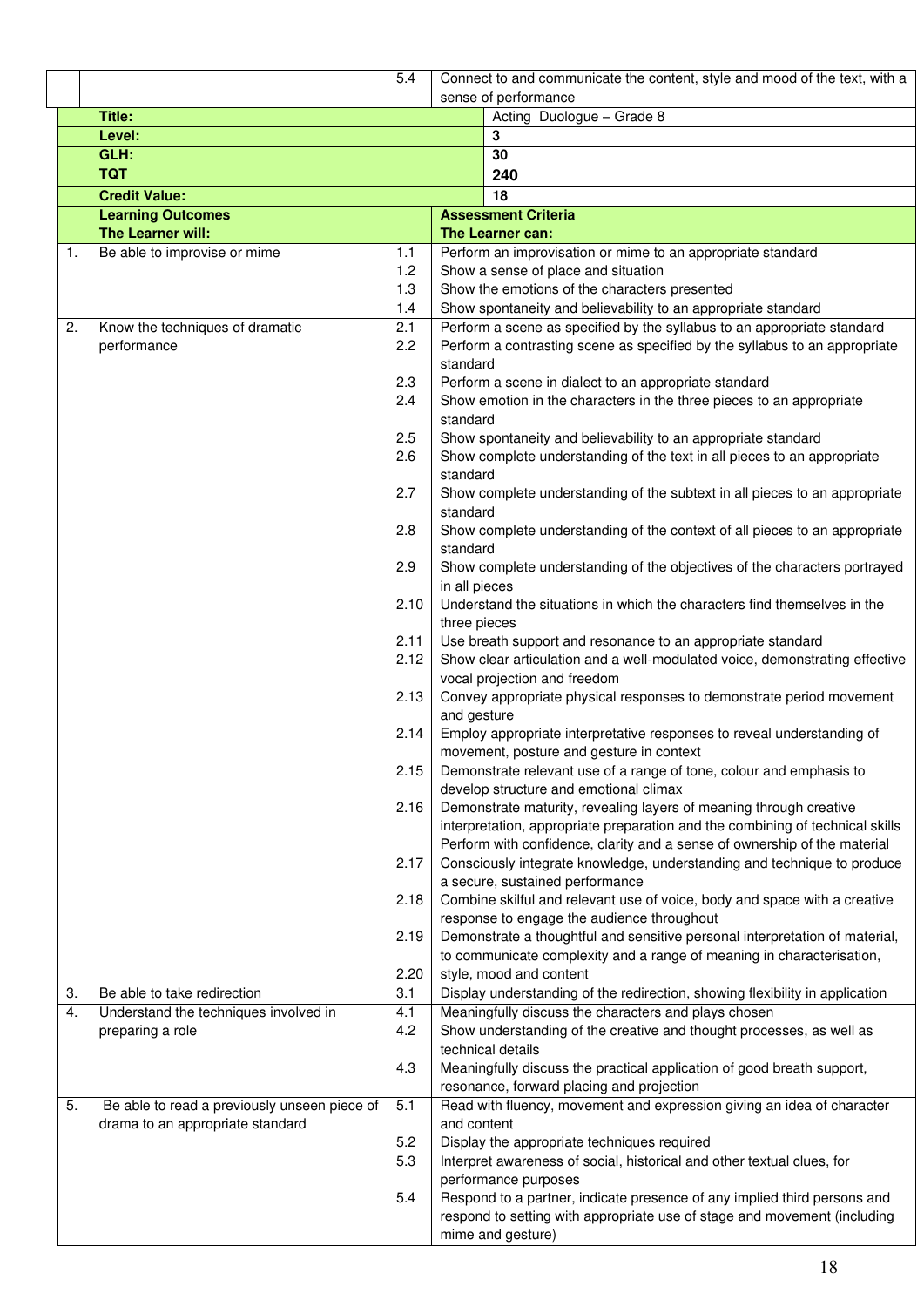|           | and<br>communicate the text.<br>sharing<br>and o<br>`Witi.<br>mooo.<br>lts<br>stvk<br>Jonnect |
|-----------|-----------------------------------------------------------------------------------------------|
| --<br>J.J | audience<br>ıt with<br>the<br>nten.<br>ال∪ت                                                   |

|    | Title:                                      |                | Acting Group - Grade 8                                                                                            |  |
|----|---------------------------------------------|----------------|-------------------------------------------------------------------------------------------------------------------|--|
|    | Level:                                      | $\overline{3}$ |                                                                                                                   |  |
|    | GLH:                                        | 40             |                                                                                                                   |  |
|    | <b>TQT</b>                                  | 240            |                                                                                                                   |  |
|    | <b>Credit Value:</b>                        | 24             |                                                                                                                   |  |
|    | <b>Learning Outcomes</b>                    |                | <b>Assessment Criteria</b>                                                                                        |  |
|    | The Learner will:                           |                | The Learner can:                                                                                                  |  |
| 1. | Know the techniques of dramatic performance | 1.1            | Perform a scene or a one-act play to an appropriate<br>standard                                                   |  |
|    |                                             | 1.2            | Show theatrical skills to an appropriate standard                                                                 |  |
|    |                                             | 1.3            | Show highly developed teamwork, group co-                                                                         |  |
|    |                                             |                | operation and interplay in all aspects of the<br>performance process                                              |  |
|    |                                             | 1.4            | Show the emotions of characters to an appropriate<br>standard                                                     |  |
|    |                                             | 1.5            | Show spontaneity and believability to an appropriate<br>standard                                                  |  |
|    |                                             | 1.6            | Show full understanding of chosen texts in the<br>context of the whole play to an appropriate standard            |  |
|    |                                             | 1.7            | Show full understanding of the subtext of the piece                                                               |  |
|    |                                             | 1.8            | Show full understanding of the context of the piece to<br>an appropriate standard                                 |  |
|    |                                             | 1.9            | Show understanding of the objectives of the<br>characters portrayed                                               |  |
|    |                                             | 1.10           | Understand and reflect the situations in which the<br>characters find themselves                                  |  |
|    |                                             | 1.11           | Use breath support, resonance and a complete range<br>of appropriate vocal emphasis to an appropriate<br>standard |  |

|    | Title:                                      |     | Acting Group Performance - Grade 8                               |  |
|----|---------------------------------------------|-----|------------------------------------------------------------------|--|
|    | Level:                                      | 3   |                                                                  |  |
|    | GLH:                                        | 40  |                                                                  |  |
|    | <b>TQT</b>                                  | 240 |                                                                  |  |
|    | <b>Credit Value:</b>                        | 24  |                                                                  |  |
|    | <b>Learning Outcomes</b>                    |     | <b>Assessment Criteria</b>                                       |  |
|    | <b>The Learner will:</b>                    |     | The Learner can:                                                 |  |
| 1. | Know the techniques of dramatic performance | 1.1 | Perform a scene or a one-act play to an appropriate<br>standard  |  |
|    |                                             | 1.2 | Show theatrical skills to an appropriate standard                |  |
|    |                                             | 1.3 | Show highly developed teamwork, group co-                        |  |
|    |                                             |     | operation and interplay in all aspects of the                    |  |
|    |                                             |     | performance process                                              |  |
|    |                                             | 1.4 | Show the emotions of characters to an appropriate<br>standard    |  |
|    |                                             | 1.5 | Show spontaneity and believability to an appropriate<br>standard |  |
|    |                                             | 1.6 | Show full understanding of chosen texts in the                   |  |
|    |                                             |     | context of the whole play to an appropriate standard             |  |
|    |                                             | 1.7 | Show full understanding of the subtext of the piece              |  |
|    |                                             | 1.8 | Show full understanding of the context of the piece to           |  |
|    |                                             |     | an appropriate standard                                          |  |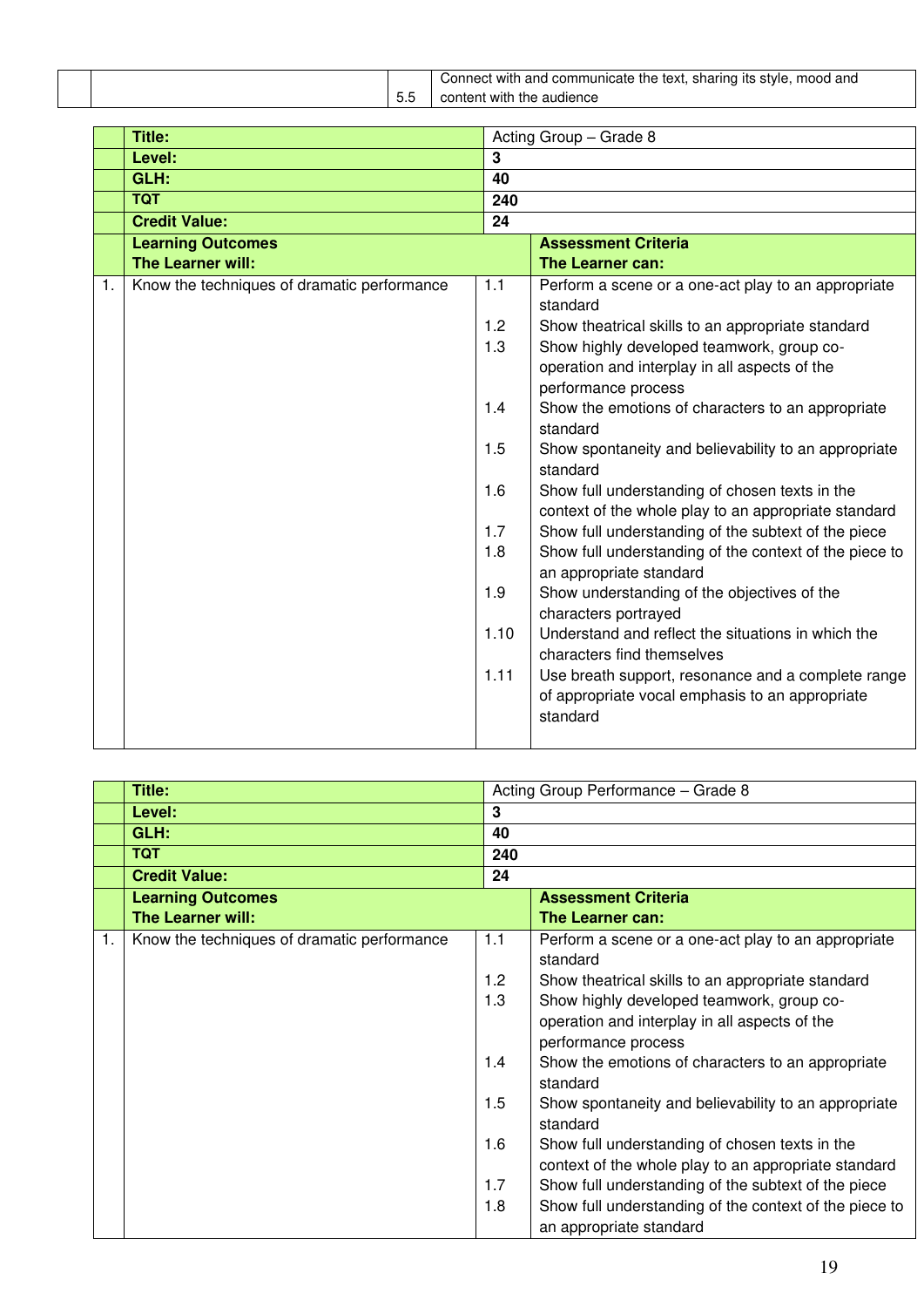|    |                                  | 1.9<br>1.10<br>1.11 | Show understanding of the objectives of the<br>characters portrayed<br>Understand and reflect the situations in which the<br>characters find themselves<br>Use breath support, resonance and a complete range<br>of appropriate vocal emphasis to an appropriate<br>standard                                                                                             |
|----|----------------------------------|---------------------|--------------------------------------------------------------------------------------------------------------------------------------------------------------------------------------------------------------------------------------------------------------------------------------------------------------------------------------------------------------------------|
| 2. | Contribute to a group discussion | 2.1                 | Make an active, positive and confident contribution<br>to a group discussion about:<br>Your character<br>$\bullet$<br>The events leading up to the scene<br>$\bullet$<br>The plot of the play<br>$\bullet$<br>Your relationship to the other characters in the<br>$\bullet$<br>play<br>The importance of breath support<br>$\bullet$<br>and<br>projection in performance |

|    | <b>Title:</b>                                                             | Musical Theatre - Grade 6                            |                                                                                                                                                                                                                                                                                                                                                                                                                                                                                                                                                                                                                                 |  |
|----|---------------------------------------------------------------------------|------------------------------------------------------|---------------------------------------------------------------------------------------------------------------------------------------------------------------------------------------------------------------------------------------------------------------------------------------------------------------------------------------------------------------------------------------------------------------------------------------------------------------------------------------------------------------------------------------------------------------------------------------------------------------------------------|--|
|    | Level:                                                                    | 3                                                    |                                                                                                                                                                                                                                                                                                                                                                                                                                                                                                                                                                                                                                 |  |
|    | GLH:                                                                      | $\overline{27}$                                      |                                                                                                                                                                                                                                                                                                                                                                                                                                                                                                                                                                                                                                 |  |
|    | <b>TQT</b>                                                                | 140                                                  |                                                                                                                                                                                                                                                                                                                                                                                                                                                                                                                                                                                                                                 |  |
|    | <b>Credit Value:</b>                                                      | $\overline{14}$                                      |                                                                                                                                                                                                                                                                                                                                                                                                                                                                                                                                                                                                                                 |  |
|    | <b>Learning Outcomes</b>                                                  |                                                      | <b>Assessment Criteria</b>                                                                                                                                                                                                                                                                                                                                                                                                                                                                                                                                                                                                      |  |
|    | The Learner will:                                                         |                                                      | The Learner can:                                                                                                                                                                                                                                                                                                                                                                                                                                                                                                                                                                                                                |  |
| 1. | Be able to improvise                                                      | 1.1<br>1.2                                           | Perform an improvisation suggested by the lyrics or<br>situation of one of the Learner's pieces, given by the<br>examiner, to an appropriate standard<br>Show spontaneity and believability to an appropriate                                                                                                                                                                                                                                                                                                                                                                                                                   |  |
|    |                                                                           | 1.3                                                  | standard<br>Understand the situations in which the characters<br>find themselves                                                                                                                                                                                                                                                                                                                                                                                                                                                                                                                                                |  |
| 2. | Know the techniques of musical theatre<br>performance                     | 2.1<br>2.2<br>2.3<br>2.4<br>2.5<br>2.6<br>2.7<br>2.8 | Perform a scene which leads into a song of the<br>Learner's choice by one of the specified<br>lyricists/composers to an appropriate standard<br>Perform a contrasting song from as specifies in the<br>syllabus of the Learner's choice to an appropriate<br>standard<br>Show effective vocal performance to an appropriate<br>standard<br>Show a strong tone quality<br>Convey clearly defined emotions to an appropriate<br>standard<br>Show acting ability to lead into songs to an<br>appropriate standard<br>Show fluidity and spontaneous movement<br>Show believability and characterisations to an<br>appropriate level |  |
| 3. | Understand the techniques involved in preparing a<br>musical theatre role | 3.1<br>3.2                                           | Meaningfully compare and contrast the two different<br>styles used in the Learner's selections<br>Meaningfully discuss the vocal techniques and<br>methods of sustaining vocal health and consistency<br>throughout an extended period of performance                                                                                                                                                                                                                                                                                                                                                                           |  |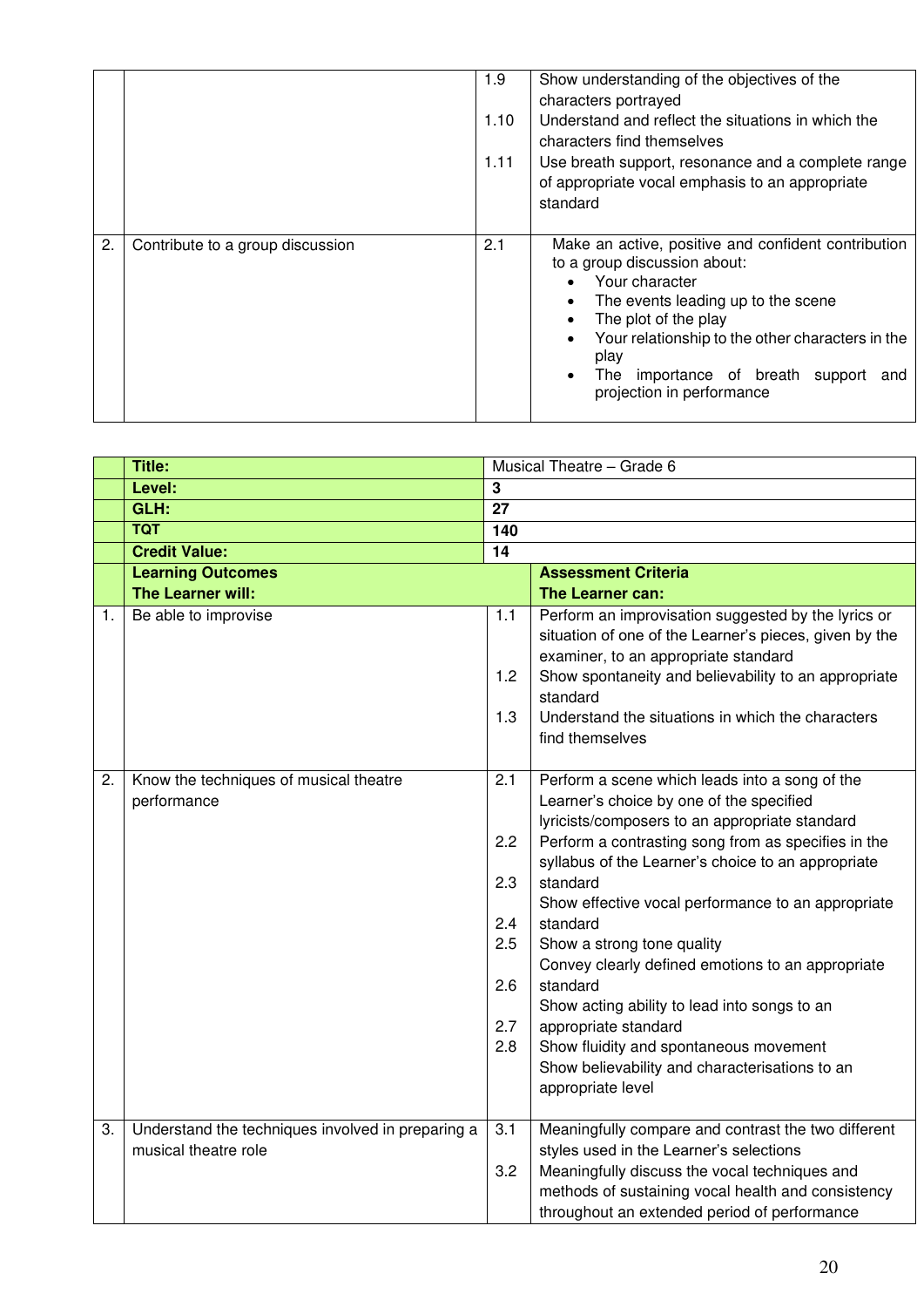|    | <b>Title:</b>                                                             |                                                             | Musical Theatre Duologue - Grade 6                                                                                                                                                                                                                                                                                                                                                                                                                                                                                                                                                                                                                                                                                                                      |  |  |
|----|---------------------------------------------------------------------------|-------------------------------------------------------------|---------------------------------------------------------------------------------------------------------------------------------------------------------------------------------------------------------------------------------------------------------------------------------------------------------------------------------------------------------------------------------------------------------------------------------------------------------------------------------------------------------------------------------------------------------------------------------------------------------------------------------------------------------------------------------------------------------------------------------------------------------|--|--|
|    | Level:                                                                    | 3                                                           |                                                                                                                                                                                                                                                                                                                                                                                                                                                                                                                                                                                                                                                                                                                                                         |  |  |
|    | GLH:                                                                      | 27                                                          |                                                                                                                                                                                                                                                                                                                                                                                                                                                                                                                                                                                                                                                                                                                                                         |  |  |
|    | <b>TQT</b>                                                                | 140                                                         |                                                                                                                                                                                                                                                                                                                                                                                                                                                                                                                                                                                                                                                                                                                                                         |  |  |
|    | <b>Credit Value:</b>                                                      | 14                                                          |                                                                                                                                                                                                                                                                                                                                                                                                                                                                                                                                                                                                                                                                                                                                                         |  |  |
|    | <b>Learning Outcomes</b>                                                  |                                                             | <b>Assessment Criteria</b>                                                                                                                                                                                                                                                                                                                                                                                                                                                                                                                                                                                                                                                                                                                              |  |  |
|    | The Learner will:                                                         |                                                             | <b>The Learner can:</b>                                                                                                                                                                                                                                                                                                                                                                                                                                                                                                                                                                                                                                                                                                                                 |  |  |
| 1. | Be able to improvise                                                      | 1.1<br>1.2<br>1.3                                           | Perform an improvisation suggested by the lyrics or<br>situation of one of the Learner's pieces, given by the<br>examiner, to an appropriate standard<br>Show spontaneity and believability to an appropriate<br>standard<br>Understand the situations in which the characters<br>find themselves                                                                                                                                                                                                                                                                                                                                                                                                                                                       |  |  |
| 2. | Know the techniques of musical theatre<br>performance                     | 2.1<br>2.2<br>2.3<br>2.4<br>2.5<br>2.6<br>2.7<br>2.8<br>2.9 | Perform a scene which leads into a song of the<br>Learner's choice by one of the specified<br>lyricists/composers to an appropriate standard<br>Perform a contrasting song as specified in the<br>syllabus of the Learner's choice to an appropriate<br>standard<br>Show effective vocal performance to an appropriate<br>standard<br>Show a strong tone quality<br>Convey clearly defined emotions to an appropriate<br>standard<br>Show acting ability to lead into songs to an<br>appropriate level<br>Show fluidity and spontaneous movement<br>Show believability and characterisations to an<br>appropriate standard<br>Demonstrate consistent and believable reactions to a<br>partner, relevant to the scene and the characters'<br>wider world |  |  |
| 3. | Understand the techniques involved in preparing a<br>musical theatre role | 3.1<br>3.2                                                  | Meaningfully compare and contrast the two different<br>styles used in the Learner's selections<br>Meaningfully discuss the vocal techniques and<br>methods of sustaining vocal health and consistency<br>throughout an extended period of performance                                                                                                                                                                                                                                                                                                                                                                                                                                                                                                   |  |  |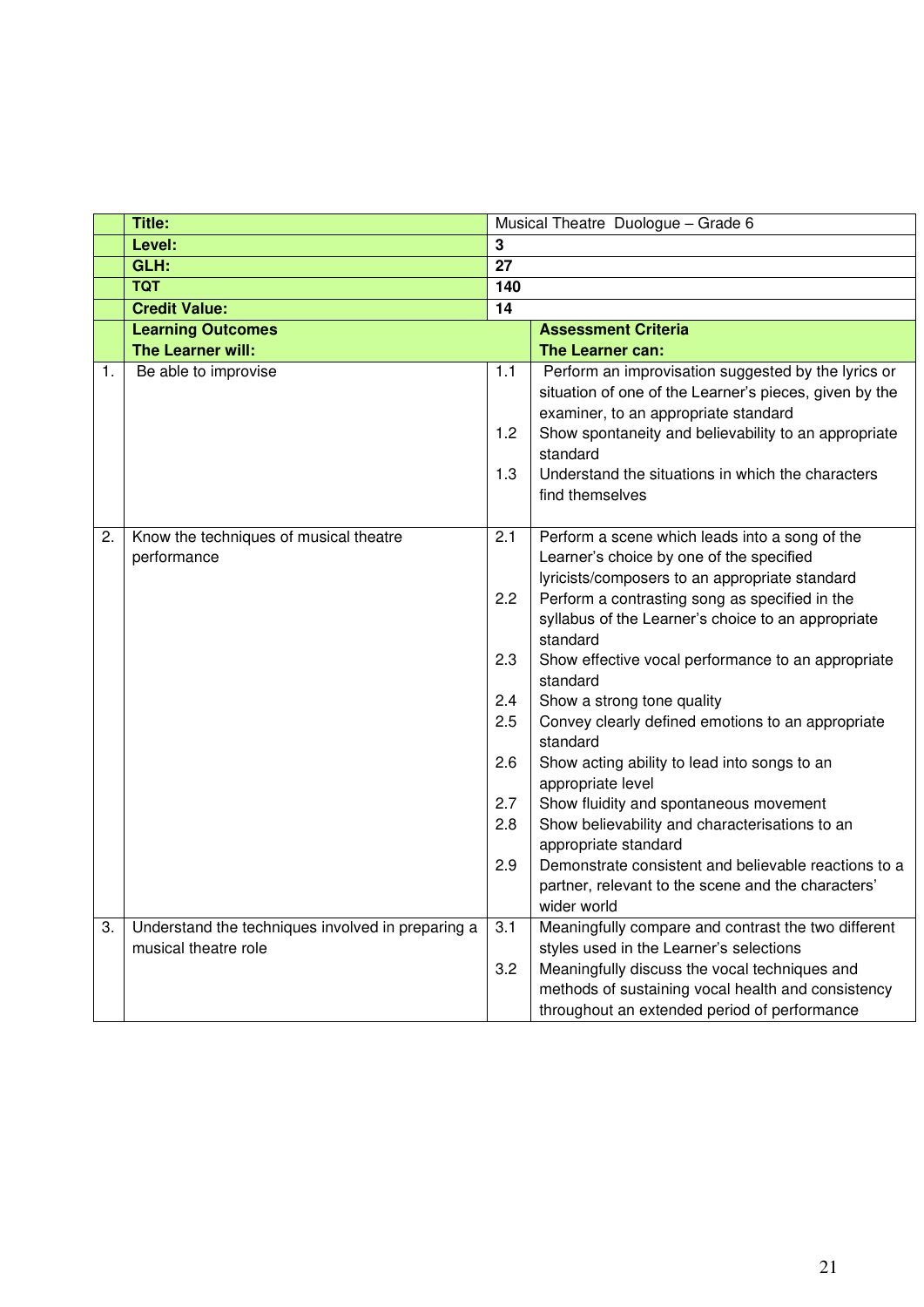|    | Title:                                 | Musical Theatre Group - Grade 6 |                                                                   |  |  |
|----|----------------------------------------|---------------------------------|-------------------------------------------------------------------|--|--|
|    | Level:                                 | 3                               |                                                                   |  |  |
|    | GLH:                                   | 27                              |                                                                   |  |  |
|    | <b>TQT</b>                             | 140                             |                                                                   |  |  |
|    | <b>Credit Value:</b>                   | 14                              |                                                                   |  |  |
|    | <b>Learning Outcomes</b>               | <b>Assessment Criteria</b>      |                                                                   |  |  |
|    | <b>The Learner will:</b>               |                                 | The Learner can:                                                  |  |  |
| 1. | Know the techniques of musical theatre | 1.1                             | Perform a scene or compilation of scenes                          |  |  |
|    | performance                            |                                 | from a film or stage musical to include                           |  |  |
|    |                                        |                                 | acted sequences and two contrasting songs                         |  |  |
|    |                                        |                                 | to an appropriate standard                                        |  |  |
|    |                                        | 1.2                             | Show effective vocal performance to an                            |  |  |
|    |                                        |                                 | appropriate level                                                 |  |  |
|    |                                        | 1.3                             | Show strong tone quality                                          |  |  |
|    |                                        | 1.4                             | Convey clearly defined emotions to an<br>appropriate level        |  |  |
|    |                                        | 1.5                             | Show acting ability to lead into songs to an<br>appropriate level |  |  |
|    |                                        | 1.6                             | Show fluidity and spontaneous movement                            |  |  |
|    |                                        | 1.7                             | Show believability and characterisation to                        |  |  |
|    |                                        |                                 | an appropriate level                                              |  |  |
|    |                                        | 1.8                             | Show strong teamwork                                              |  |  |

|                | Title:                                 | Musical Theatre Group Performance - Grade 6 |                                                             |  |
|----------------|----------------------------------------|---------------------------------------------|-------------------------------------------------------------|--|
|                | Level:                                 | 3                                           |                                                             |  |
|                | GLH:                                   | 27                                          |                                                             |  |
|                | <b>TQT</b>                             | 140                                         |                                                             |  |
|                | <b>Credit Value:</b>                   | 14                                          |                                                             |  |
|                | <b>Learning Outcomes</b>               |                                             | <b>Assessment Criteria</b>                                  |  |
|                | The Learner will:                      |                                             | The Learner can:                                            |  |
| $\mathbf{1}$ . | Know the techniques of musical theatre | 1.1                                         | Perform a scene or compilation of scenes                    |  |
|                | performance                            |                                             | from a film or stage musical to include                     |  |
|                |                                        |                                             | acted sequences and one or more songs to                    |  |
|                |                                        |                                             | an appropriate standard                                     |  |
|                |                                        | 1.2                                         | Show effective vocal performance to an                      |  |
|                |                                        |                                             | appropriate level                                           |  |
|                |                                        | 1.3                                         | Show strong tone quality                                    |  |
|                |                                        | 1.4                                         | Convey clearly defined emotions to an                       |  |
|                |                                        |                                             | appropriate level                                           |  |
|                |                                        | 1.5                                         | Show acting ability to lead into songs to an                |  |
|                |                                        |                                             | appropriate level                                           |  |
|                |                                        | 1.6                                         | Show fluidity and spontaneous movement                      |  |
|                |                                        | 1.7                                         | Show believability and characterisation to                  |  |
|                |                                        |                                             | an appropriate level                                        |  |
|                |                                        | 1.8                                         | Show strong teamwork and co-operation                       |  |
|                |                                        |                                             | with the group during the performance                       |  |
| 2.             | Contribute to a group discussion       | 2.1                                         | Make an active, positive and confident                      |  |
|                |                                        |                                             | contribution to a group discussion about:<br>Your character |  |
|                |                                        |                                             |                                                             |  |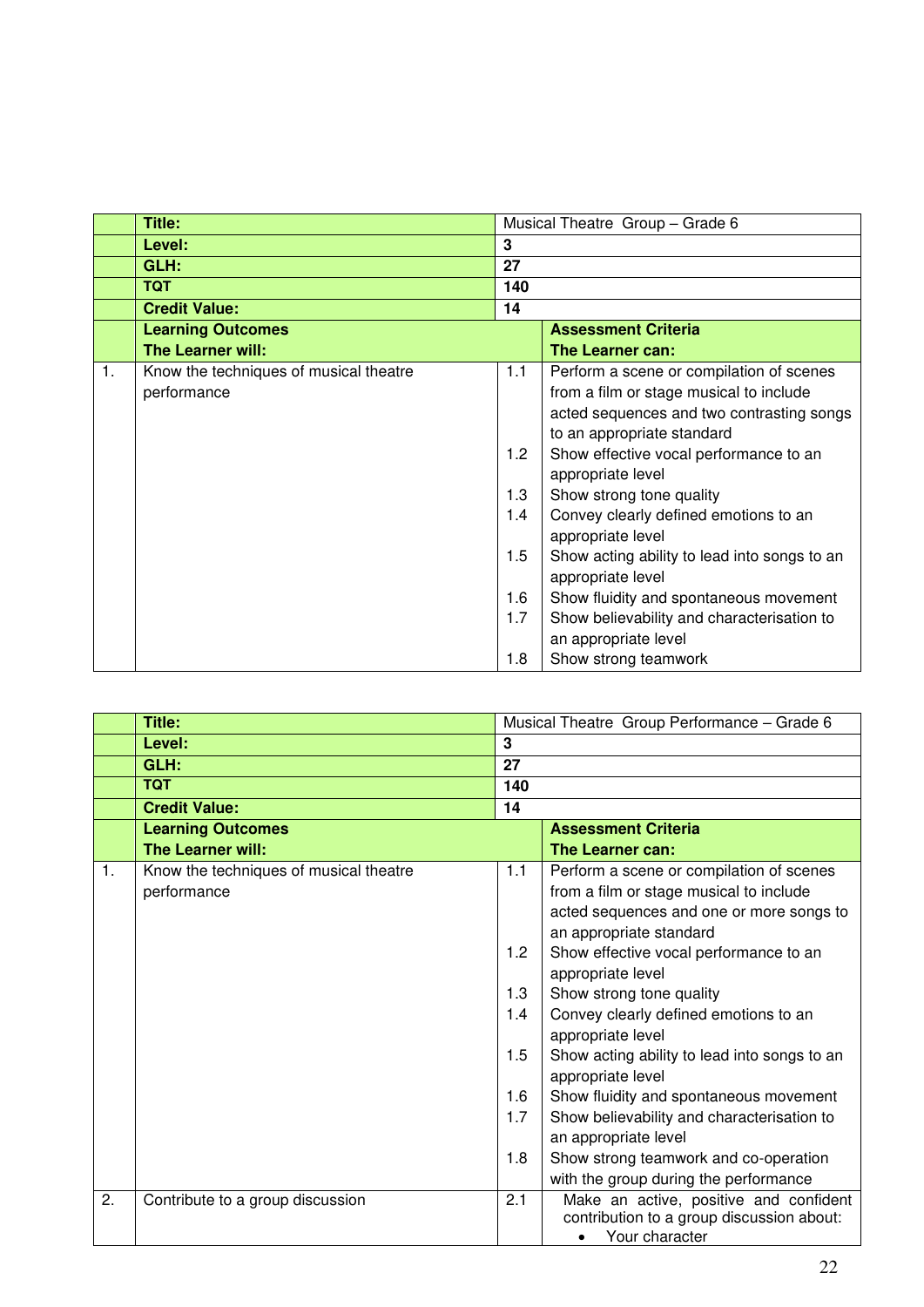| the<br>The events leading up to<br>$\bullet$                                                                                                                                  |
|-------------------------------------------------------------------------------------------------------------------------------------------------------------------------------|
| scene/song                                                                                                                                                                    |
| The plot of the musical<br>$\bullet$                                                                                                                                          |
| • Your relationship to the other<br>characters in the musical<br>Methods of sustaining vocal health<br>$\bullet$<br>and consistency over an extended<br>period of performance |

| <b>Title:</b>                                                                   | Musical Theatre - Grade 7 |                                                             |                                                                                                                                                                                                                                                                                                                                                                                                                                                                                                                                                                                                                                                                         |  |  |  |  |
|---------------------------------------------------------------------------------|---------------------------|-------------------------------------------------------------|-------------------------------------------------------------------------------------------------------------------------------------------------------------------------------------------------------------------------------------------------------------------------------------------------------------------------------------------------------------------------------------------------------------------------------------------------------------------------------------------------------------------------------------------------------------------------------------------------------------------------------------------------------------------------|--|--|--|--|
| Level:                                                                          | $\mathbf{3}$              |                                                             |                                                                                                                                                                                                                                                                                                                                                                                                                                                                                                                                                                                                                                                                         |  |  |  |  |
| GLH:                                                                            | 30                        |                                                             |                                                                                                                                                                                                                                                                                                                                                                                                                                                                                                                                                                                                                                                                         |  |  |  |  |
| <b>TQT</b>                                                                      | 180                       |                                                             |                                                                                                                                                                                                                                                                                                                                                                                                                                                                                                                                                                                                                                                                         |  |  |  |  |
| <b>Credit Value:</b>                                                            | 18                        |                                                             |                                                                                                                                                                                                                                                                                                                                                                                                                                                                                                                                                                                                                                                                         |  |  |  |  |
| <b>Learning Outcomes</b>                                                        |                           |                                                             | <b>Assessment Criteria</b>                                                                                                                                                                                                                                                                                                                                                                                                                                                                                                                                                                                                                                              |  |  |  |  |
| The Learner will:                                                               |                           |                                                             | The Learner can:                                                                                                                                                                                                                                                                                                                                                                                                                                                                                                                                                                                                                                                        |  |  |  |  |
| 1. Be able to improvise                                                         |                           | 1.1<br>1.2<br>1.3                                           | Perform an improvisation suggested by the lyrics or situation of<br>one of the Learner's pieces, given by the examiner, to an<br>appropriate standard<br>Show spontaneity and believability to an appropriate standard<br>Understand the situations in which the characters find<br>themselves                                                                                                                                                                                                                                                                                                                                                                          |  |  |  |  |
| 2. Know the techniques of musical<br>theatre performance                        |                           | 2.1<br>2.2<br>2.3<br>2.4<br>2.5<br>2.6<br>2.7<br>2.8<br>2.9 | Perform a scene which leads into a song of the Learner's<br>choice as specified in the syllabus to an appropriate standard<br>Perform a contrasting song written in the last twenty years, of<br>the Learner's choice to an appropriate standard<br>Perform a song in a dialect or accent of the Learner's choice<br>Show effective vocal performance to an appropriate standard<br>Show a strong tone quality<br>Convey clearly defined emotions to an appropriate standard<br>Show acting ability to lead into songs to an appropriate<br>standard<br>Show fluidity and spontaneous movement<br>Show believability and characterisation to an appropriate<br>standard |  |  |  |  |
| 3 Understand the techniques<br>involved in preparing a musical<br>theatre role. |                           | 3.1<br>3.2                                                  | Meaningfully discuss two contrasting styles of musical theatre<br>and the differences in their performance techniques<br>Meaningfully discuss the changing use and techniques of<br>amplification in the stage musical                                                                                                                                                                                                                                                                                                                                                                                                                                                  |  |  |  |  |

| Title:                   | Musical Theatre Duologue - Grade 7 |                            |  |
|--------------------------|------------------------------------|----------------------------|--|
| Level:                   | 3                                  |                            |  |
| GLH:                     | 30                                 |                            |  |
| <b>TQT</b>               | 180                                |                            |  |
| <b>Credit Value:</b>     |                                    | 18                         |  |
| <b>Learning Outcomes</b> |                                    | <b>Assessment Criteria</b> |  |
| The Learner will:        |                                    | The Learner can:           |  |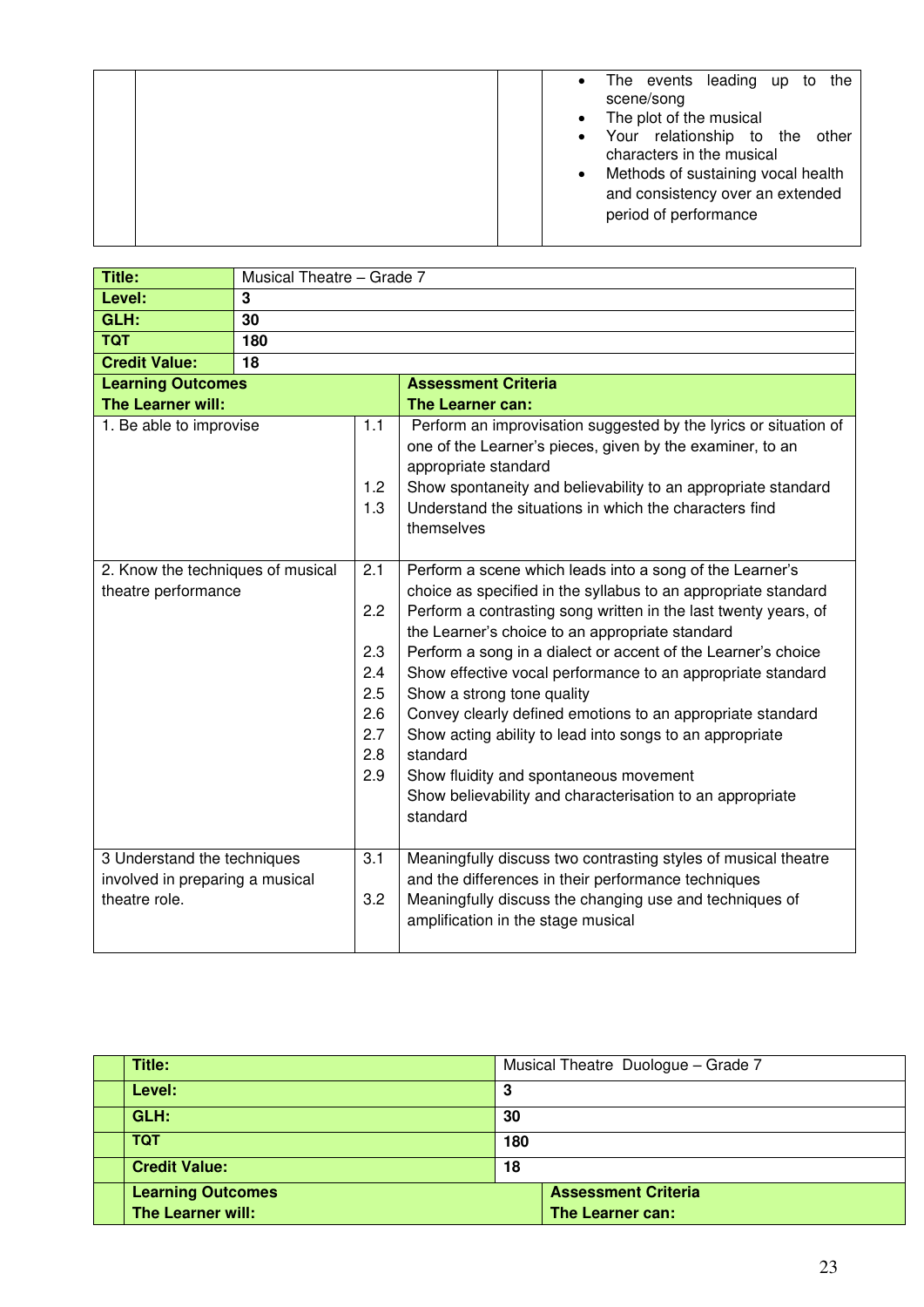| 1. | Be able to improvise                                                      | 1.1<br>1.2<br>1.3               | Perform an improvisation suggested by the lyrics<br>or situation of one of the Learner's pieces, given<br>by the examiner, to an appropriate standard<br>Show spontaneity and believability to an<br>appropriate standard<br>Understand the situations in which the characters<br>find themselves                                                                                  |
|----|---------------------------------------------------------------------------|---------------------------------|------------------------------------------------------------------------------------------------------------------------------------------------------------------------------------------------------------------------------------------------------------------------------------------------------------------------------------------------------------------------------------|
| 2. | Know the techniques of musical theatre<br>performance                     | 2.1<br>2.2<br>2.3<br>2.4        | Perform a scene which leads into a song of the<br>Learner's choice as specified in the syllabus to an<br>appropriate standard<br>Perform a song in a dialect or accent of the<br>Learner's choice<br>Show effective vocal performance to an<br>appropriate level<br>Show a strong tone quality                                                                                     |
|    |                                                                           | 2.5<br>2.6<br>2.7<br>2.8<br>2.9 | Convey clearly defined emotions to an appropriate<br>level<br>Show acting ability to lead into songs to an<br>appropriate standard<br>Show fluidity and spontaneous movement<br>Show believability and characterisation to an<br>appropriate standard<br>Demonstrate consistent and believable reactions<br>to a partner, relevant to the scene and the<br>characters' wider world |
| 3. | Understand the techniques involved in preparing a<br>musical theatre role | 3.1<br>3.2                      | Meaningfully discuss two contrasting styles of<br>musical theatre and the differences in their<br>performance techniques<br>Meaningfully discuss the changing use and<br>techniques of amplification in the stage musical                                                                                                                                                          |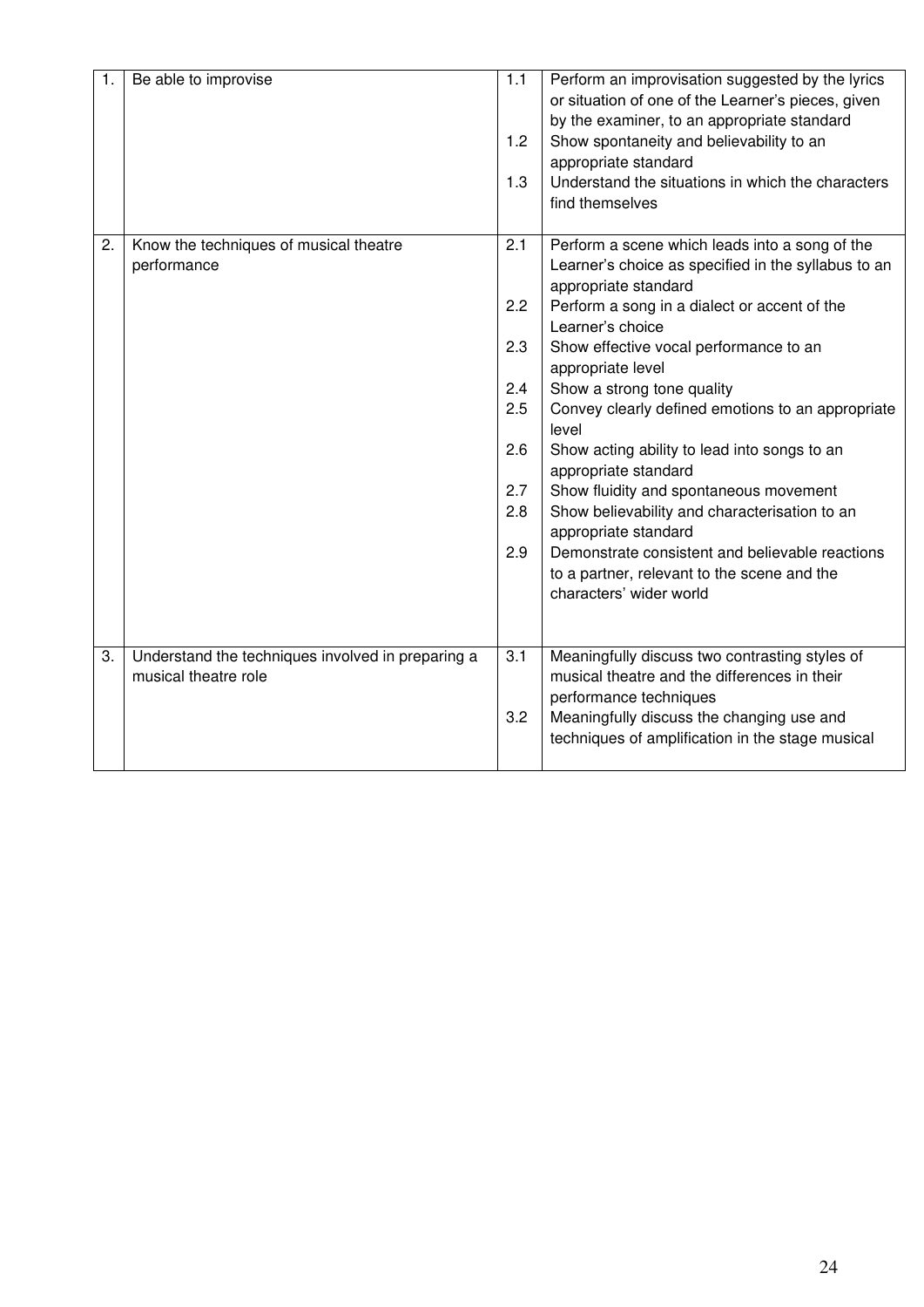|    | Title:                                                | Musical Theatre Group - Grade 7 |                                 |                                                                                                                                                                                                                                                                                                                                                                              |  |  |  |
|----|-------------------------------------------------------|---------------------------------|---------------------------------|------------------------------------------------------------------------------------------------------------------------------------------------------------------------------------------------------------------------------------------------------------------------------------------------------------------------------------------------------------------------------|--|--|--|
|    | Level:                                                | 3                               |                                 |                                                                                                                                                                                                                                                                                                                                                                              |  |  |  |
|    | GLH:                                                  | 30                              |                                 |                                                                                                                                                                                                                                                                                                                                                                              |  |  |  |
|    | <b>TQT</b>                                            | 180                             |                                 |                                                                                                                                                                                                                                                                                                                                                                              |  |  |  |
|    | <b>Credit Value:</b>                                  | 18                              |                                 |                                                                                                                                                                                                                                                                                                                                                                              |  |  |  |
|    | <b>Learning Outcomes</b>                              |                                 |                                 | <b>Assessment Criteria</b>                                                                                                                                                                                                                                                                                                                                                   |  |  |  |
|    | <b>The Learner will:</b>                              |                                 |                                 | <b>The Learner can:</b>                                                                                                                                                                                                                                                                                                                                                      |  |  |  |
| 1. | Know the techniques of musical theatre<br>performance |                                 | 1.1<br>1.2<br>1.3<br>1.4<br>1.5 | Perform a scene or compilation of scenes from a<br>film or stage musical to include acted sequences<br>and two contrasting songs to an appropriate<br>standard<br>Show effective vocal performance to an appropriate<br>standard<br>Show a strong tone quality<br>Convey clearly defined emotions to an appropriate<br>level<br>Show acting ability to lead into songs to an |  |  |  |
|    |                                                       |                                 | 1.6<br>1.7<br>1.8               | appropriate level<br>Show fluidity and spontaneous movement<br>Show believability and characterisation to an<br>appropriate level<br>Show strong teamwork                                                                                                                                                                                                                    |  |  |  |

|    | Title:                                                | Musical Theatre Group Performance - Grade 7 |                                               |                                                                                                                                                                                                                                                                                                                                                                                                |  |  |
|----|-------------------------------------------------------|---------------------------------------------|-----------------------------------------------|------------------------------------------------------------------------------------------------------------------------------------------------------------------------------------------------------------------------------------------------------------------------------------------------------------------------------------------------------------------------------------------------|--|--|
|    | Level:                                                | 3                                           |                                               |                                                                                                                                                                                                                                                                                                                                                                                                |  |  |
|    | GLH:                                                  | 30                                          |                                               |                                                                                                                                                                                                                                                                                                                                                                                                |  |  |
|    | <b>TQT</b>                                            | 180                                         |                                               |                                                                                                                                                                                                                                                                                                                                                                                                |  |  |
|    | <b>Credit Value:</b>                                  | 18                                          |                                               |                                                                                                                                                                                                                                                                                                                                                                                                |  |  |
|    | <b>Learning Outcomes</b>                              |                                             |                                               | <b>Assessment Criteria</b>                                                                                                                                                                                                                                                                                                                                                                     |  |  |
|    | <b>The Learner will:</b>                              |                                             |                                               | The Learner can:                                                                                                                                                                                                                                                                                                                                                                               |  |  |
| 1. | Know the techniques of musical theatre<br>performance |                                             | 1.1                                           | Perform a scene or compilation of scenes from a<br>film or stage musical to include acted sequences<br>and one or more songs to an appropriate standard<br>Show effective vocal performance to an appropriate                                                                                                                                                                                  |  |  |
|    |                                                       |                                             | 1.2<br>1.3<br>1.4<br>1.5<br>1.6<br>1.7<br>1.8 | standard<br>Show a strong tone quality<br>Convey clearly defined emotions to an appropriate<br>level<br>Show acting ability to lead into songs to an<br>appropriate level<br>Show fluidity and spontaneous movement<br>Show believability and characterisation to an<br>appropriate level<br>Show strong teamwork and co-operation through a<br>positive contribution to the group performance |  |  |

| Title:                   |     | Musical Theatre - Grade 8  |  |
|--------------------------|-----|----------------------------|--|
| Level:                   | 3   |                            |  |
| GLH:                     | 40  |                            |  |
| <b>TQT</b>               | 240 |                            |  |
| <b>Credit Value:</b>     | 24  |                            |  |
| <b>Learning Outcomes</b> |     | <b>Assessment Criteria</b> |  |
| The Learner will:        |     | The Learner can:           |  |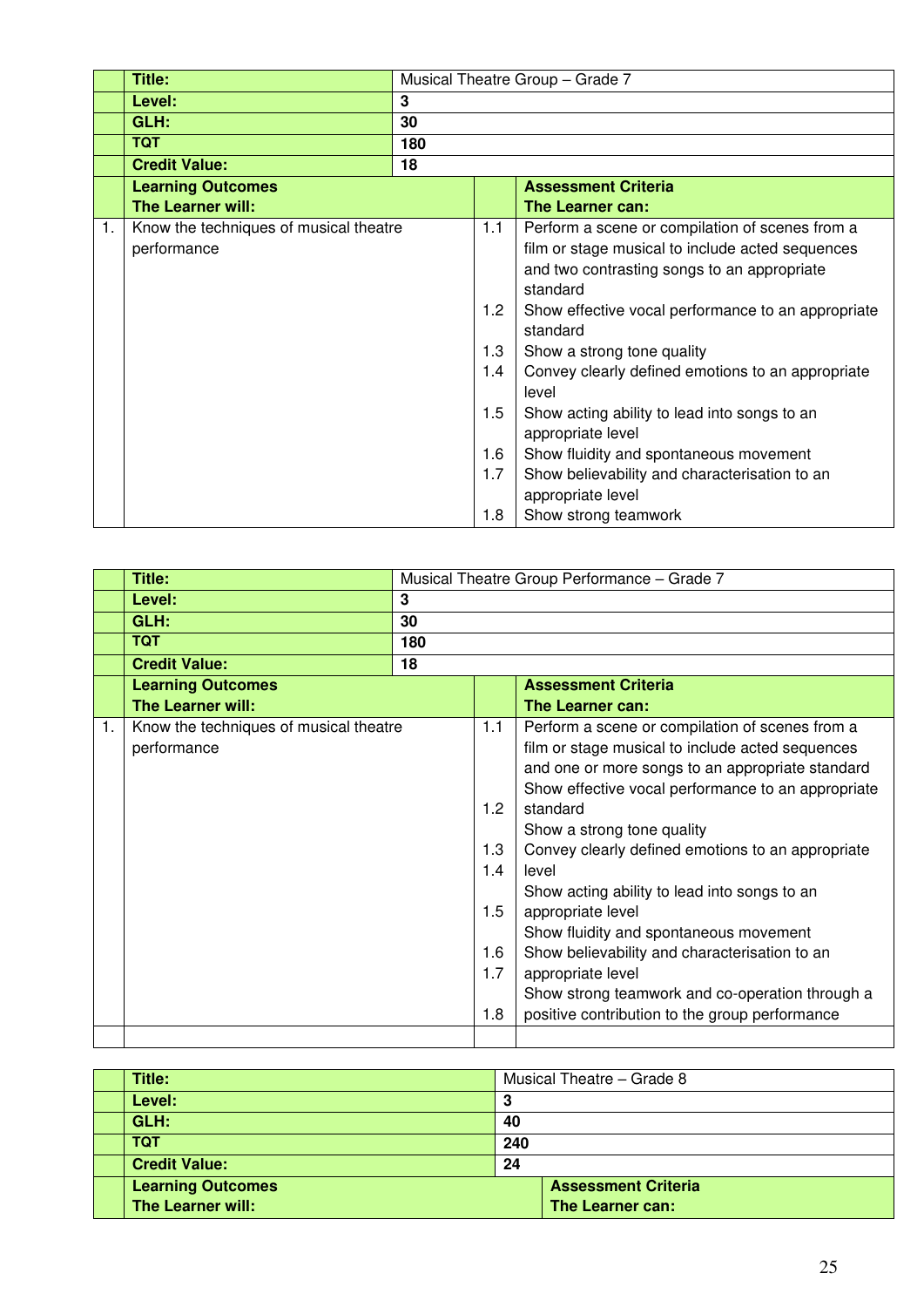| $\mathbf{1}$ . | IBe able to improvise                             | 1.1 | Perform an improvisation suggested by the lyrics   |
|----------------|---------------------------------------------------|-----|----------------------------------------------------|
|                |                                                   |     | or situation of one of the Learner's pieces, given |
|                |                                                   |     | by the examiner, to an appropriate standard        |
|                |                                                   | 1.2 | Show spontaneity and believability to an           |
|                |                                                   |     | appropriate standard                               |
|                |                                                   | 1.3 | Understand the situations in which the             |
|                |                                                   |     | characters find themselves                         |
| 2.             | Know the techniques of musical theatre            | 2.1 | Perform a scene which leads into a song of the     |
|                | performance                                       |     | Learner's choice by the specified by the syllabus  |
|                |                                                   |     | to an appropriate standard                         |
|                |                                                   | 2.2 | Perform a song Meaningfully discuss styles that    |
|                |                                                   |     | have changed the face of musical theatre           |
|                |                                                   | 2.3 | Perform a contrasting song in a style, period and  |
|                |                                                   |     | mood of the Learner's choice to an appropriate     |
|                |                                                   |     | standard                                           |
|                |                                                   | 2.4 | Show effective vocal performance to an             |
|                |                                                   |     | appropriate standard                               |
|                |                                                   | 2.5 | Show a strong tone quality                         |
|                |                                                   | 2.6 | Convey clearly defined emotions to an              |
|                |                                                   |     | appropriate standard                               |
|                |                                                   | 2.7 | Show acting ability to lead into songs to an       |
|                |                                                   |     | appropriate standard                               |
|                |                                                   | 2.8 | Show fluidity and spontaneous movement             |
|                |                                                   | 2.9 | Show believability and characterisation to an      |
|                |                                                   |     | appropriate standard                               |
| 3.             | Understand the techniques involved in preparing a | 3.1 | Meaningfully discuss how to approach a musical     |
|                | musical theatre role                              |     | theatre performance                                |
| 4              | Understand the history of musical theatre         | 4.1 | Meaningfully discuss styles that have changed      |
|                |                                                   |     | the face of musical theatre                        |
|                |                                                   |     | Meaningfully discuss ways of approaching a role    |
|                |                                                   | 4.2 | and the process need to approach a musical         |
|                |                                                   |     | theatre performance                                |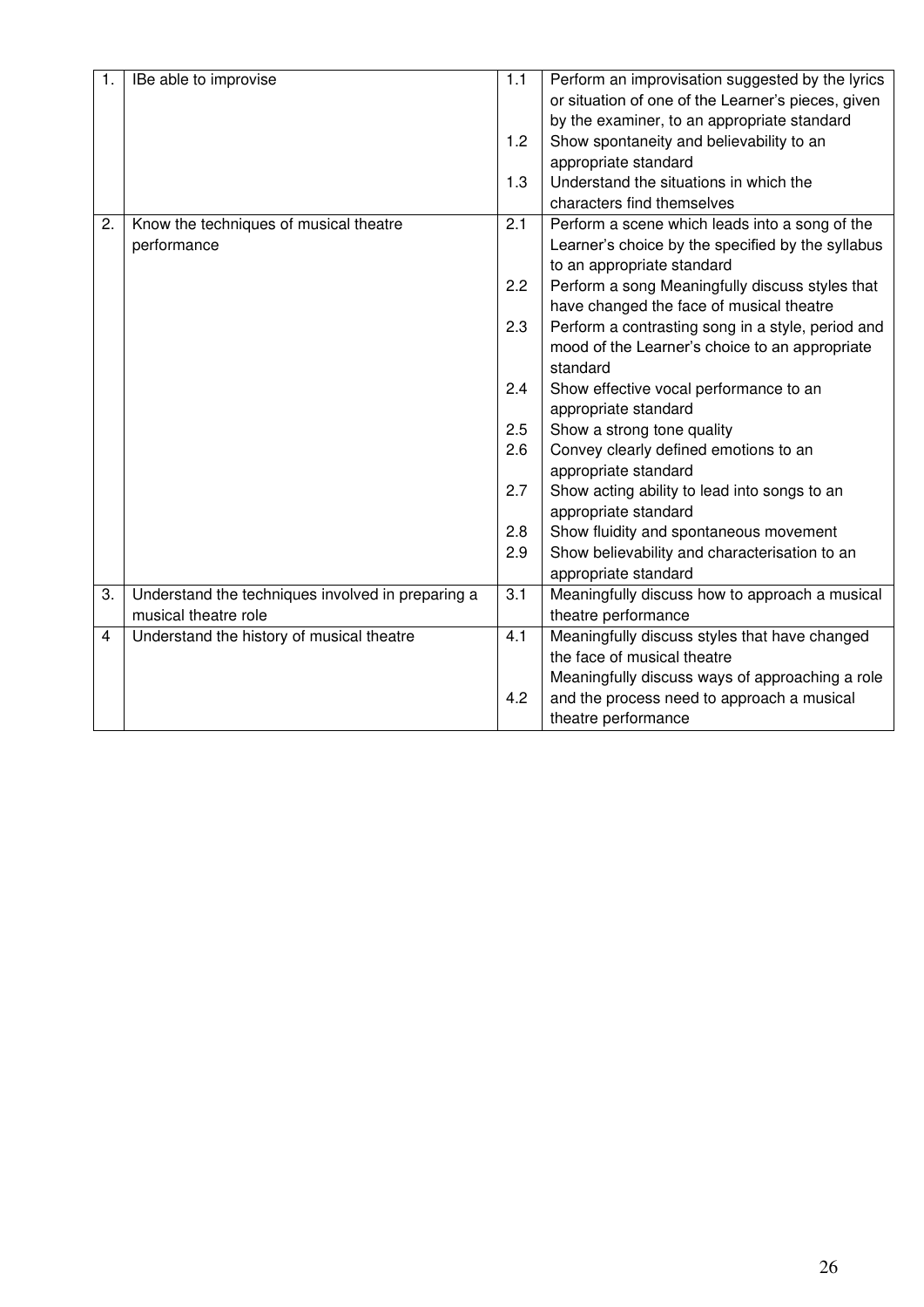|                | <b>Title:</b>                                                             | Musical Theatre Duologue - Grade 8 |                                                                                  |  |  |
|----------------|---------------------------------------------------------------------------|------------------------------------|----------------------------------------------------------------------------------|--|--|
|                | Level:                                                                    | 3                                  |                                                                                  |  |  |
|                | GLH:                                                                      | 40                                 |                                                                                  |  |  |
|                | <b>TQT</b>                                                                | 240                                |                                                                                  |  |  |
|                | <b>Credit Value:</b>                                                      | 24                                 |                                                                                  |  |  |
|                | <b>Learning Outcomes</b>                                                  |                                    | <b>Assessment Criteria</b>                                                       |  |  |
|                | The Learner will:                                                         |                                    | The Learner can:                                                                 |  |  |
| 1.             | Be able to improvise                                                      | 1.1                                | Perform an improvisation suggested by the                                        |  |  |
|                |                                                                           |                                    | lyrics or situation of one of the Learner's                                      |  |  |
|                |                                                                           |                                    | pieces, given by the examiner, to an                                             |  |  |
|                |                                                                           |                                    | appropriate standard                                                             |  |  |
|                |                                                                           | 1.2                                | Show spontaneity and believability to an                                         |  |  |
|                |                                                                           |                                    | appropriate standard                                                             |  |  |
|                |                                                                           | 1.3                                | Understand the situations in which the                                           |  |  |
|                |                                                                           |                                    | characters find themselves                                                       |  |  |
| $\overline{c}$ | Know the techniques of musical theatre                                    | 2.1                                | Perform a scene which leads into a song of                                       |  |  |
|                | performance                                                               |                                    | the Learner's choice as specified in the<br>syllabus to an appropriate standard  |  |  |
|                |                                                                           | 2.2                                | Perform a song of the Learner's choice as                                        |  |  |
|                |                                                                           |                                    | specified in the syllabus to an appropriate                                      |  |  |
|                |                                                                           |                                    | standard                                                                         |  |  |
|                |                                                                           | 2.3                                | Perform a contrasting song in a style, period                                    |  |  |
|                |                                                                           |                                    | and mood of the Learner's choice to an                                           |  |  |
|                |                                                                           |                                    | appropriate standard                                                             |  |  |
|                |                                                                           | 2.4                                | Show effective vocal performance to an                                           |  |  |
|                |                                                                           |                                    | appropriate standard                                                             |  |  |
|                |                                                                           | 2.5                                | Show a strong tone quality                                                       |  |  |
|                |                                                                           | 2.6                                | Convey clearly defined emotions to an                                            |  |  |
|                |                                                                           |                                    | appropriate standard                                                             |  |  |
|                |                                                                           | 2.7                                | Show acting ability to lead into songs to an                                     |  |  |
|                |                                                                           |                                    | appropriate standard                                                             |  |  |
|                |                                                                           | 2.8                                | Show fluidity and spontaneous movement                                           |  |  |
|                |                                                                           | 2.9                                | Show believability and characterisation to an                                    |  |  |
|                |                                                                           |                                    | appropriate standard                                                             |  |  |
|                |                                                                           | 2.10                               | Demonstrate consistent and believable                                            |  |  |
|                |                                                                           |                                    | reactions to a partner, relevant to the scene<br>and the characters' wider world |  |  |
| 3.             |                                                                           | 3.1                                |                                                                                  |  |  |
|                | Understand the techniques involved in preparing a<br>musical theatre role |                                    | Meaningfully discuss how to approach a<br>musical theatre performance            |  |  |
|                |                                                                           |                                    |                                                                                  |  |  |
| 4.             | Understand the history of musical theatre                                 | 4.1                                | Meaningfully discuss styles that have                                            |  |  |
|                |                                                                           |                                    | changed the face of musical theatre                                              |  |  |
|                |                                                                           | 4.2                                | Meaningfully discuss ways of approaching a                                       |  |  |
|                |                                                                           |                                    | role and the process need to approach a                                          |  |  |
|                |                                                                           |                                    | musical theatre performance                                                      |  |  |
|                |                                                                           |                                    |                                                                                  |  |  |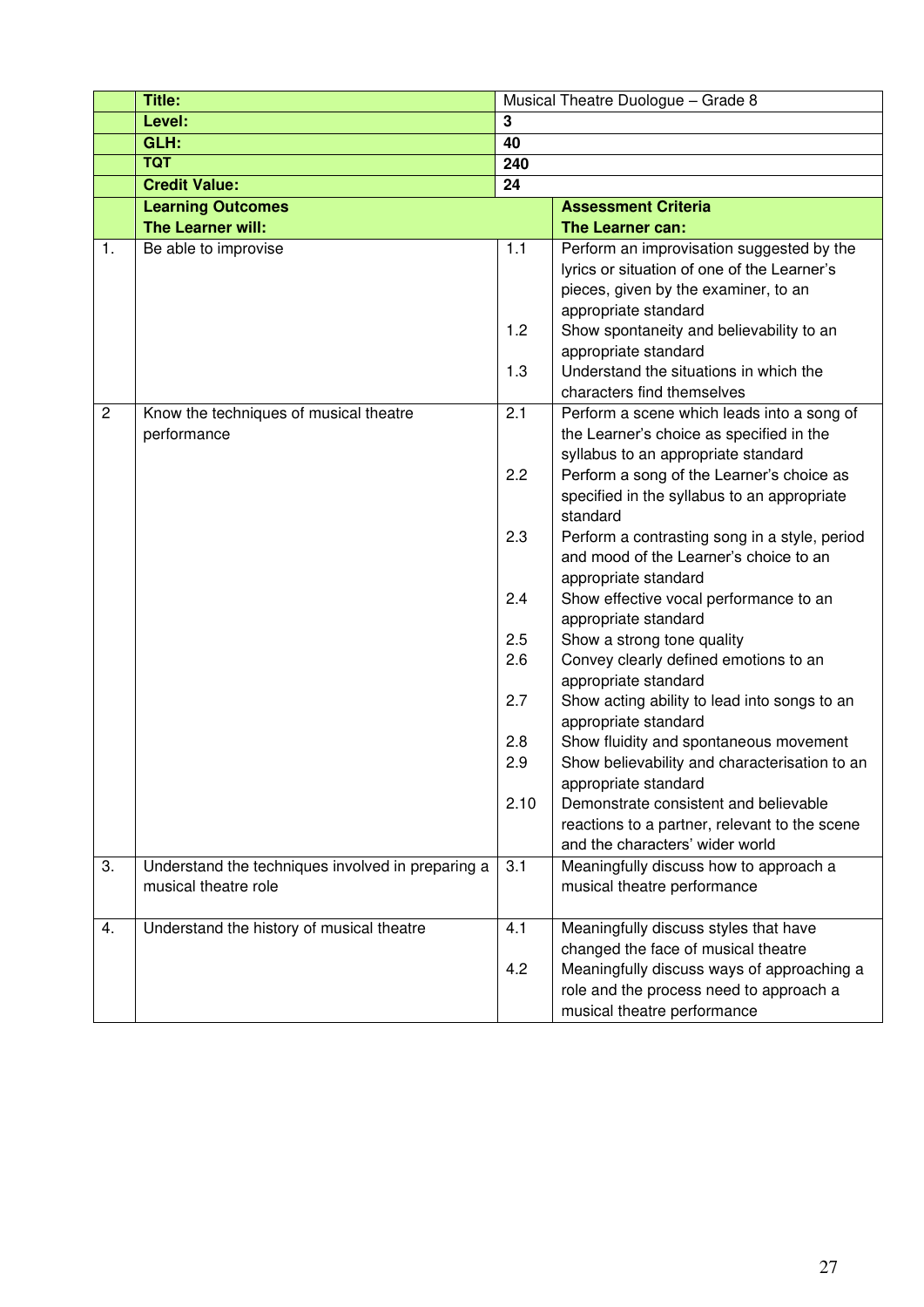|    | Title:                                 |                                                                                       | Musical Theatre Group - Grade 8 |                                               |  |  |
|----|----------------------------------------|---------------------------------------------------------------------------------------|---------------------------------|-----------------------------------------------|--|--|
|    | Level:                                 | 3                                                                                     |                                 |                                               |  |  |
|    | GLH:                                   | 40                                                                                    |                                 |                                               |  |  |
|    | <b>TQT</b>                             | 240                                                                                   |                                 |                                               |  |  |
|    | <b>Credit Value:</b>                   | 24                                                                                    |                                 |                                               |  |  |
|    | <b>Learning Outcomes</b>               |                                                                                       |                                 | <b>Assessment Criteria</b>                    |  |  |
|    | <b>The Learner will:</b>               |                                                                                       |                                 | The Learner can:                              |  |  |
| 1. | Know the techniques of musical theatre | 1.1                                                                                   |                                 | Perform a scene or compilation of scenes from |  |  |
|    | performance                            | a film or stage musical to include acted<br>sequences and two contrasting songs to an |                                 |                                               |  |  |
|    |                                        |                                                                                       |                                 |                                               |  |  |
|    |                                        | appropriate standard                                                                  |                                 |                                               |  |  |
|    |                                        | 1.2<br>Show effective vocal performance to an                                         |                                 |                                               |  |  |
|    |                                        | appropriate standard                                                                  |                                 |                                               |  |  |
|    |                                        | 1.3<br>Show a strong tone quality                                                     |                                 |                                               |  |  |
|    |                                        | 1.4                                                                                   |                                 | Convey clearly defined emotions to an         |  |  |
|    |                                        |                                                                                       | appropriate level               |                                               |  |  |
|    |                                        | 1.5<br>Show acting ability to lead into songs to an                                   |                                 |                                               |  |  |
|    |                                        | appropriate level                                                                     |                                 |                                               |  |  |
|    |                                        | 1.6                                                                                   |                                 | Show fluidity and spontaneous movement        |  |  |
|    |                                        | 1.7                                                                                   |                                 | Show believability and characterisation to an |  |  |
|    |                                        |                                                                                       | appropriate level               |                                               |  |  |
|    |                                        | 1.8                                                                                   | Show strong teamwork            |                                               |  |  |

|    | Title:                                 |                         | Musical Theatre Group Performance - Grade 8                        |
|----|----------------------------------------|-------------------------|--------------------------------------------------------------------|
|    | Level:                                 | $\overline{\mathbf{3}}$ |                                                                    |
|    | GLH:                                   | 40                      |                                                                    |
|    | <b>TQT</b>                             | 240                     |                                                                    |
|    | <b>Credit Value:</b>                   | 24                      |                                                                    |
|    | <b>Learning Outcomes</b>               |                         | <b>Assessment Criteria</b>                                         |
|    | The Learner will:                      |                         | The Learner can:                                                   |
| 1. | Know the techniques of musical theatre | 1.1                     | Perform a scene or compilation of scenes from                      |
|    | performance                            |                         | a film or stage musical to include acted                           |
|    |                                        |                         | sequences and two contrasting songs to an                          |
|    |                                        |                         | appropriate standard                                               |
|    |                                        | 1.2                     | Show effective vocal performance to an                             |
|    |                                        |                         | appropriate standard                                               |
|    |                                        | 1.3                     | Show a strong tone quality                                         |
|    |                                        | 1.4                     | Convey clearly defined emotions to an                              |
|    |                                        |                         | appropriate level                                                  |
|    |                                        | 1.5                     | Show acting ability to lead into songs to an                       |
|    |                                        |                         | appropriate level                                                  |
|    |                                        | 1.6<br>1.7              | Show fluidity and spontaneous movement                             |
|    |                                        |                         | Show believability and characterisation to an<br>appropriate level |
|    |                                        | 1.8                     | Show high level co-operation and teamworking                       |
|    |                                        |                         | including group dynamics and positive                              |
|    |                                        |                         | interactions with group members                                    |
| 2. | Contribute to a group discussion       | 2.1                     | Make an active and positive contribution to a                      |
|    |                                        |                         | group discussion about:                                            |
|    |                                        |                         | Your character                                                     |
|    |                                        |                         | The events leading up to the<br>$\bullet$                          |
|    |                                        |                         | scene/song                                                         |
|    |                                        |                         | The plot of the musical                                            |
|    |                                        |                         | Your relationship to the other                                     |
|    |                                        |                         | characters in the musical                                          |
|    |                                        |                         |                                                                    |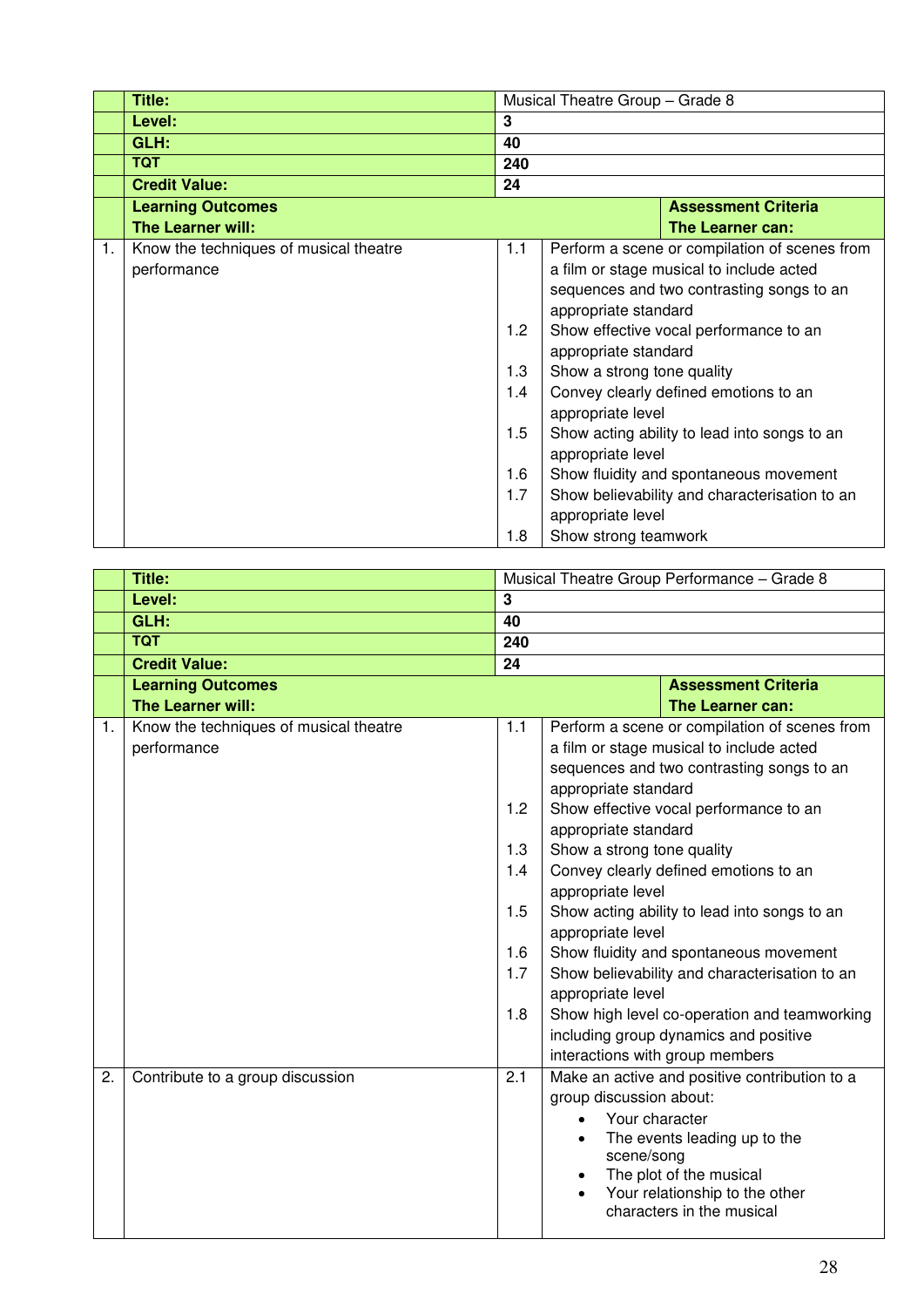|  |  | The process needed to approach a<br>musical theatre performance |
|--|--|-----------------------------------------------------------------|
|  |  |                                                                 |

|    | Title:                                                                                 |                 | Miming - Grade 6                                                                                                                              |  |  |
|----|----------------------------------------------------------------------------------------|-----------------|-----------------------------------------------------------------------------------------------------------------------------------------------|--|--|
|    | Level:                                                                                 | 3               |                                                                                                                                               |  |  |
|    | GLH:                                                                                   | $\overline{27}$ |                                                                                                                                               |  |  |
|    | <b>TQT</b>                                                                             | 140             |                                                                                                                                               |  |  |
|    | <b>Credit Value:</b>                                                                   | 14              |                                                                                                                                               |  |  |
|    | <b>Learning Outcomes</b>                                                               |                 | <b>Assessment Criteria</b>                                                                                                                    |  |  |
|    | <b>The Learner will:</b>                                                               |                 | The Learner can:                                                                                                                              |  |  |
| 1  | Know and understand the techniques involved in<br>a narrative mime                     | $1.1$<br>1.2    | Present two narrative mimes showing focus and<br>believability to an appropriate standard<br>Show contrast and clarity of styles in different |  |  |
|    |                                                                                        | 1.3             | periods to an appropriate level<br>Show a sense of place and situation to an<br>appropriate standard                                          |  |  |
|    |                                                                                        | 1.4             | Show the emotions of the characters presented<br>in the mimes to an appropriate standard                                                      |  |  |
|    |                                                                                        | 1.5             | Show spontaneity and believability                                                                                                            |  |  |
|    |                                                                                        | 1.6             | Show the objectives of the characters portrayed<br>in the scenes to an appropriate standard                                                   |  |  |
|    |                                                                                        |                 |                                                                                                                                               |  |  |
| 2. | Know and understand the techniques involved in<br>the creation and performance of mime | 2.1             | Meaningfully discuss the creation of mimed<br>characters                                                                                      |  |  |
| 3  | Know and understand the techniques involved in<br>creating a character                 | 3.1             | Create and present a character as specified by<br>the syllabus                                                                                |  |  |
|    |                                                                                        | 3.2             | Show costume and background clearly                                                                                                           |  |  |
|    |                                                                                        | 3.3             | Show movement and the use of properties for<br>the period clearly                                                                             |  |  |
|    |                                                                                        | 3.4             | Demonstrate emotion and believability to an<br>appropriate standard                                                                           |  |  |
|    |                                                                                        | 3.5             | Show fluidity of movement and facial expression                                                                                               |  |  |
|    |                                                                                        | 3.6             | to an appropriate standard<br>Present a narrative, depicting a character of an<br>age other than the Learner's own                            |  |  |
|    |                                                                                        | 3.7             | Present a present-day narrative mime                                                                                                          |  |  |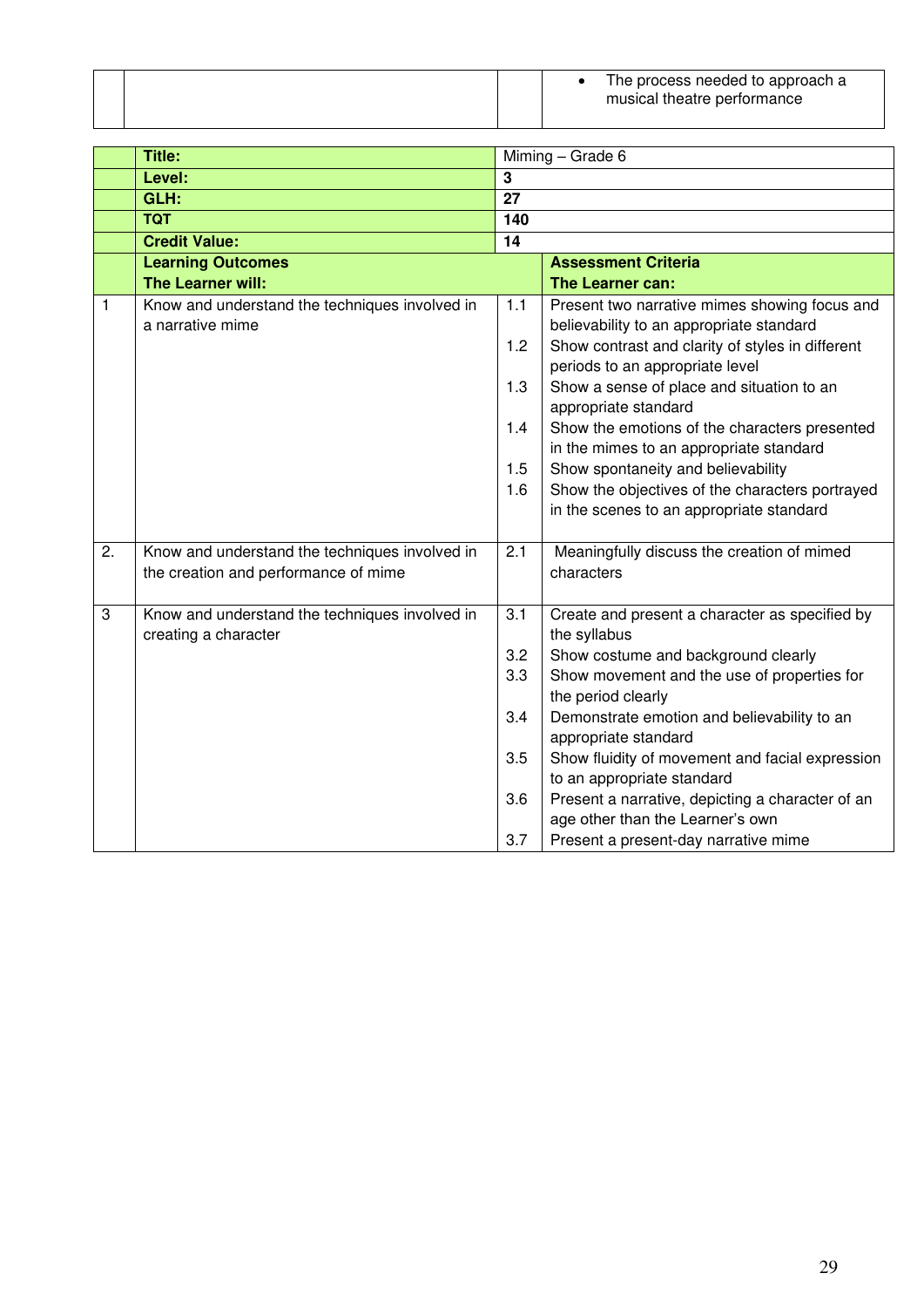|    | Title:                                                                                 | Miming Duologue-Grade 6         |                                                                                                                                                                                                                                                                                                                                |  |
|----|----------------------------------------------------------------------------------------|---------------------------------|--------------------------------------------------------------------------------------------------------------------------------------------------------------------------------------------------------------------------------------------------------------------------------------------------------------------------------|--|
|    | Level:                                                                                 | 3                               |                                                                                                                                                                                                                                                                                                                                |  |
|    | GLH:                                                                                   | $\overline{27}$                 |                                                                                                                                                                                                                                                                                                                                |  |
|    | <b>TQT</b>                                                                             | 140                             |                                                                                                                                                                                                                                                                                                                                |  |
|    | <b>Credit Value:</b>                                                                   | 14                              |                                                                                                                                                                                                                                                                                                                                |  |
|    | <b>Learning Outcomes</b>                                                               |                                 | <b>Assessment Criteria</b>                                                                                                                                                                                                                                                                                                     |  |
|    | The Learner will:                                                                      |                                 | The Learner can:                                                                                                                                                                                                                                                                                                               |  |
| 1. | Know and understand the techniques involved in<br>a narrative mime                     | 1.1<br>1.2<br>1.3               | Present two narrative mimes showing focus<br>and believability to an appropriate standard<br>Show contrast and clarity of styles in different<br>periods to an appropriate standard<br>Show a sense of place and situation to an<br>appropriate standard                                                                       |  |
|    |                                                                                        | 1.4<br>1.5<br>1.6               | Show the emotions of the characters<br>presented in the mimes to an appropriate<br>standard<br>Show spontaneity and believability<br>Show the objectives of the characters<br>portrayed in the scenes to an appropriate<br>standard                                                                                            |  |
| 2. | Know and understand the techniques involved in<br>the creation and performance of mime | 2.1                             | Meaningfully discuss the creation of mimed<br>characters                                                                                                                                                                                                                                                                       |  |
| 3. | Know and understand the techniques involved in<br>creating a character                 | 3.1<br>3.2<br>3.3<br>3.4<br>3.5 | Create and present a character as specified by<br>the syllabus<br>Show costume and background clearly<br>Show movement and use of properties for the<br>period clearly<br>Demonstrate emotion and believability to an<br>appropriate standard<br>Show fluidity of movement and facial<br>expression to an appropriate standard |  |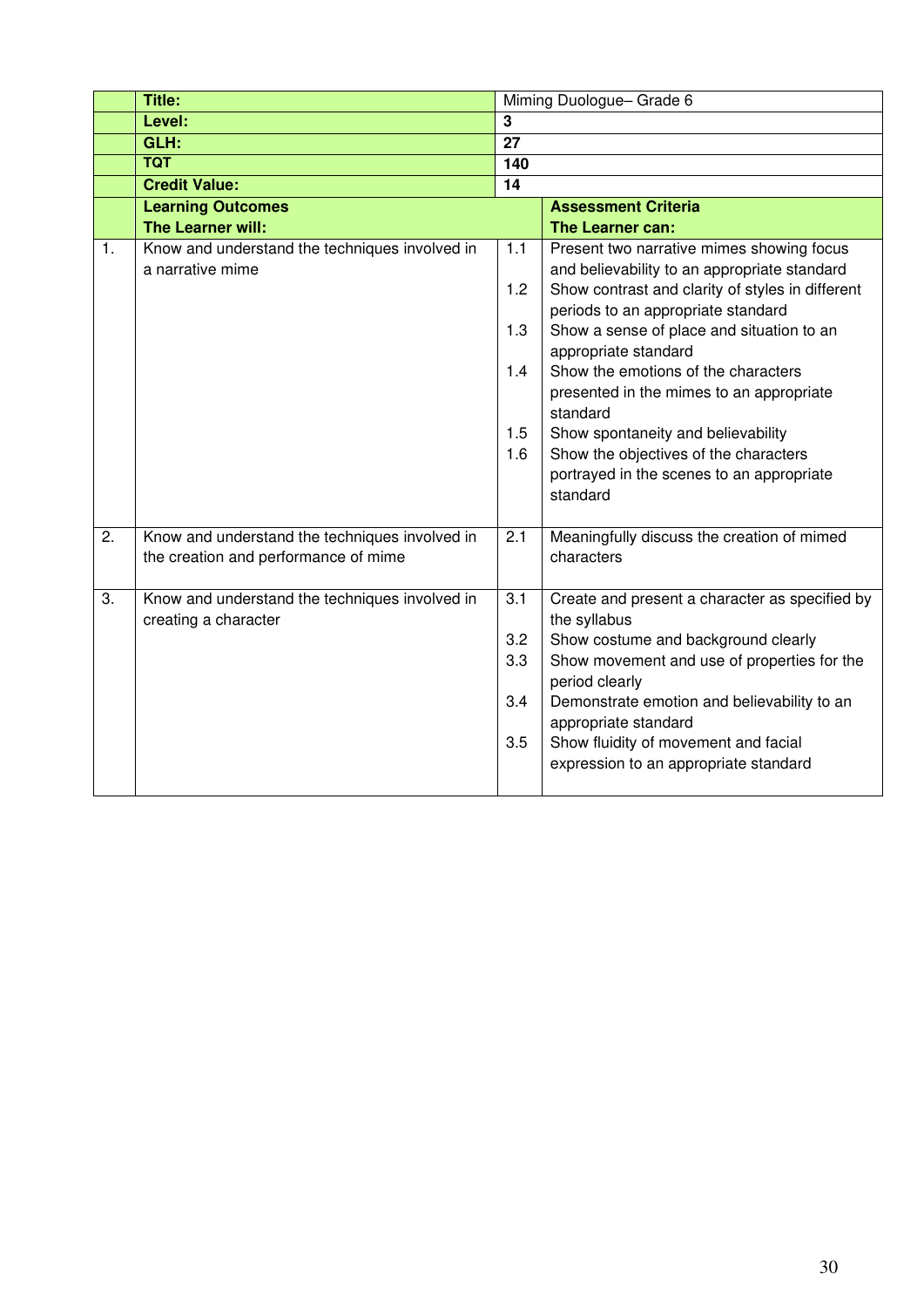|    | <b>Title:</b>                                  |              | Miming Group - Grade 6                                                                         |
|----|------------------------------------------------|--------------|------------------------------------------------------------------------------------------------|
|    | Level:                                         | $\mathbf{3}$ |                                                                                                |
|    | GLH:                                           | 27           |                                                                                                |
|    | <b>TQT</b>                                     | 140          |                                                                                                |
|    | <b>Credit Value:</b>                           | 14           |                                                                                                |
|    | <b>Learning Outcomes</b>                       |              | <b>Assessment Criteria</b>                                                                     |
|    | The Learner will:                              |              | The Learner can:                                                                               |
| 1. | Know and understand the techniques involved in | 1.1          | Mime on a theme set by the syllabus to an                                                      |
|    | a narrative mime.                              |              | appropriate level                                                                              |
|    |                                                | 1.2          | Present a narrative mime of the Learner's choice                                               |
|    |                                                |              | with a cliffhanger ending                                                                      |
|    |                                                | 1.3          | Show focus and believability to an appropriate<br>standard                                     |
|    |                                                | 1.4          | Show weight, density and detail to an                                                          |
|    |                                                |              | appropriate standard                                                                           |
|    |                                                | 1.5          | Show an appropriate level of interpretation and                                                |
|    |                                                |              | communication                                                                                  |
|    |                                                |              |                                                                                                |
| 2. | Know and understand character objectives       | 2.1          | Show the objectives of the characters portrayed                                                |
|    |                                                |              | in the mime scenes to an appropriate standard                                                  |
|    |                                                |              |                                                                                                |
| 3. | Be able to demonstrate physical control        | 3.1          | Show control of mimed movements in order to                                                    |
|    |                                                |              | communicate activities to an appropriate                                                       |
|    |                                                | 3.2          | standard                                                                                       |
|    |                                                |              | Show mimes and characterisations according to<br>situation, style and period to an appropriate |
|    |                                                |              | standard                                                                                       |
|    |                                                | 3.3          | Show physical co-ordination throughout the                                                     |
|    |                                                |              | whole body to an appropriate standard                                                          |
|    |                                                |              |                                                                                                |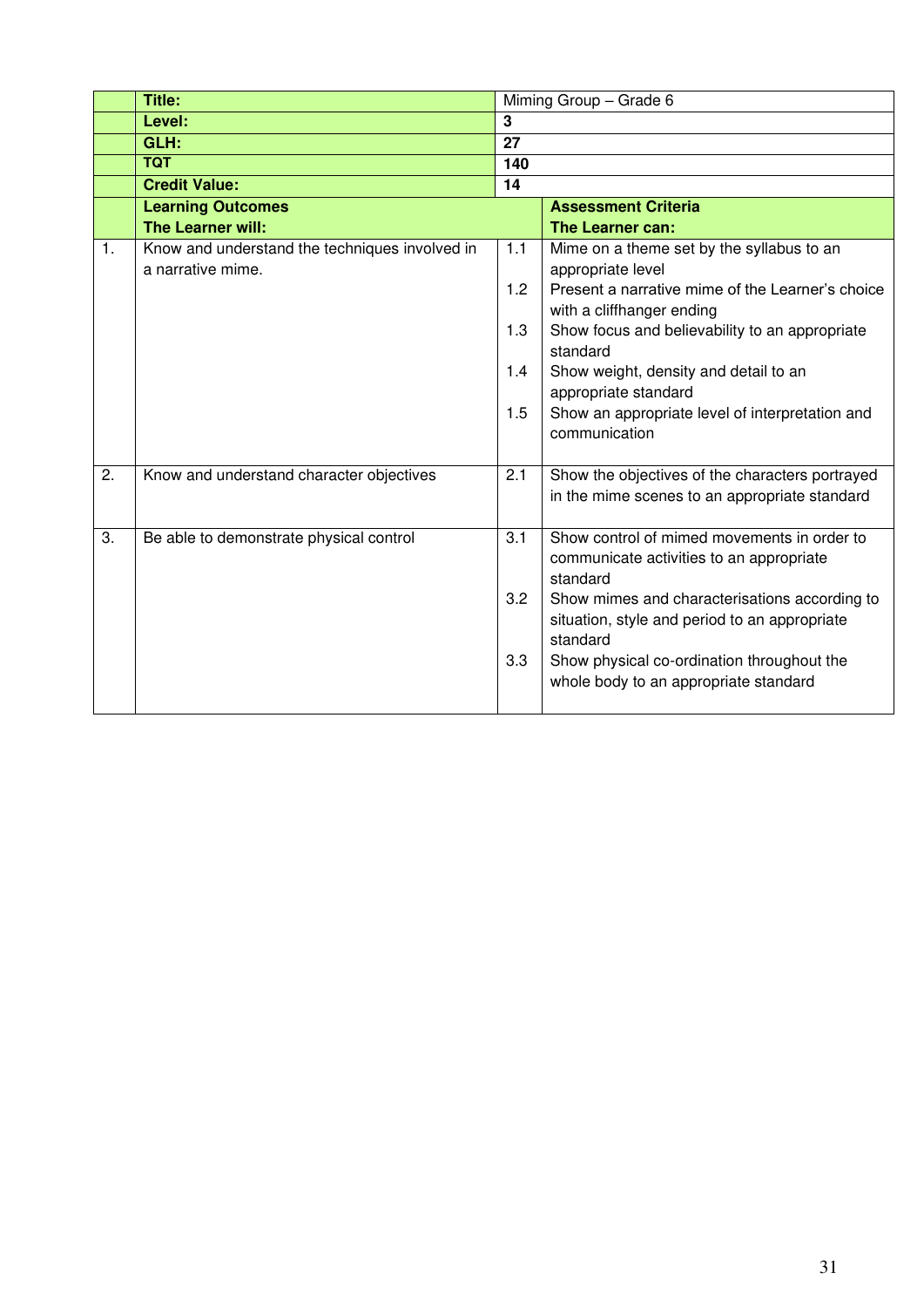|                  | <b>Title:</b>                                                                        |                  | Miming - Grade 7                                                                                  |  |  |
|------------------|--------------------------------------------------------------------------------------|------------------|---------------------------------------------------------------------------------------------------|--|--|
|                  | Level:                                                                               | 3                |                                                                                                   |  |  |
|                  | GLH:                                                                                 | 30               |                                                                                                   |  |  |
|                  | <b>TQT</b>                                                                           | 180              |                                                                                                   |  |  |
|                  | <b>Credit Value:</b>                                                                 | 18               |                                                                                                   |  |  |
|                  | <b>Learning Outcomes</b>                                                             |                  | <b>Assessment Criteria</b>                                                                        |  |  |
|                  | The Learner will:                                                                    |                  | The Learner can:                                                                                  |  |  |
| 1.               | Know and understand the techniques involved in<br>a narrative mime                   | 1.1              | Present a narrative mime showing focus and<br>believability to an appropriate standard            |  |  |
|                  |                                                                                      | 1.2              | Show contrast and clarity of styles in different<br>cultures to an appropriate standard           |  |  |
|                  |                                                                                      | 1.3              | Show a sense of place and situation to an<br>appropriate standard                                 |  |  |
|                  |                                                                                      | 1.4              | Show the emotions of the characters<br>presented in the mimes to an appropriate<br>standard       |  |  |
|                  |                                                                                      | 1.5              | Show spontaneity and believability                                                                |  |  |
|                  |                                                                                      | 1.6              | Show the objectives of the characters<br>portrayed in the scenes to an appropriate                |  |  |
|                  |                                                                                      |                  | standard                                                                                          |  |  |
| $\overline{2}$ . | Know and understand the techniques involved in                                       | $\overline{2.1}$ | Meaningfully discuss all aspects of relaxation,                                                   |  |  |
|                  | the creation and performance of mime                                                 |                  | movement and timing                                                                               |  |  |
| 3.               | Know and understand the techniques involved in<br>creating a character and situation | 3.1              | Create and present two characters as<br>specified by the syllabus                                 |  |  |
|                  |                                                                                      | 3.2              | Perform a narrative mime with three different<br>characters, one of whom should be from a         |  |  |
|                  |                                                                                      | 3.3              | culture different to the Learner's own<br>Show a narrative mime based on an<br>occupation clearly |  |  |
|                  |                                                                                      | 3.4              | Demonstrate emotion and believability to an<br>appropriate standard                               |  |  |
|                  |                                                                                      | 3.5              | Show fluidity of movement and facial<br>expression to an appropriate standard                     |  |  |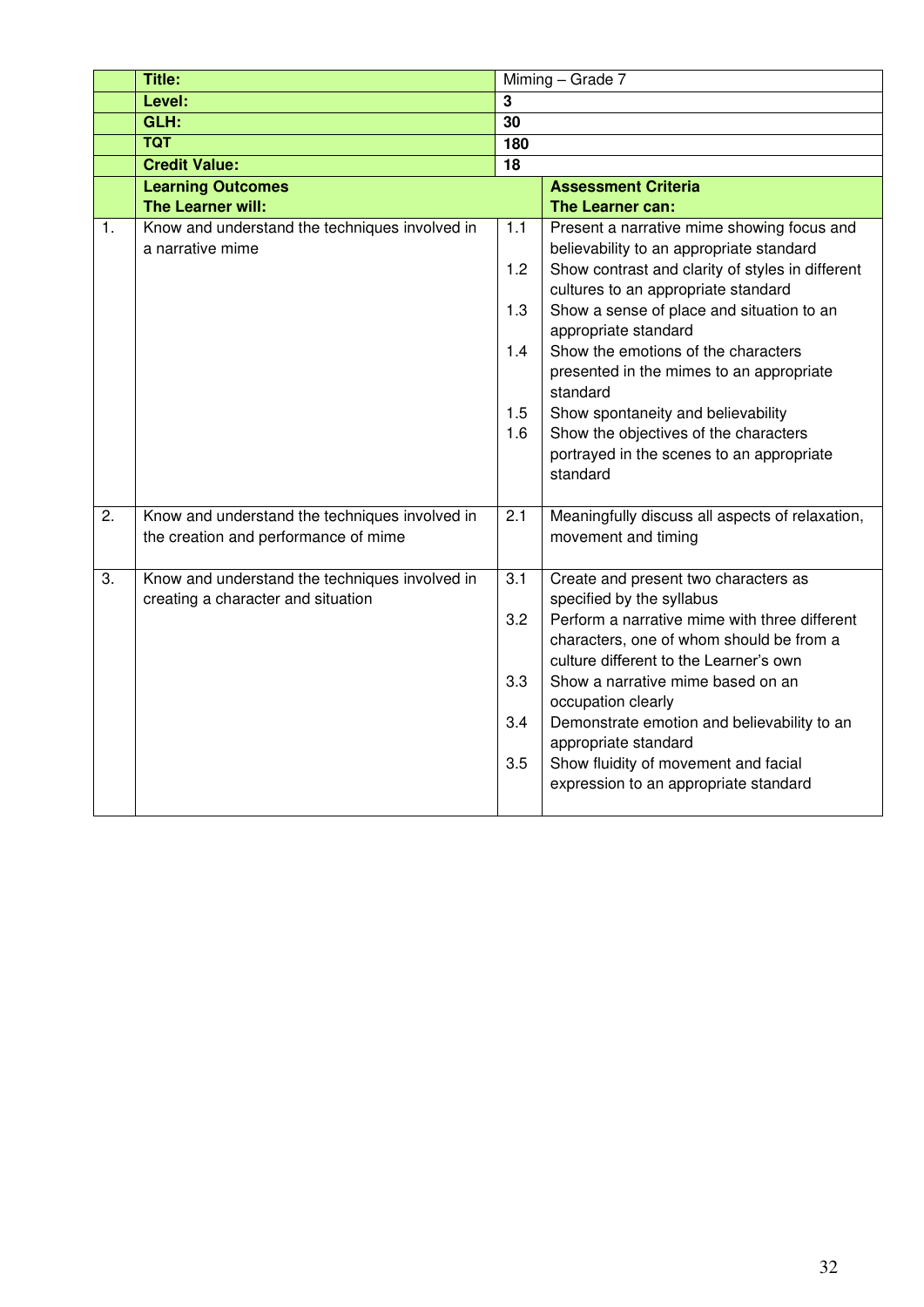|    | Title:                                         |                 | Miming Duologue - Grade 7                                          |
|----|------------------------------------------------|-----------------|--------------------------------------------------------------------|
|    | Level:                                         | 3               |                                                                    |
|    | GLH:                                           | $\overline{30}$ |                                                                    |
|    | <b>TQT</b>                                     | 180             |                                                                    |
|    | <b>Credit Value:</b>                           | 18              |                                                                    |
|    | <b>Learning Outcomes</b>                       |                 | <b>Assessment Criteria</b>                                         |
|    | The Learner will:                              |                 | The Learner can:                                                   |
| 1. | Know and understand the techniques involved in | 1.1             | Present a narrative mime showing focus and                         |
|    | a narrative mime                               |                 | believability to an appropriate standard                           |
|    |                                                | 1.2             | Show contrast and clarity of styles in different                   |
|    |                                                |                 | cultures to an appropriate standard                                |
|    |                                                | 1.3             | Show a sense of place and situation to an<br>appropriate standard  |
|    |                                                | 1.4             | Show the emotions of the characters                                |
|    |                                                |                 | presented in the mimes to an appropriate                           |
|    |                                                |                 | standard                                                           |
|    |                                                | 1.5             | Show spontaneity and believability                                 |
|    |                                                | 1.6             | Show the objectives of the characters                              |
|    |                                                |                 | portrayed in the scenes to an appropriate                          |
|    |                                                |                 | standard                                                           |
|    |                                                |                 |                                                                    |
| 2. | Know and understand the techniques involved in | 2.1             | Meaningfully discuss all aspects of                                |
|    | the creation and performance of mime           |                 | relaxation, movement and timing                                    |
|    |                                                |                 |                                                                    |
| 3. | Know and understand the techniques involved in | 3.1             | Create and present two characters as                               |
|    | creating a character and situation             |                 | specified by the syllabus                                          |
|    |                                                | 3.2             | Show costume and background for an                                 |
|    |                                                | 3.3             | evening entertainment clearly<br>Show a narrative mime based on an |
|    |                                                |                 | occupation clearly                                                 |
|    |                                                | 3.4             | Demonstrate emotion and believability to an                        |
|    |                                                |                 | appropriate standard                                               |
|    |                                                | 3.5             | Show fluidity of movement and facial                               |
|    |                                                |                 | expression to an appropriate standard                              |
|    |                                                |                 |                                                                    |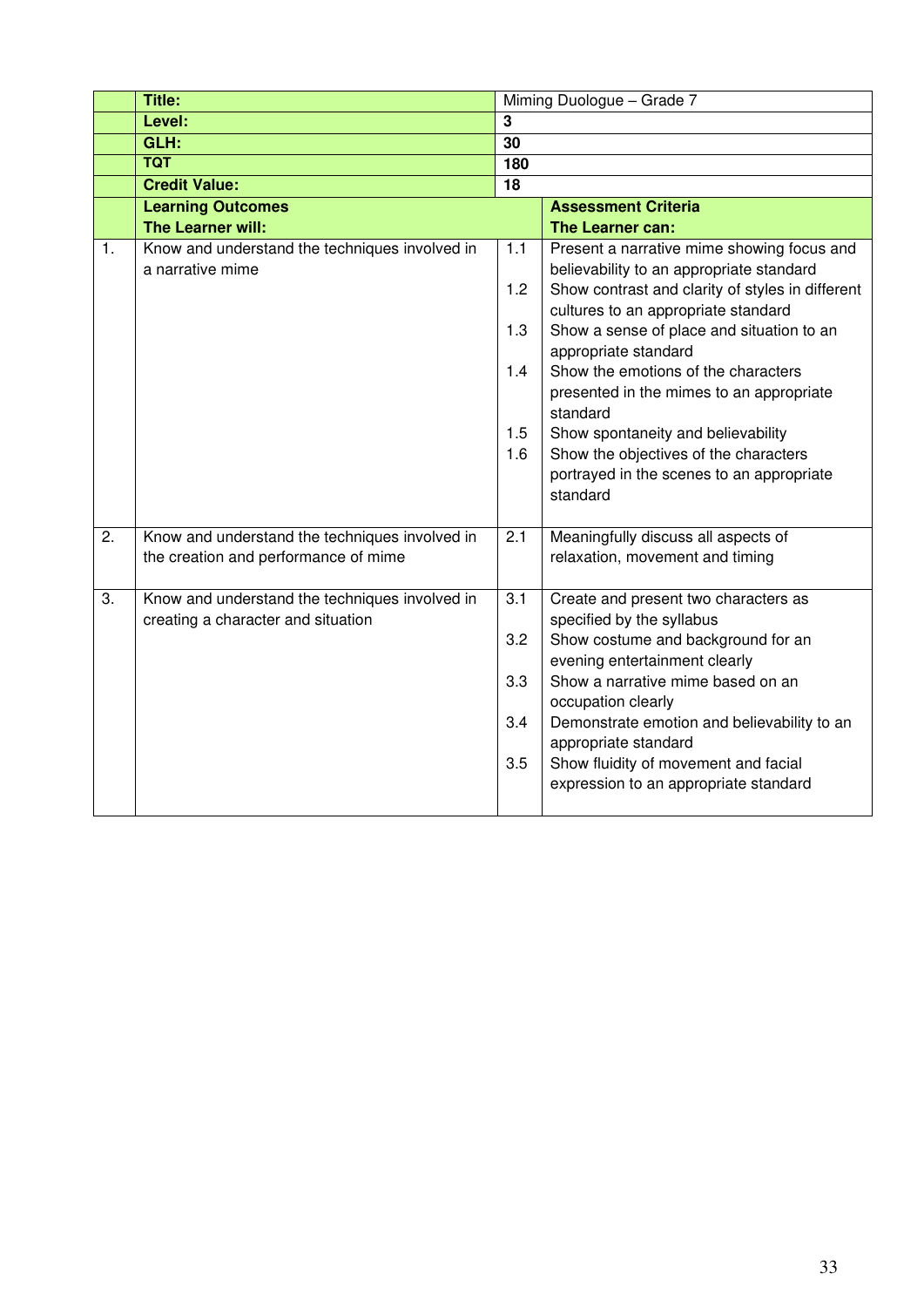|    | Title:                                                             |     | Miming Group-Grade 7                                                                                                 |
|----|--------------------------------------------------------------------|-----|----------------------------------------------------------------------------------------------------------------------|
|    | Level:                                                             | 3   |                                                                                                                      |
|    | GLH:                                                               | 30  |                                                                                                                      |
|    | <b>TQT</b>                                                         | 180 |                                                                                                                      |
|    | <b>Credit Value:</b>                                               | 18  |                                                                                                                      |
|    | <b>Learning Outcomes</b>                                           |     | <b>Assessment Criteria</b>                                                                                           |
|    | The Learner will:                                                  |     | The Learner can:                                                                                                     |
| 1. | Know and understand the techniques involved in<br>a narrative mime | 1.1 | Mime on a theme set by the syllabus to an<br>appropriate standard                                                    |
|    |                                                                    | 1.2 | Present a narrative mime of the Learner's<br>choice with a comic or tragic ending                                    |
|    |                                                                    | 1.3 | Show focus and believability to an<br>appropriate standard                                                           |
|    |                                                                    | 1.4 | Show weight, density and detail to an<br>appropriate standard                                                        |
|    |                                                                    | 1.5 | Show timing and teamwork to an appropriate<br>standard                                                               |
|    |                                                                    | 1.6 | Show appropriate levels of interpretation and<br>communication                                                       |
| 2. | Know and understand character objectives                           | 2.1 | Show the objectives of the characters<br>portrayed in the mime scenes to an<br>appropriate standard                  |
| 3. | Be able to demonstrate physical control                            | 3.1 | Show control of mimed movements portrayed<br>in order to communicate activities to an<br>appropriate standard        |
|    |                                                                    | 3.2 | Show mimed movements and<br>characterisations according to situation, style<br>and period to an appropriate standard |
|    |                                                                    | 3.3 | Show physical co-ordination throughout the<br>whole body to an appropriate standard                                  |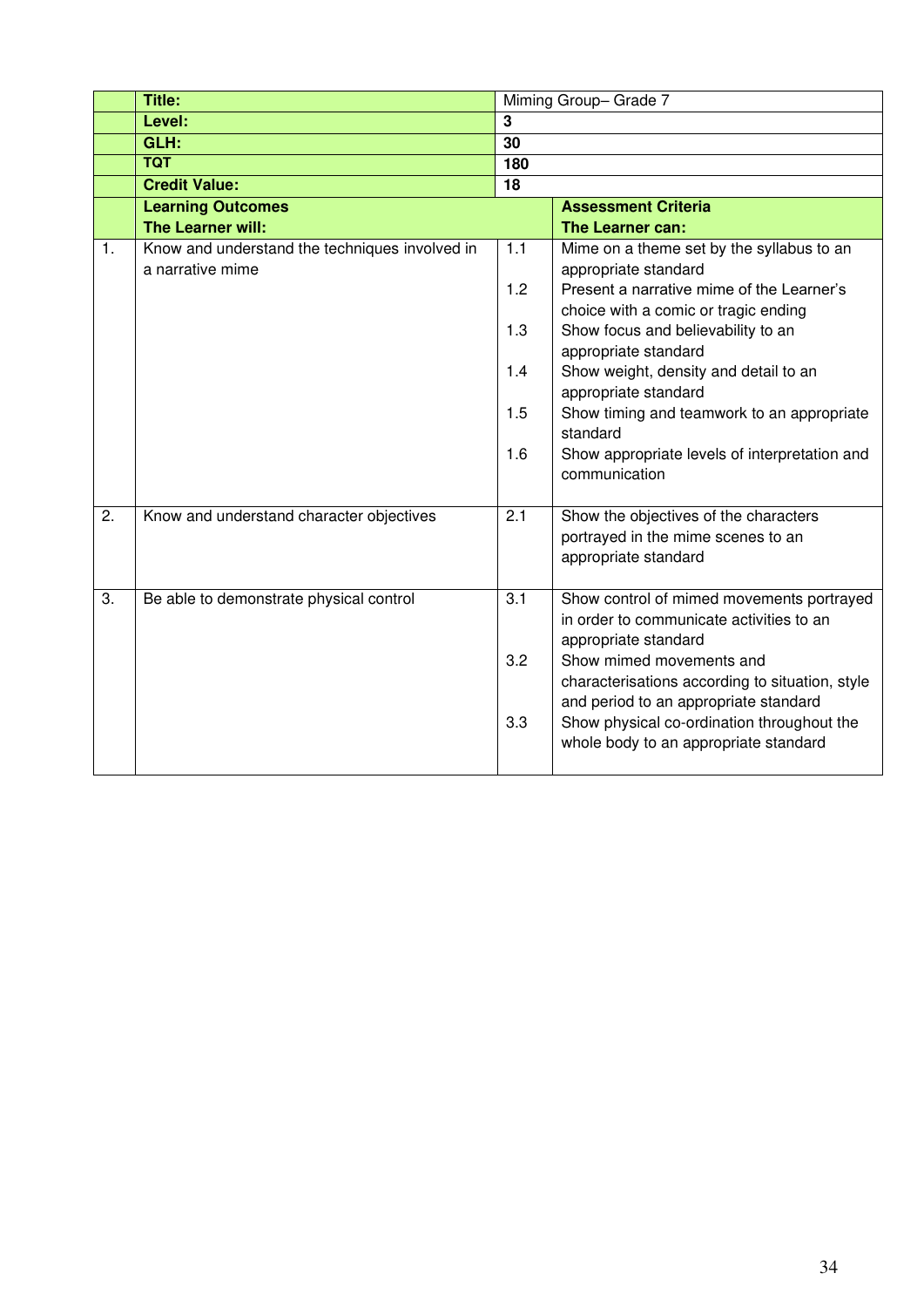|                  | <b>Title:</b>                                                                          |                  | Miming - Grade 8                                                                                                                  |  |
|------------------|----------------------------------------------------------------------------------------|------------------|-----------------------------------------------------------------------------------------------------------------------------------|--|
|                  | Level:                                                                                 | 3                |                                                                                                                                   |  |
|                  | GLH:                                                                                   | 40               |                                                                                                                                   |  |
|                  | <b>TQT</b>                                                                             | 240              |                                                                                                                                   |  |
|                  | <b>Credit Value:</b>                                                                   | 24               |                                                                                                                                   |  |
|                  | <b>Learning Outcomes</b>                                                               |                  | <b>Assessment Criteria</b>                                                                                                        |  |
|                  | The Learner will:                                                                      |                  | The Learner can:                                                                                                                  |  |
| 1.               | Know and understand the techniques involved in<br>the creation and performance of mime | 1.1              | Meaningfully discuss all aspects of creating<br>and performing                                                                    |  |
| $\overline{2}$ . | Know and understand the techniques involved in<br>portraying emotions with no words    | $\overline{2.1}$ | Present a series of emotions displaying<br>physicality and facial expression to an<br>appropriate standard                        |  |
| 3.               | Know and understand the techniques involved in<br>reproducing an activity              | 3.1              | Present an occupational mime showing<br>focus, weight, height, size, shape, texture<br>and temperature to an appropriate standard |  |
| 4.               | Know and understand the techniques involved in<br>creating a character and situation   | 4.1<br>4.2       | Create and present a scene as specified by<br>the syllabus<br>Show the contrast in costume, style and<br>background clearly       |  |
|                  |                                                                                        | 4.3              | Demonstrate emotion and believability to an<br>appropriate standard                                                               |  |
|                  |                                                                                        | 4.4              | Show fluidity of movement and facial<br>expression to an appropriate standard                                                     |  |
|                  |                                                                                        | 4.5              | Show an informed sense of place and<br>situation to an appropriate standard                                                       |  |
|                  |                                                                                        | 4.6              | Show the emotions of the characters<br>presented in the mimes to an appropriate<br>standard                                       |  |
|                  |                                                                                        | 4.7              | Show developed spontaneity and<br>believability                                                                                   |  |
|                  |                                                                                        | 4.8              | Show the objectives of the characters<br>portrayed in the scenes to an appropriate<br>standard                                    |  |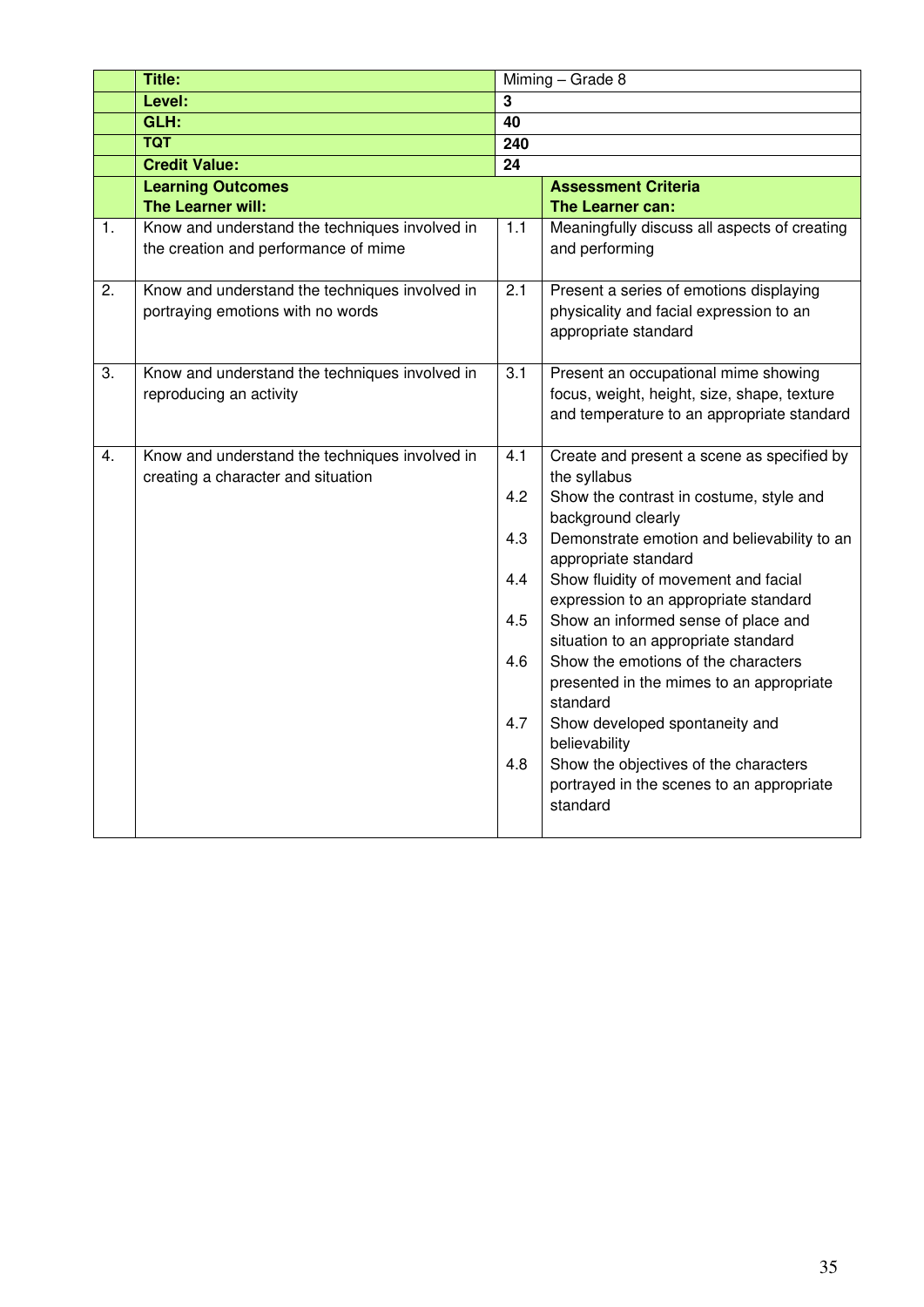|                | Title:                               | Miming Duologue - Grade 8               |     |                                                                   |  |  |  |  |
|----------------|--------------------------------------|-----------------------------------------|-----|-------------------------------------------------------------------|--|--|--|--|
|                | Level:                               | 3                                       |     |                                                                   |  |  |  |  |
|                | GLH:                                 | 40                                      |     |                                                                   |  |  |  |  |
|                | <b>TQT</b>                           | 240                                     |     |                                                                   |  |  |  |  |
|                | <b>Credit Value:</b>                 | 24                                      |     |                                                                   |  |  |  |  |
|                | <b>Learning Outcomes</b>             |                                         |     | <b>Assessment Criteria</b>                                        |  |  |  |  |
|                | The Learner will:                    |                                         |     | The Learner can:                                                  |  |  |  |  |
| 1.             |                                      | Know and understand the techniques      | 1.1 | Meaningfully discuss all aspects of creating and performing       |  |  |  |  |
|                | involved in the creation and         |                                         |     | mime                                                              |  |  |  |  |
|                | performance of mime                  |                                         |     |                                                                   |  |  |  |  |
| $\overline{c}$ |                                      | Know and understand the techniques      | 2.1 | Present a series of emotions displaying physicality and           |  |  |  |  |
|                | words                                | involved in portraying emotions with no |     | facial expression to an appropriate standard                      |  |  |  |  |
| 3.             |                                      | Know and understand the techniques      | 3.1 | Present an occupational mime showing focus, weight,               |  |  |  |  |
|                | involved in reproducing an activity  |                                         |     | height, size, shape, texture and temperature to an                |  |  |  |  |
|                |                                      |                                         |     | appropriate standard                                              |  |  |  |  |
|                |                                      |                                         |     |                                                                   |  |  |  |  |
| 4.             |                                      | Know and understand the techniques      | 4.1 | Create and present a scene as specified by the syllabus           |  |  |  |  |
|                | involved in creating a character and |                                         |     | Show the contrast in costume, style and background                |  |  |  |  |
|                | situation                            |                                         | 4.2 | clearly                                                           |  |  |  |  |
|                |                                      |                                         |     | Demonstrate emotion and believability to an appropriate           |  |  |  |  |
|                |                                      |                                         | 4.3 | standard                                                          |  |  |  |  |
|                |                                      |                                         |     | Show range and fluidity of movement and facial expression         |  |  |  |  |
|                |                                      |                                         | 4.4 | to an appropriate standard                                        |  |  |  |  |
|                |                                      |                                         | 4.5 | Show a sense of place and situation to an appropriate<br>standard |  |  |  |  |
|                |                                      |                                         |     | Show the emotions of the characters presented in the              |  |  |  |  |
|                |                                      | 4.6                                     |     | mimes to an appropriate standard                                  |  |  |  |  |
|                |                                      |                                         |     | Show spontaneity and believability                                |  |  |  |  |
|                |                                      |                                         | 4.7 | Show the objectives of the characters portrayed in the            |  |  |  |  |
|                |                                      |                                         | 4.8 | scenes to an appropriate standard                                 |  |  |  |  |
|                |                                      |                                         |     |                                                                   |  |  |  |  |
|                |                                      |                                         |     |                                                                   |  |  |  |  |
|                |                                      |                                         |     |                                                                   |  |  |  |  |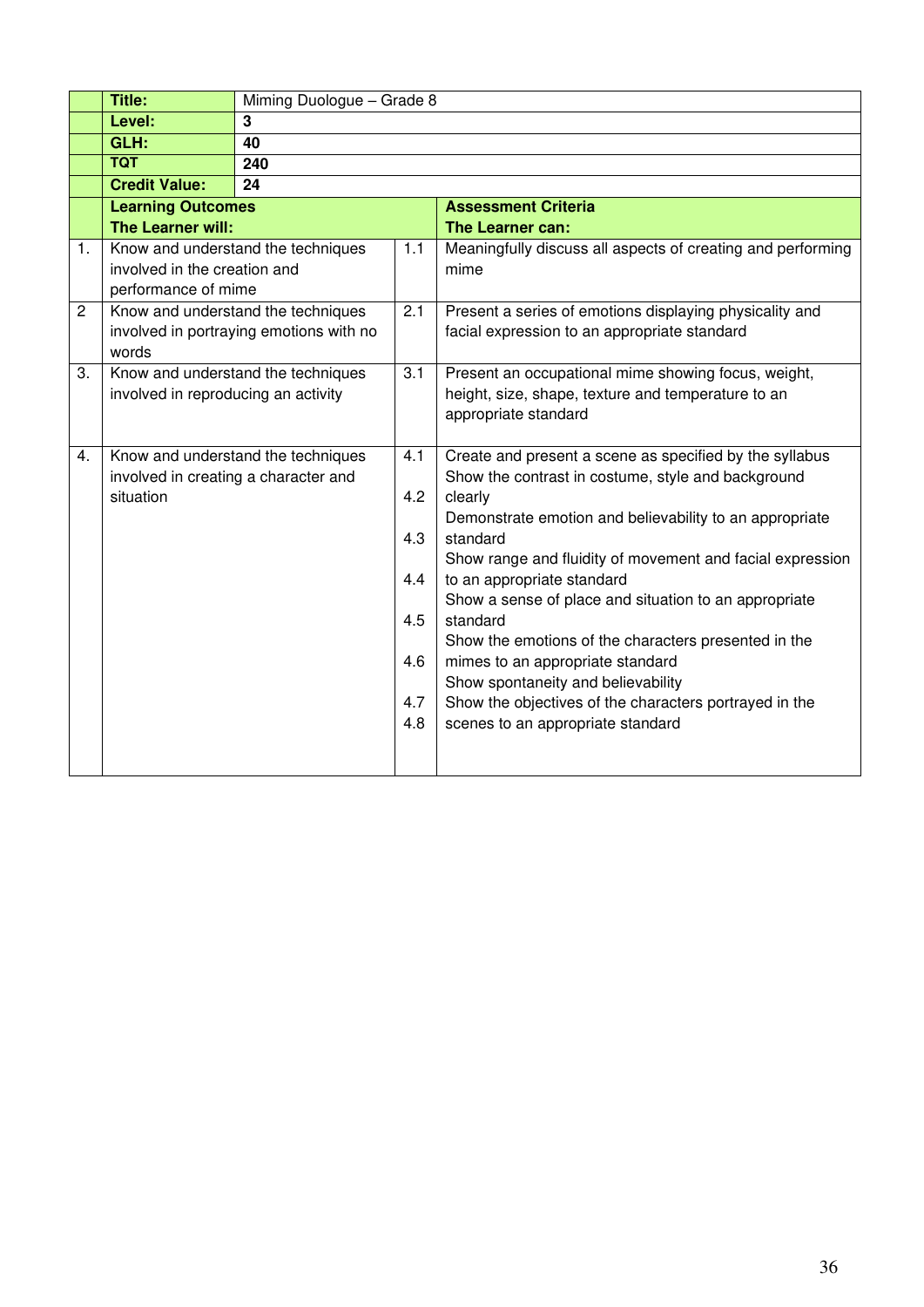|                  | Title:                                         | Miming Group - Grade 8 |                                                              |  |
|------------------|------------------------------------------------|------------------------|--------------------------------------------------------------|--|
|                  | Level:                                         | 3                      |                                                              |  |
|                  | GLH:                                           | 40                     |                                                              |  |
|                  | <b>TQT</b>                                     | $\overline{240}$       |                                                              |  |
|                  | <b>Credit Value:</b>                           | 24                     |                                                              |  |
|                  | <b>Learning Outcomes</b>                       |                        | <b>Assessment Criteria</b>                                   |  |
|                  | The Learner will:                              |                        | The Learner can:                                             |  |
| 1.               | Know and understand the techniques involved in | 1.1                    | Present three narrative mimes as set by the                  |  |
|                  | a narrative mime                               |                        | syllabus to an appropriate standard                          |  |
|                  |                                                | 1.2                    | Show a change in emotion with clarity                        |  |
|                  |                                                | 1.3                    | Show focus and believability to an appropriate               |  |
|                  |                                                |                        | standard                                                     |  |
|                  |                                                | 1.4                    | Show weight, density and detail to an                        |  |
|                  |                                                |                        | appropriate standard                                         |  |
|                  |                                                | 1.5                    | Show timing and teamwork to an appropriate                   |  |
|                  |                                                |                        | standard                                                     |  |
|                  |                                                | 1.6                    | Show an appropriate level of imaginative                     |  |
|                  |                                                |                        | interpretation and communication                             |  |
|                  |                                                |                        |                                                              |  |
| $\overline{2}$ . | Know and understand character objectives       | 2.1                    | Show the objectives and relationships of the                 |  |
|                  |                                                |                        | characters portrayed in the mime scenes to an                |  |
|                  |                                                |                        | appropriate standard                                         |  |
|                  |                                                |                        |                                                              |  |
| 3.               | Be able to demonstrate physical control        | 3.1                    | Show control of mimed movements in order to                  |  |
|                  |                                                |                        | communicate activities to an appropriate                     |  |
|                  |                                                | 3.2                    | standard                                                     |  |
|                  |                                                |                        | Show mimes and characterisations according                   |  |
|                  |                                                |                        | to situation, style and period to an appropriate<br>standard |  |
|                  |                                                | 3.3                    | Show physical co-ordination throughout the                   |  |
|                  |                                                |                        | whole body to an appropriate standard                        |  |
|                  |                                                | 3.4                    | Show group interpretation and a combination                  |  |
|                  |                                                |                        | of skills and creative responses to show                     |  |
|                  |                                                |                        | complexity of meaning and sustained clarity                  |  |
|                  |                                                |                        | and entertainment                                            |  |
|                  |                                                |                        |                                                              |  |
|                  |                                                |                        |                                                              |  |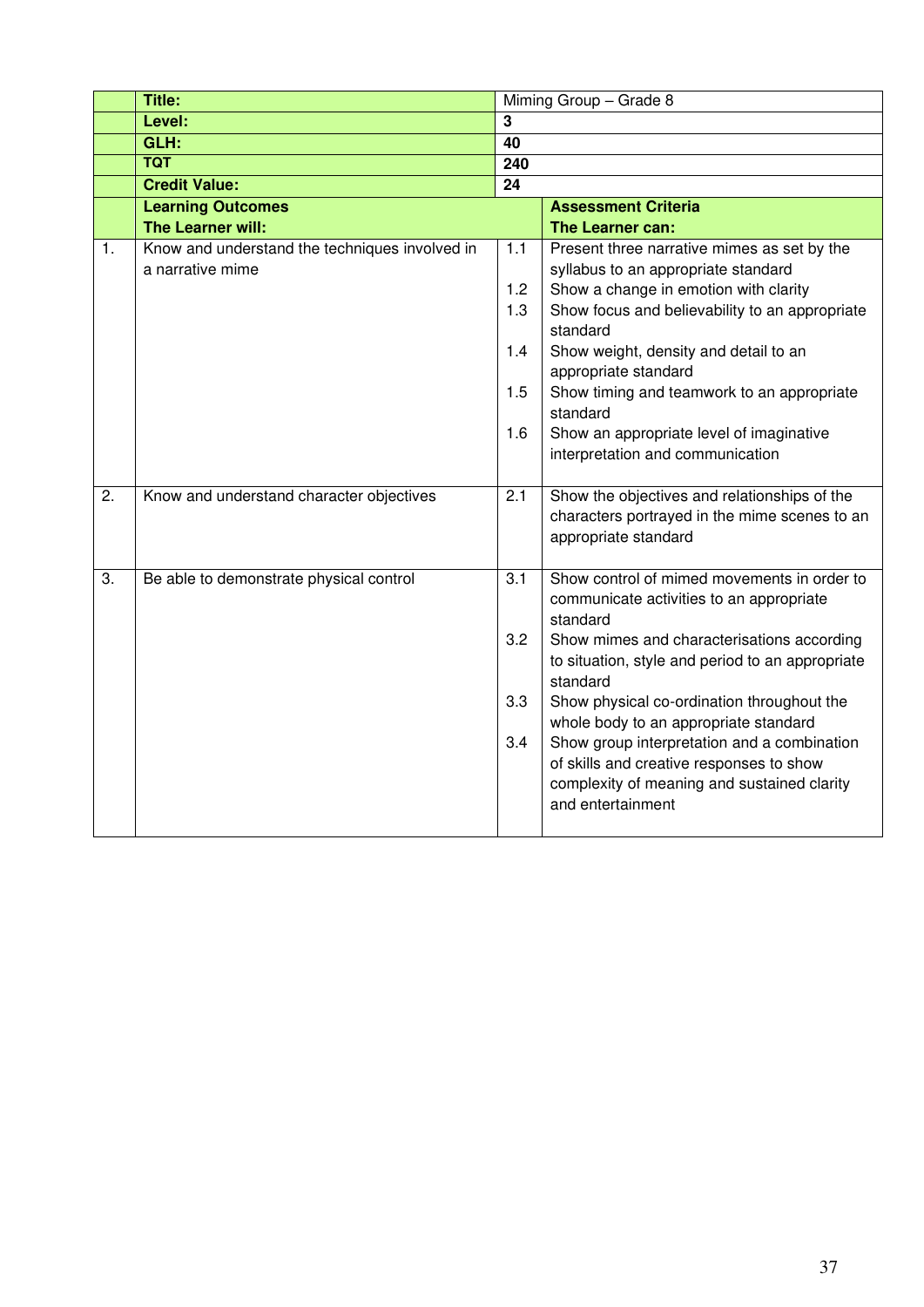|                  | Title:                                                           |                 | Devised Drama - Grade 6                                                                                                                                      |
|------------------|------------------------------------------------------------------|-----------------|--------------------------------------------------------------------------------------------------------------------------------------------------------------|
|                  | Level:                                                           | 3               |                                                                                                                                                              |
|                  | GLH:                                                             | 27              |                                                                                                                                                              |
|                  | <b>TQT</b>                                                       | 140             |                                                                                                                                                              |
|                  | <b>Credit Value:</b>                                             | $\overline{14}$ |                                                                                                                                                              |
|                  | <b>Learning Outcomes</b>                                         |                 | <b>Assessment Criteria</b>                                                                                                                                   |
|                  | The Learner will:                                                |                 | The Learner can:                                                                                                                                             |
| 1.               | Be able to devise a scene and create a character                 | 1.1             | Create a scene as specified by the syllabus<br>and chosen by the Learner                                                                                     |
|                  |                                                                  | 1.2             | Show structure in the scene and believability                                                                                                                |
|                  |                                                                  |                 | in the character in the manner prescribed by<br>the examiner to an appropriate standard                                                                      |
|                  |                                                                  | 1.3             | Show other characters within the scene                                                                                                                       |
|                  |                                                                  |                 | clearly to an appropriate level                                                                                                                              |
|                  |                                                                  | 1.4             | Show fluidity of movement and clarity of<br>speech                                                                                                           |
|                  |                                                                  | 1.5             | Show spatial awareness to an appropriate<br>level                                                                                                            |
| 2.               | Be able to show understanding of preparing a                     | 2.1             | Meaningfully discuss your character                                                                                                                          |
|                  | character                                                        | 2.2             | Demonstrate the ability to understand                                                                                                                        |
|                  |                                                                  |                 | character and preparation of role.                                                                                                                           |
| 3.               | Understand techniques involved in devised drama                  | 3.1             | Devise a scene as specified in the syllabus                                                                                                                  |
|                  |                                                                  |                 | showing creativity, thought and structure to<br>an appropriate level                                                                                         |
|                  |                                                                  | 3.2             | Show believability of character and situation                                                                                                                |
|                  |                                                                  |                 |                                                                                                                                                              |
| $\overline{4}$ . | Be able to show understanding of research of<br>characterisation | 4.1             | Meaningfully discuss challenges when<br>portraying characters with a changing status<br>showing creativity, thought and structure to<br>an appropriate level |
|                  |                                                                  |                 |                                                                                                                                                              |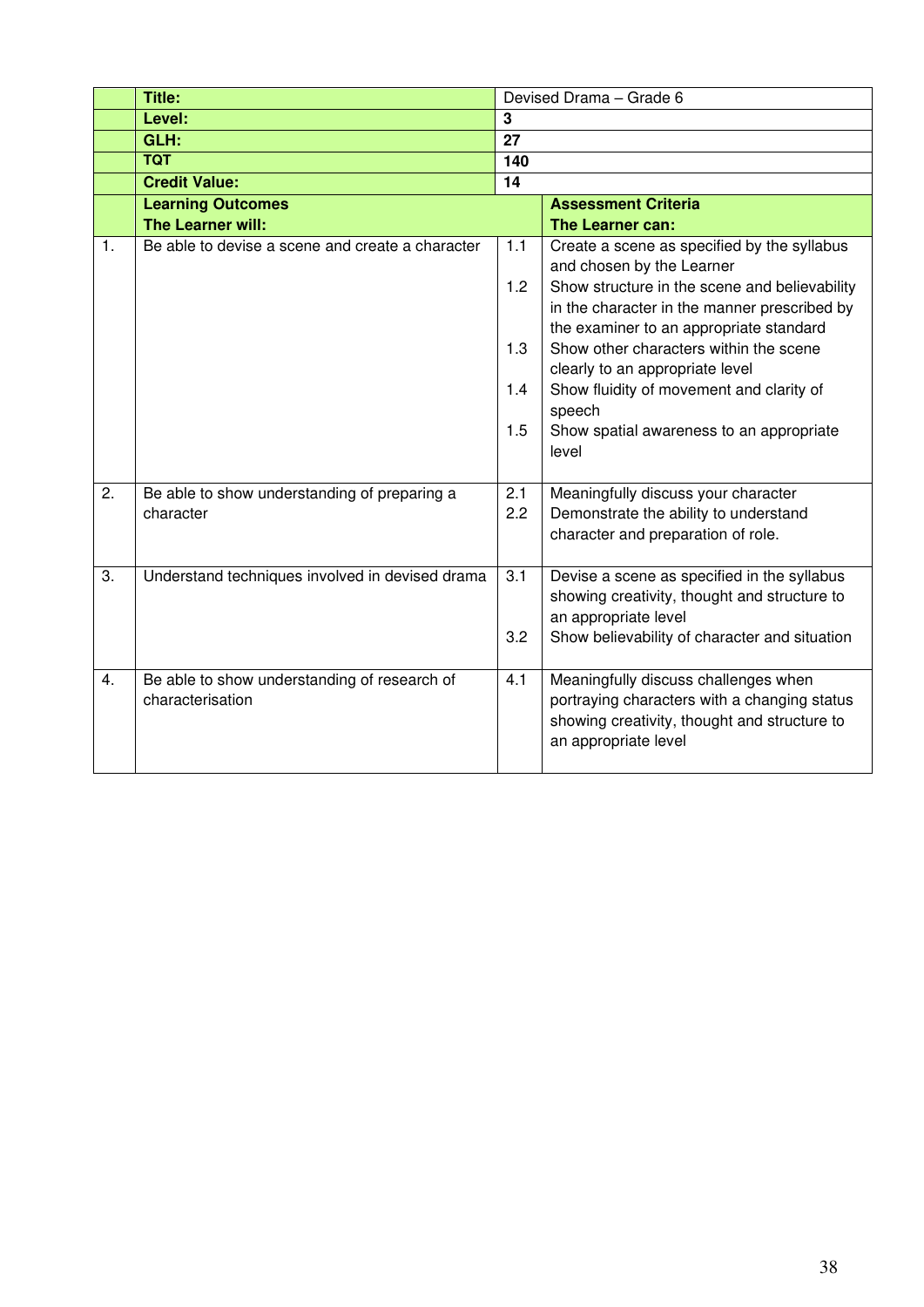|    | Title:                               |     | Devised Drama Duologue- Grade 6                             |
|----|--------------------------------------|-----|-------------------------------------------------------------|
|    | Level:                               |     | 3                                                           |
|    | GLH:                                 |     | 27                                                          |
|    | <b>TQT</b>                           |     | 140                                                         |
|    | <b>Credit Value:</b>                 |     | 14                                                          |
|    | <b>Learning Outcomes</b>             |     | <b>Assessment Criteria</b>                                  |
|    | The Learner will:                    |     | <b>The Learner can:</b>                                     |
| 1. | Be able to devise a scene and create | 1.1 | Create a scene as specified by the syllabus and chosen      |
|    | a character                          |     | by the Learner                                              |
|    |                                      | 1.2 | Show structure in the scene and believability in the        |
|    |                                      |     | character in the manner prescribed by the examiner to an    |
|    |                                      |     | appropriate standard                                        |
|    |                                      | 1.3 | Show other characters within the scene clearly to an        |
|    |                                      |     | appropriate level                                           |
|    |                                      | 1.4 | Show fluidity of movement and clarity of speech             |
|    |                                      |     | Show spatial awareness to an appropriate level              |
|    |                                      | 1.5 |                                                             |
| 2. | Be able to show understanding of     | 2.1 | Meaningfully discuss your character                         |
|    | preparing a character                | 2.2 | Demonstrate the ability to understand character and         |
|    |                                      |     | preparation of role.                                        |
|    |                                      |     |                                                             |
| 3. | Understand techniques involved in    | 3.1 | Devise a scene as specified in the syllabus showing         |
|    | devised drama                        |     | creativity, thought and structure to an appropriate level   |
|    |                                      |     | Show believability of character and situation               |
|    |                                      | 3.2 |                                                             |
| 4. | Be able to show understanding of     | 4.1 | Meaningfully discuss challenges when portraying             |
|    | research of characterisation         |     | characters with a changing status                           |
|    |                                      |     | showing creativity, thought and structure to an appropriate |
|    |                                      |     | level                                                       |
|    |                                      |     |                                                             |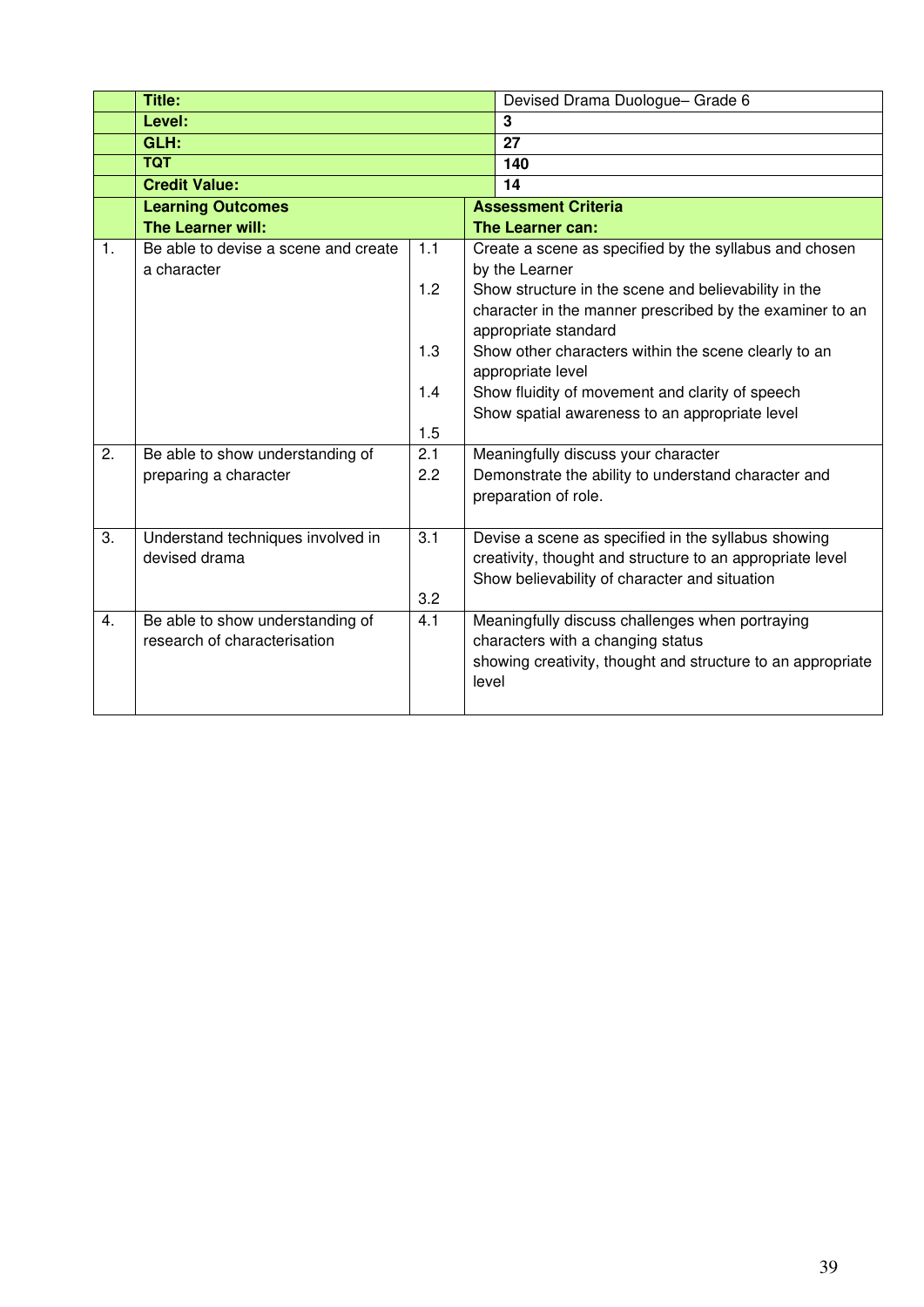|                  | Title:                                                           |                  | Devised Drama Group - Grade 6                     |
|------------------|------------------------------------------------------------------|------------------|---------------------------------------------------|
|                  | Level:                                                           | 3                |                                                   |
|                  | GLH:                                                             | $\overline{27}$  |                                                   |
|                  | <b>TQT</b>                                                       | 140              |                                                   |
|                  | <b>Credit Value:</b>                                             | $\overline{14}$  |                                                   |
|                  | <b>Learning Outcomes</b>                                         |                  | <b>Assessment Criteria</b>                        |
|                  | The Learner will:                                                |                  | The Learner can:                                  |
| 1.               | Be able to devise a scene and create a                           | 1.1              | Create a scene as specified by the syllabus       |
|                  | character                                                        |                  | and chosen by the Learner                         |
|                  |                                                                  | 1.2              | Show structure in the scene and believability in  |
|                  |                                                                  |                  | the character in the manner prescribed by the     |
|                  |                                                                  |                  | examiner to an appropriate standard               |
|                  |                                                                  | 1.3              | Show other characters within the scene clearly    |
|                  |                                                                  |                  | to an appropriate level                           |
|                  |                                                                  | 1.4              | Show fluidity of movement and clarity of          |
|                  |                                                                  | 1.5              | speech                                            |
|                  |                                                                  |                  | Show spatial awareness to an appropriate<br>level |
|                  |                                                                  | 1.6              | Show ability to work as a team to an              |
|                  |                                                                  |                  | appropriate level                                 |
|                  |                                                                  |                  |                                                   |
| 2.               | Be able to show understanding of preparing a                     | 2.1              | Meaningfully discuss your character               |
|                  | character                                                        | 2.2              | Demonstrate the ability to understand             |
|                  |                                                                  |                  | character and preparation of role.                |
|                  |                                                                  |                  |                                                   |
| $\overline{3}$ . | Understand techniques involved in devised                        | $\overline{3.1}$ | Devise a scene as specified in the syllabus       |
|                  | drama                                                            |                  | showing creativity, thought and structure to an   |
|                  |                                                                  |                  | appropriate level                                 |
|                  |                                                                  | 3.2              | Show believability of character and situation     |
| 4.               |                                                                  | 4.1              | Meaningfully discuss the challenges of playing    |
|                  | Be able to show understanding of research of<br>characterisation |                  | a character with a different status               |
|                  |                                                                  |                  | showing creativity, thought and structure to an   |
|                  |                                                                  |                  | appropriate level                                 |
|                  |                                                                  |                  |                                                   |

|                | Title:                                              |                                 | Devised Drama Group Performance - Grade 6                                                                                                                                                                                                                                                                                                                                                                    |
|----------------|-----------------------------------------------------|---------------------------------|--------------------------------------------------------------------------------------------------------------------------------------------------------------------------------------------------------------------------------------------------------------------------------------------------------------------------------------------------------------------------------------------------------------|
|                | Level:                                              | 3                               |                                                                                                                                                                                                                                                                                                                                                                                                              |
|                | GLH:                                                | 27                              |                                                                                                                                                                                                                                                                                                                                                                                                              |
|                | <b>TQT</b>                                          | 140                             |                                                                                                                                                                                                                                                                                                                                                                                                              |
|                | <b>Credit Value:</b>                                | 14                              |                                                                                                                                                                                                                                                                                                                                                                                                              |
|                | <b>Learning Outcomes</b>                            |                                 | <b>Assessment Criteria</b>                                                                                                                                                                                                                                                                                                                                                                                   |
|                | <b>The Learner will:</b>                            |                                 | The Learner can:                                                                                                                                                                                                                                                                                                                                                                                             |
| $\mathbf{1}$ . | Be able to devise a scene and create a<br>character | 1.1<br>1.2<br>1.3<br>1.4<br>1.5 | Create a scene as specified by the syllabus<br>and chosen by the Learner<br>Show structure in the scene and believability in<br>the character in the manner prescribed by the<br>examiner to an appropriate standard<br>Show other characters within the scene clearly<br>to an appropriate level<br>Show fluidity of movement and clarity of<br>speech<br>Show spatial awareness to an appropriate<br>level |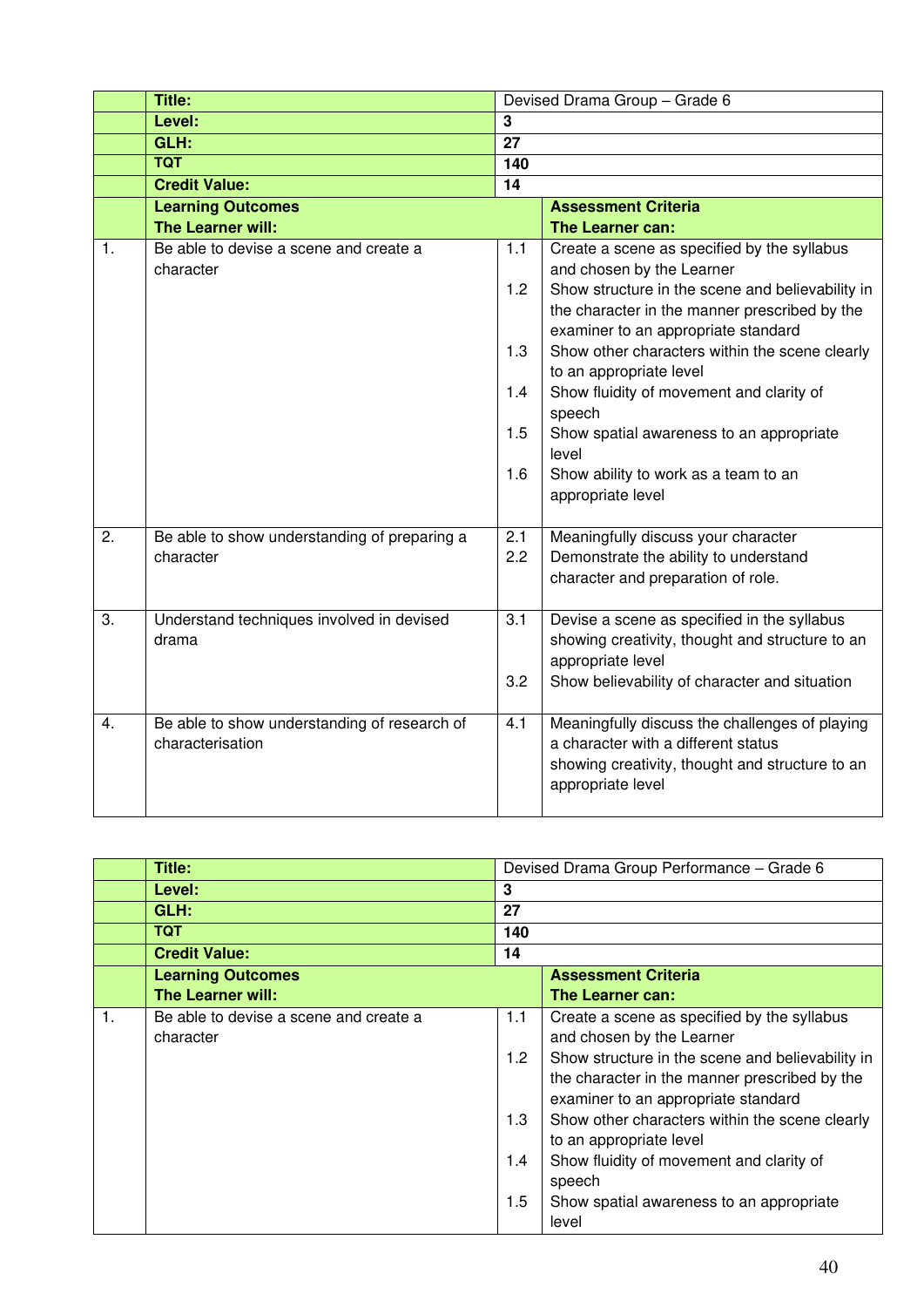|    |                                                                  | 1.6 | Show ability to work as a team to an<br>appropriate level                                                                                                     |
|----|------------------------------------------------------------------|-----|---------------------------------------------------------------------------------------------------------------------------------------------------------------|
| 2. | Be able to show understanding of preparing a<br>character        | 2.1 | Make an active and positive contribution to a<br>group discussion on your character                                                                           |
|    |                                                                  | 2.2 | Demonstrate the ability to understand<br>character and preparation of role.                                                                                   |
| 3. | Understand techniques involved in devised<br>drama               | 3.1 | Devise a scene as specified in the syllabus<br>showing creativity, thought and structure to an<br>appropriate level                                           |
|    |                                                                  | 3.2 | Show believability of character and situation                                                                                                                 |
| 4. | Be able to show understanding of research of<br>characterisation | 4.1 | Meaningfully discuss the challenges of playing<br>a character with a different status<br>showing creativity, thought and structure to an<br>appropriate level |

|    | Title:                                           | Devised Drama - Grade 7 |                                                    |  |
|----|--------------------------------------------------|-------------------------|----------------------------------------------------|--|
|    | Level:                                           | $\overline{\mathbf{3}}$ |                                                    |  |
|    | GLH:                                             | 30                      |                                                    |  |
|    | <b>TQT</b>                                       | 180                     |                                                    |  |
|    | <b>Credit Value:</b>                             | 18                      |                                                    |  |
|    | <b>Learning Outcomes</b>                         |                         | <b>Assessment Criteria</b>                         |  |
|    | The Learner will:                                |                         | The Learner can:                                   |  |
| 1. | Be able to devise a scene and create a character | 1.1                     | Create a scene as specified in the syllabus.       |  |
|    |                                                  | 1.2                     | Show structure in the scene and believability      |  |
|    |                                                  |                         | in the character to an appropriate level           |  |
|    |                                                  | 1.3                     | Show other characters within the scene             |  |
|    |                                                  |                         | clearly to an appropriate level                    |  |
|    |                                                  | 1.4                     | Show fluidity of movement and clarity of<br>speech |  |
|    |                                                  | 1.5                     | Show spatial awareness to an appropriate           |  |
|    |                                                  |                         | level                                              |  |
|    |                                                  | 1.6                     | Demonstrate a mature range of styles,              |  |
|    |                                                  |                         | genres and/or emotions.                            |  |
|    |                                                  |                         |                                                    |  |
| 2. | Be able to show understanding of preparing a     | 2.1                     | Meaningfully discuss your character                |  |
|    | character                                        |                         | Demonstrate the ability to understand              |  |
|    |                                                  |                         | character and preparation of role                  |  |
| 3. | Be able to show understanding of devised drama   | 3.1                     | Devise a second scene as specified in the          |  |
|    | techniques                                       |                         | syllabus                                           |  |
|    |                                                  | 3.2                     | Show understanding and sensitivity to what         |  |
|    |                                                  |                         | has been asked to an appropriate level             |  |
| 4. | Know and understand the techniques involved in   | 4.1                     | Meaningfully discuss the preparation involved      |  |
|    | devised drama                                    |                         | in preparing a scene and character when            |  |
|    |                                                  |                         | using factual material as opposed to fictional     |  |
|    |                                                  |                         |                                                    |  |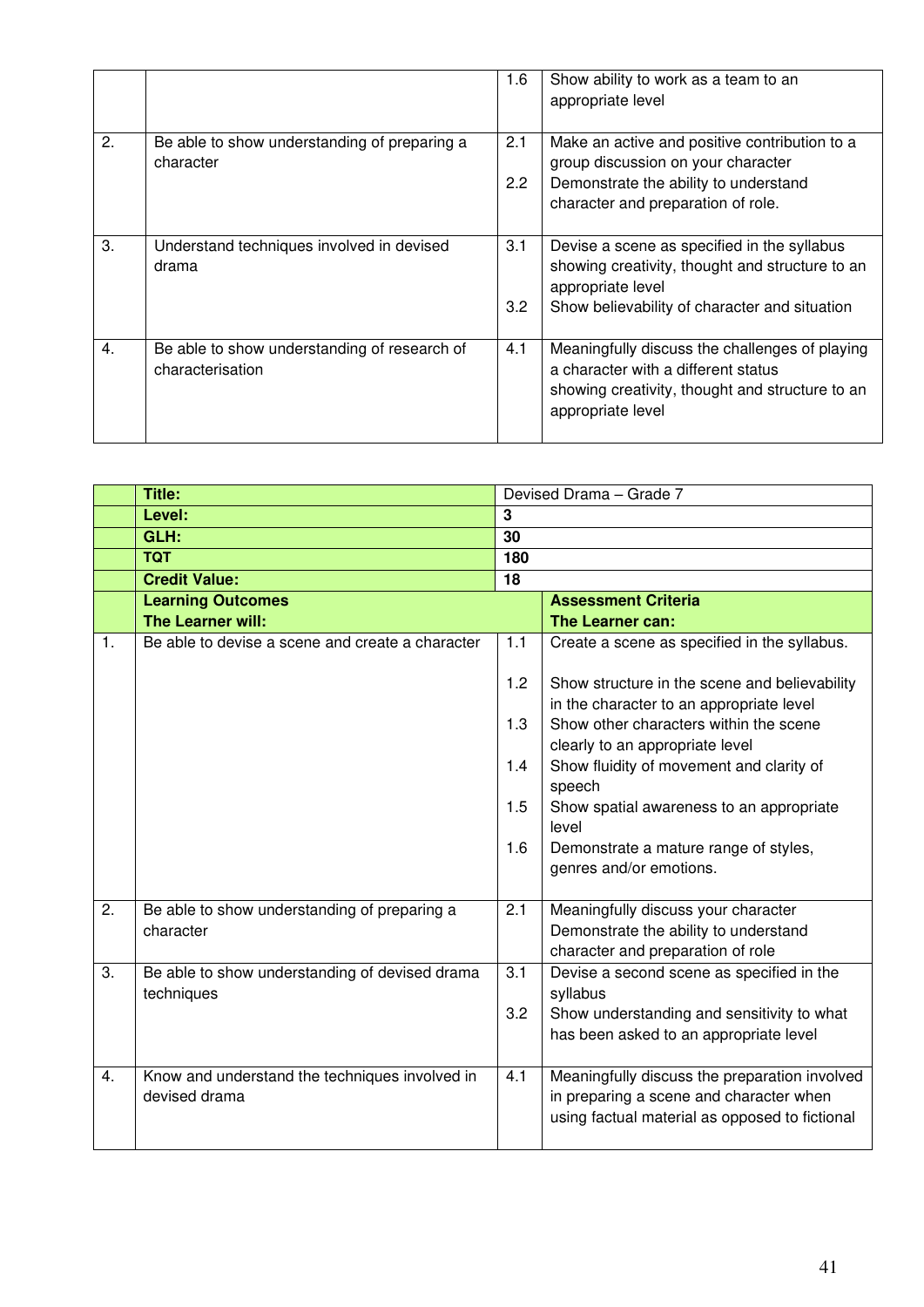|                | <b>Title:</b>                                    |     | Devised Drama Duologue - Grade 7                   |
|----------------|--------------------------------------------------|-----|----------------------------------------------------|
|                | Level:                                           | 3   |                                                    |
|                | GLH:                                             | 30  |                                                    |
|                | <b>TQT</b>                                       | 180 |                                                    |
|                | <b>Credit Value:</b>                             | 18  |                                                    |
|                | <b>Learning Outcomes</b>                         |     | <b>Assessment Criteria</b>                         |
|                | The Learner will:                                |     | The Learner can:                                   |
| $\mathbf{1}$ . | Be able to devise a scene and create a character | 1.1 | Create a scene as specified in the syllabus.       |
|                |                                                  | 1.2 | Show structure in the scene and believability      |
|                |                                                  |     | in the character to an appropriate level           |
|                |                                                  | 1.3 | Show other characters within the scene             |
|                |                                                  |     | clearly to an appropriate level                    |
|                |                                                  | 1.4 | Show fluidity of movement and clarity of<br>speech |
|                |                                                  | 1.5 | Show spatial awareness to an appropriate           |
|                |                                                  |     | level                                              |
|                |                                                  | 1.6 | Demonstrate a mature range of styles,              |
|                |                                                  |     | genres and/or emotions.                            |
|                |                                                  |     |                                                    |
| 2.             | Be able to show understanding of preparing a     | 2.1 | Meaningfully discuss your character                |
|                | character                                        |     | Demonstrate the ability to understand              |
|                |                                                  |     | character and preparation of role                  |
| 3.             | Be able to show understanding of devised drama   | 3.1 | Devise a second scene as specified in the          |
|                | techniques                                       |     | syllabus                                           |
|                |                                                  | 3.2 | Show understanding and sensitivity to what         |
|                |                                                  |     | has been asked to an appropriate level             |
| 4.             | Know and understand the techniques involved in   | 4.1 | Meaningfully discuss the preparation involved      |
|                | devised drama                                    |     | in preparing a scene and character when            |
|                |                                                  |     | using factual material as opposed to fictional     |
|                |                                                  |     |                                                    |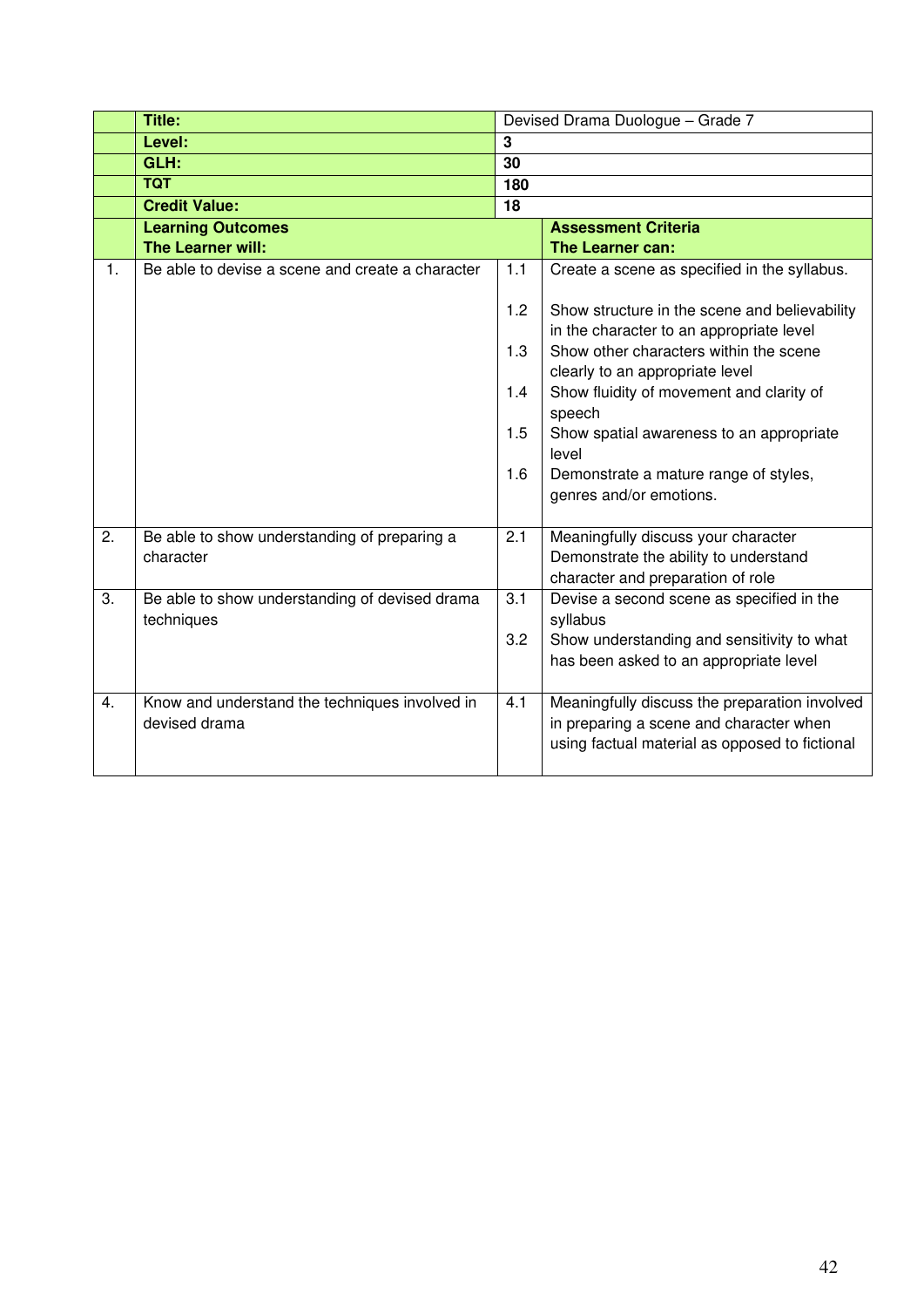|                | Title:                                                       | Devised Drama Group - Grade 7 |                                                                         |  |
|----------------|--------------------------------------------------------------|-------------------------------|-------------------------------------------------------------------------|--|
|                | Level:                                                       | 3                             |                                                                         |  |
|                | GLH:                                                         | 30                            |                                                                         |  |
|                | <b>TQT</b>                                                   | 180                           |                                                                         |  |
|                | <b>Credit Value:</b>                                         | 18                            |                                                                         |  |
|                | <b>Learning Outcomes</b>                                     |                               | <b>Assessment Criteria</b>                                              |  |
|                | The Learner will:                                            |                               | The Learner can:                                                        |  |
| $\mathbf{1}$ . | Be able to devise a scene and create a character             | 1.1                           | Create a scene as specified in the syllabus.                            |  |
|                |                                                              | 1.2                           | Show structure in the scene and<br>believability in the character to an |  |
|                |                                                              | 1.3                           | appropriate level<br>Show other characters within the scene             |  |
|                |                                                              | 1.4                           | clearly to an appropriate level                                         |  |
|                |                                                              |                               | Show fluidity of movement and clarity of                                |  |
|                |                                                              | 1.5                           | speech                                                                  |  |
|                |                                                              | 1.6                           | Show spatial awareness to an appropriate<br>level                       |  |
|                |                                                              |                               | Demonstrate a mature range of styles,                                   |  |
|                |                                                              |                               | genres and/or emotions.                                                 |  |
|                |                                                              |                               |                                                                         |  |
| 2.             | Know and understand characters                               | 2.1                           | Meaningfully discuss the characters, their<br>roles and research        |  |
|                |                                                              |                               |                                                                         |  |
| 3.             | Be able to show understanding of devised drama<br>techniques | 3.1                           | Create a second scene as specified in the<br>syllabus                   |  |
|                |                                                              | 3.2                           | Show understanding and sensitivity to what                              |  |
|                |                                                              |                               | has been asked to an appropriate level                                  |  |
| 4.             | Know and understand the techniques involved in               | 4.1                           | Meaningfully discuss the preparation                                    |  |
|                | devised drama                                                |                               | involved in preparing a scene and                                       |  |
|                |                                                              |                               | character, research into stimulus and                                   |  |
|                |                                                              |                               | consideration of fact y fiction                                         |  |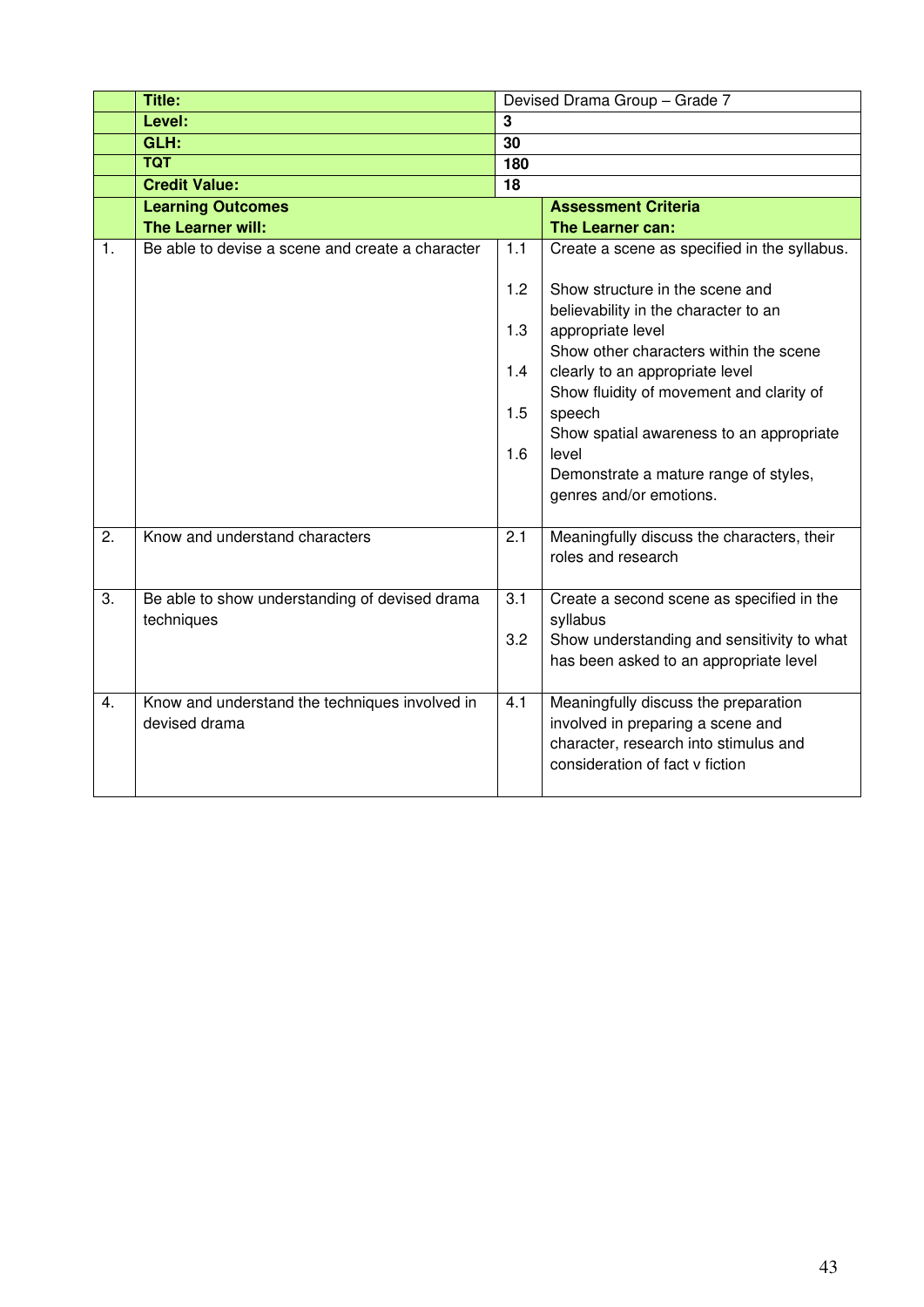|    | Title:                                                       | Devised Drama Group Performance - Grade 7 |                                                                                                                                                                                                                           |  |  |  |
|----|--------------------------------------------------------------|-------------------------------------------|---------------------------------------------------------------------------------------------------------------------------------------------------------------------------------------------------------------------------|--|--|--|
|    | Level:                                                       | 3                                         |                                                                                                                                                                                                                           |  |  |  |
|    | GLH:                                                         | 30                                        |                                                                                                                                                                                                                           |  |  |  |
|    | <b>TQT</b>                                                   | 180                                       |                                                                                                                                                                                                                           |  |  |  |
|    | <b>Credit Value:</b>                                         | 18                                        |                                                                                                                                                                                                                           |  |  |  |
|    | <b>Learning Outcomes</b>                                     |                                           | <b>Assessment Criteria</b>                                                                                                                                                                                                |  |  |  |
|    | The Learner will:                                            |                                           | The Learner can:                                                                                                                                                                                                          |  |  |  |
| 1. | Be able to devise a scene and create a character             | 1.1<br>1.2                                | Create a scene as specified in the syllabus.<br>Show structure in the scene and                                                                                                                                           |  |  |  |
|    |                                                              | 1.3                                       | believability in the character to an<br>appropriate level                                                                                                                                                                 |  |  |  |
|    |                                                              |                                           | Show other characters within the scene                                                                                                                                                                                    |  |  |  |
|    |                                                              | 1.4                                       | clearly to an appropriate level<br>Show fluidity of movement and clarity of                                                                                                                                               |  |  |  |
|    |                                                              | 1.5                                       | speech<br>Show spatial awareness to an appropriate                                                                                                                                                                        |  |  |  |
|    |                                                              | 1.6                                       | level                                                                                                                                                                                                                     |  |  |  |
|    |                                                              |                                           | Demonstrate a mature range of styles,                                                                                                                                                                                     |  |  |  |
|    |                                                              |                                           | genres and/or emotions.                                                                                                                                                                                                   |  |  |  |
| 2. | Know and understand characters                               | 2.1                                       | Meaningfully discuss the choices made and                                                                                                                                                                                 |  |  |  |
|    |                                                              |                                           | their roles and research                                                                                                                                                                                                  |  |  |  |
| 3. | Be able to show understanding of devised drama<br>techniques | 3.1                                       | Create a second scene as specified in the<br>syllabus                                                                                                                                                                     |  |  |  |
|    |                                                              | 3.2                                       | Show understanding and sensitivity to what<br>has been asked to an appropriate level                                                                                                                                      |  |  |  |
| 4. | Contribute to a group discussion                             | 2.1                                       | Make an active, positive and confident<br>contribution to a group discussion about the<br>role and why they chose that particular<br>poem or painting                                                                     |  |  |  |
|    |                                                              | 2.2                                       | Make an active, positive and confident<br>contribution to a group discussion about:<br>The preparation and construction of<br>$\bullet$<br>the piece<br>The research into the stimulus<br>Consideration of fact v fiction |  |  |  |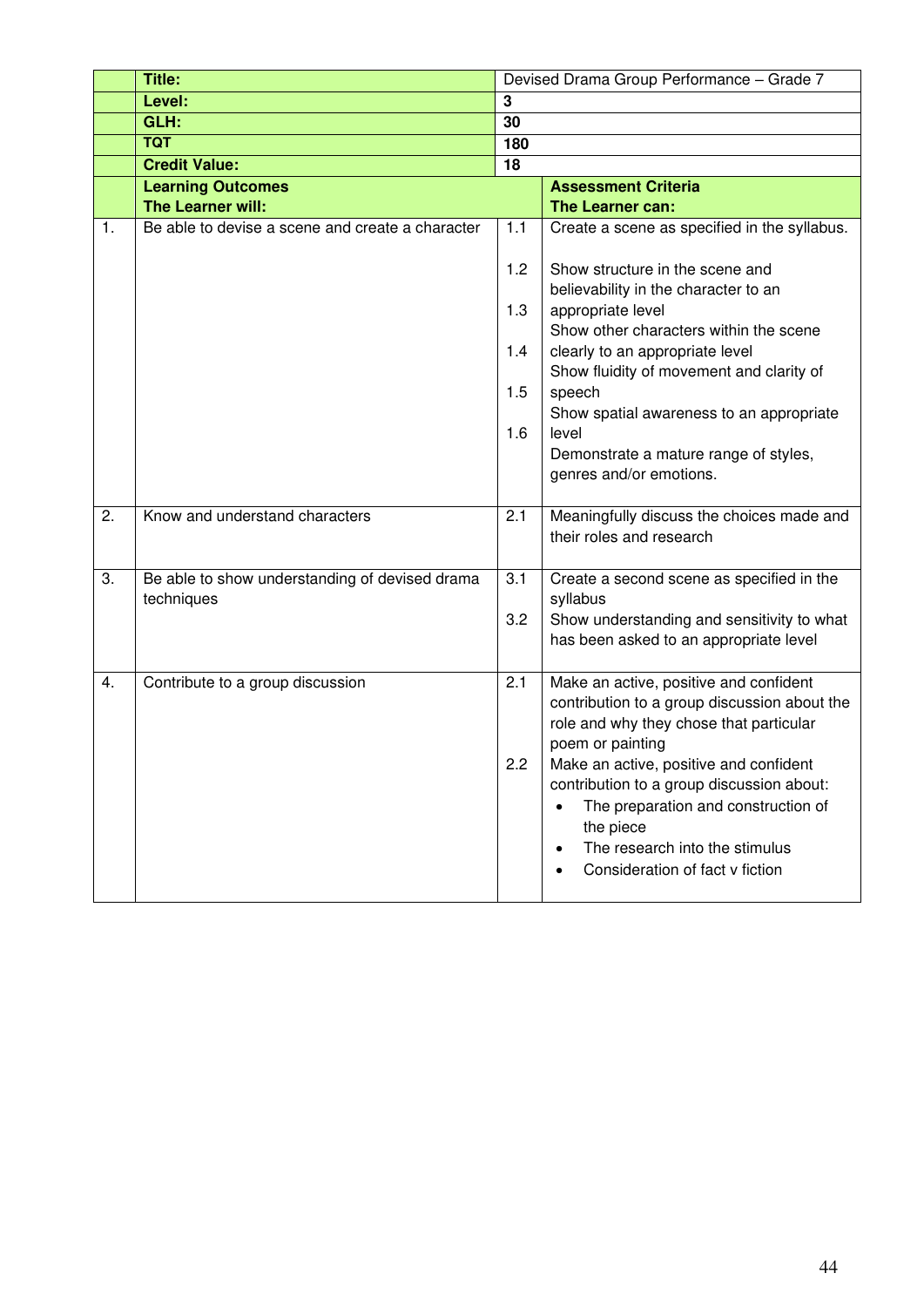|    | Title:                                           |     | Devised Drama - Grade 8                                   |
|----|--------------------------------------------------|-----|-----------------------------------------------------------|
|    | Level:                                           | 3   |                                                           |
|    | GLH:                                             | 40  |                                                           |
|    | <b>TQT</b>                                       | 240 |                                                           |
|    | <b>Credit Value:</b>                             | 24  |                                                           |
|    | <b>Learning Outcomes</b>                         |     | <b>Assessment Criteria</b>                                |
|    | The Learner will:                                |     | The Learner can:                                          |
| 1. | Be able to devise a scene                        | 1.1 | Create a scene as specified in the syllabus.              |
|    |                                                  | 1.2 | Show developed structure in the scene and                 |
|    |                                                  |     | believability in the character to an appropriate<br>level |
|    |                                                  | 1.3 | Show other characters within the scene                    |
|    |                                                  |     | clearly to an appropriate level                           |
|    |                                                  | 1.4 | Show range and fluidity of movement and                   |
|    |                                                  |     | clarity of speech                                         |
|    |                                                  | 1.5 | Show spatial awareness to an appropriate                  |
|    |                                                  |     | level                                                     |
| 2. | Be able to devise a scene and create a character | 2.1 | Create a scene as specified in the syllabus.              |
|    |                                                  | 2.2 | Show developed characterisation and                       |
|    |                                                  |     | believability to an appropriate level                     |
|    |                                                  | 2.3 | Show other characters within the scene                    |
|    |                                                  |     | clearly to an appropriate level                           |
|    |                                                  | 2.4 | Show range and fluidity of movement and                   |
|    |                                                  |     | clarity of speech                                         |
|    |                                                  | 2.5 | Show spatial awareness to an appropriate<br>level         |
| 3. | Be able to devise a scene demonstrating          | 3.1 | Devise a scene, as specified in the syllabus,             |
|    | understanding of differing viewpoints            |     | to an appropriate level                                   |
|    |                                                  | 3.2 | Show understanding and sensitivity to what                |
|    |                                                  |     | has been asked to an appropriate level                    |
|    |                                                  |     |                                                           |
| 4. | Know and understand the techniques involved in   | 4.1 | Meaningfully discuss the event chosen                     |
|    | devised drama                                    | 4.2 | Meaningfully discuss how they created their               |
|    |                                                  |     | scenes                                                    |
|    |                                                  | 4.3 | Meaningfully discuss their research from                  |
|    |                                                  |     | beginning to end                                          |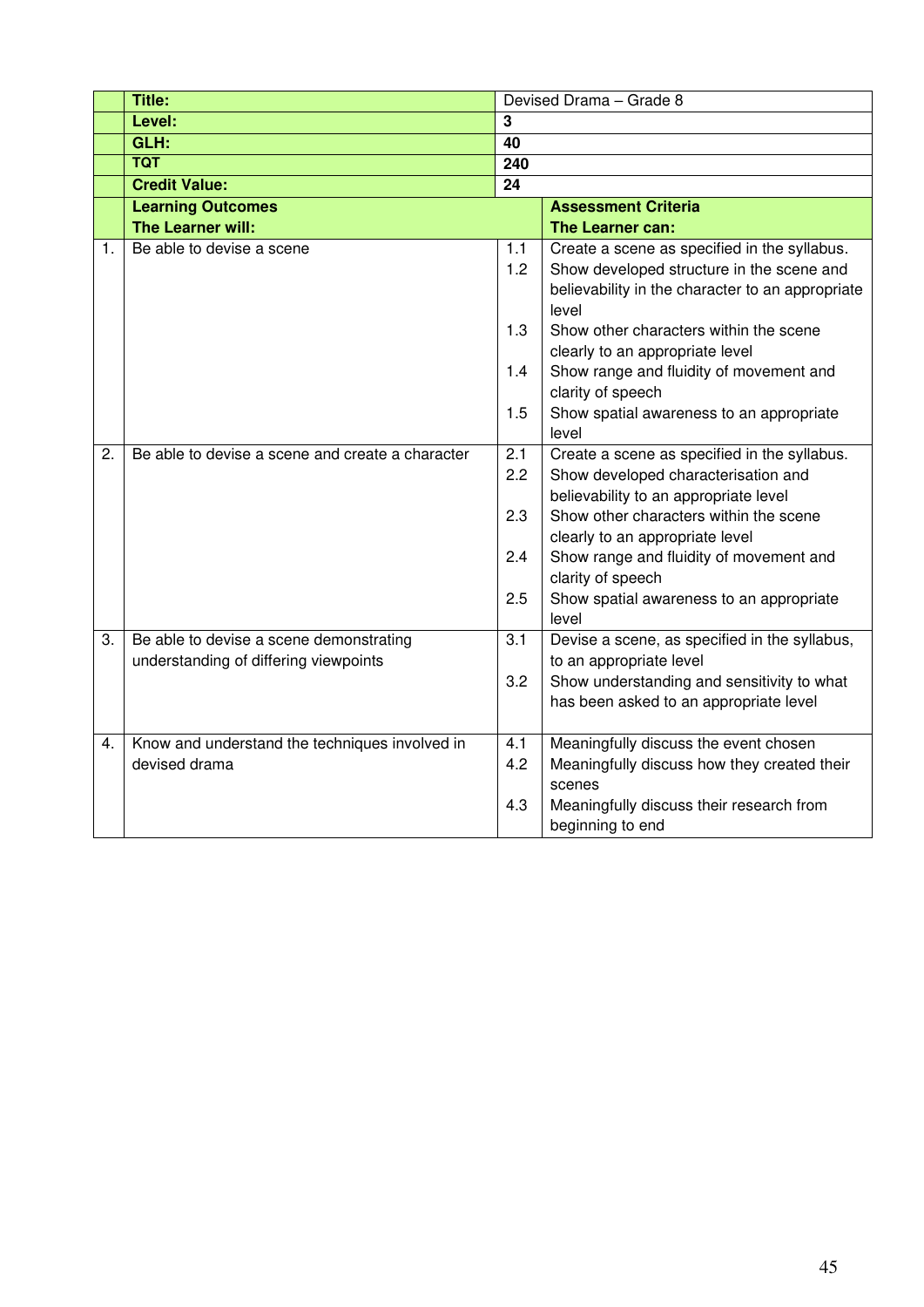|    | <b>Title:</b>                                    |                | Devised Drama Duologue - Grade 8                                                                                                                       |
|----|--------------------------------------------------|----------------|--------------------------------------------------------------------------------------------------------------------------------------------------------|
|    | Level:                                           | $\overline{3}$ |                                                                                                                                                        |
|    | GLH:                                             | 40             |                                                                                                                                                        |
|    | <b>TQT</b>                                       | 240            |                                                                                                                                                        |
|    | <b>Credit Value:</b>                             | 24             |                                                                                                                                                        |
|    | <b>Learning Outcomes</b>                         |                | <b>Assessment Criteria</b>                                                                                                                             |
|    | The Learner will:                                |                | The Learner can:                                                                                                                                       |
| 1. | Be able to devise a scene                        | 1.1<br>1.2     | Create a scene as specified in the syllabus.<br>Show developed structure in the scene and<br>believability in the character to an<br>appropriate level |
|    |                                                  | 1.3            | Show other characters within the scene<br>clearly to an appropriate level                                                                              |
|    |                                                  | 1.4            | Show range and fluidity of movement and<br>clarity of speech                                                                                           |
|    |                                                  | 1.5            | Show spatial awareness to an appropriate<br>level                                                                                                      |
| 2. | Be able to devise a scene and create a character | 2.1            | Create a scene as specified in the syllabus.                                                                                                           |
|    |                                                  | 2.2            | Show developed characterisation and                                                                                                                    |
|    |                                                  |                | believability to an appropriate level                                                                                                                  |
|    |                                                  | 2.3            | Show other characters within the scene                                                                                                                 |
|    |                                                  |                | clearly to an appropriate level                                                                                                                        |
|    |                                                  | 2.4            | Show range and fluidity of movement and<br>clarity of speech                                                                                           |
|    |                                                  | 2.5            | Show spatial awareness to an appropriate<br>level                                                                                                      |
| 3. | Be able to devise a scene demonstrating          | 3.1            | Devise a scene, as specified in the                                                                                                                    |
|    | understanding of differing viewpoints            |                | syllabus, to an appropriate level                                                                                                                      |
|    |                                                  | 3.2            | Show understanding and sensitivity to what                                                                                                             |
|    |                                                  |                | has been asked to an appropriate level                                                                                                                 |
| 4. | Know and understand the techniques involved in   | 4.1            | Meaningfully discuss the event chosen                                                                                                                  |
|    | devised drama                                    | 4.2            | Meaningfully discuss how they created their                                                                                                            |
|    |                                                  |                | scenes                                                                                                                                                 |
|    |                                                  | 4.3            | Meaningfully discuss their research from                                                                                                               |
|    |                                                  |                | beginning to end                                                                                                                                       |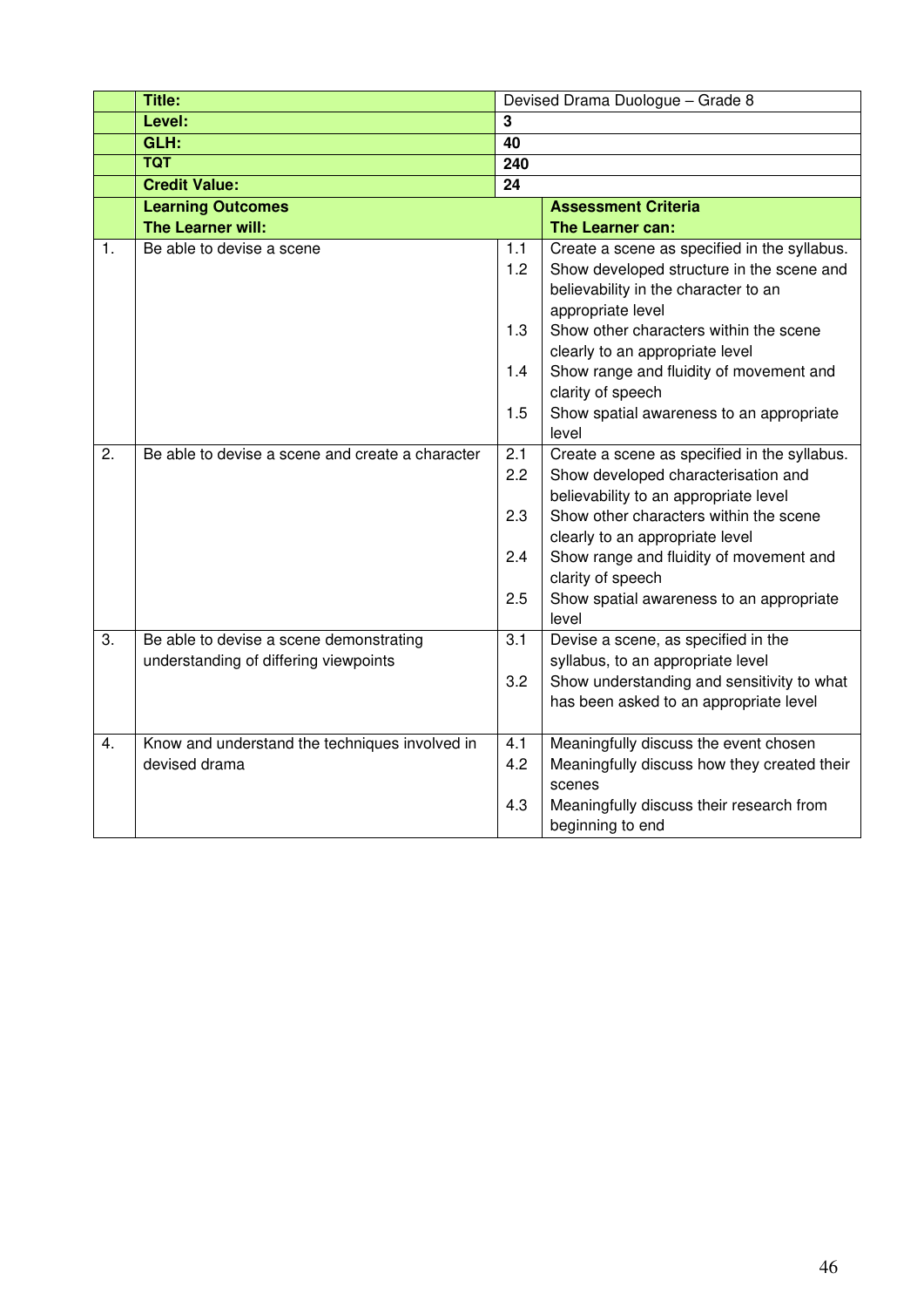|    | <b>Title:</b>                  |            |                                                                                                         | Devised Drama Group - Grade 8                                   |  |  |
|----|--------------------------------|------------|---------------------------------------------------------------------------------------------------------|-----------------------------------------------------------------|--|--|
|    | Level:                         |            |                                                                                                         | $\overline{3}$                                                  |  |  |
|    | GLH:                           |            |                                                                                                         | 40                                                              |  |  |
|    | <b>TQT</b>                     |            |                                                                                                         | 240                                                             |  |  |
|    | <b>Credit Value:</b>           |            |                                                                                                         | 24                                                              |  |  |
|    | <b>Learning Outcomes</b>       |            |                                                                                                         | <b>Assessment Criteria</b>                                      |  |  |
|    | The Learner will:              |            | The Learner can:                                                                                        |                                                                 |  |  |
| 1. | Be able to devise a scene      | 1.1        |                                                                                                         | Create a scene as specified in the syllabus.                    |  |  |
|    |                                | 1.2        |                                                                                                         | Show developed structure in the scene and believability in the  |  |  |
|    |                                |            |                                                                                                         | character to an appropriate level                               |  |  |
|    |                                |            |                                                                                                         | Show other characters within the scene clearly to an            |  |  |
|    |                                | 1.3        | appropriate level                                                                                       |                                                                 |  |  |
|    |                                |            | Show range and fluidity of movement and clarity of speech                                               |                                                                 |  |  |
|    |                                | 1.4        |                                                                                                         | Show spatial awareness to an appropriate level                  |  |  |
|    |                                |            |                                                                                                         |                                                                 |  |  |
|    |                                | 1.5        |                                                                                                         |                                                                 |  |  |
| 2. | Be able to devise a scene and  | 2.1<br>2.2 | Create a scene as specified in the syllabus.<br>Show developed characterisation and believability to an |                                                                 |  |  |
|    | create a character             |            |                                                                                                         |                                                                 |  |  |
|    |                                | 2.3        | appropriate level                                                                                       | Show other characters within the scene clearly to an            |  |  |
|    |                                |            | appropriate level                                                                                       |                                                                 |  |  |
|    |                                | 2.4        |                                                                                                         | Show range and fluidity of movement and clarity of speech       |  |  |
|    |                                |            |                                                                                                         | Show spatial awareness to an appropriate level                  |  |  |
|    |                                | 2.5        |                                                                                                         |                                                                 |  |  |
| 3. | Be able to devise a scene      | 3.1        |                                                                                                         | Devise a scene, as specified in the syllabus, to an appropriate |  |  |
|    | demonstrating understanding    |            | level                                                                                                   |                                                                 |  |  |
|    | of differing viewpoints        | 3.2        |                                                                                                         | Show understanding and sensitivity to what has been asked to    |  |  |
|    |                                |            | an appropriate level                                                                                    |                                                                 |  |  |
|    |                                |            |                                                                                                         |                                                                 |  |  |
| 4. | Know and understand the        | 4.1        |                                                                                                         | Meaningfully discuss the event chosen                           |  |  |
|    | techniques involved in devised | 4.2        |                                                                                                         | Meaningfully discuss how they created their scenes              |  |  |
|    | drama                          |            |                                                                                                         | Meaningfully discuss their research from beginning to end       |  |  |
|    |                                | 4.3        |                                                                                                         |                                                                 |  |  |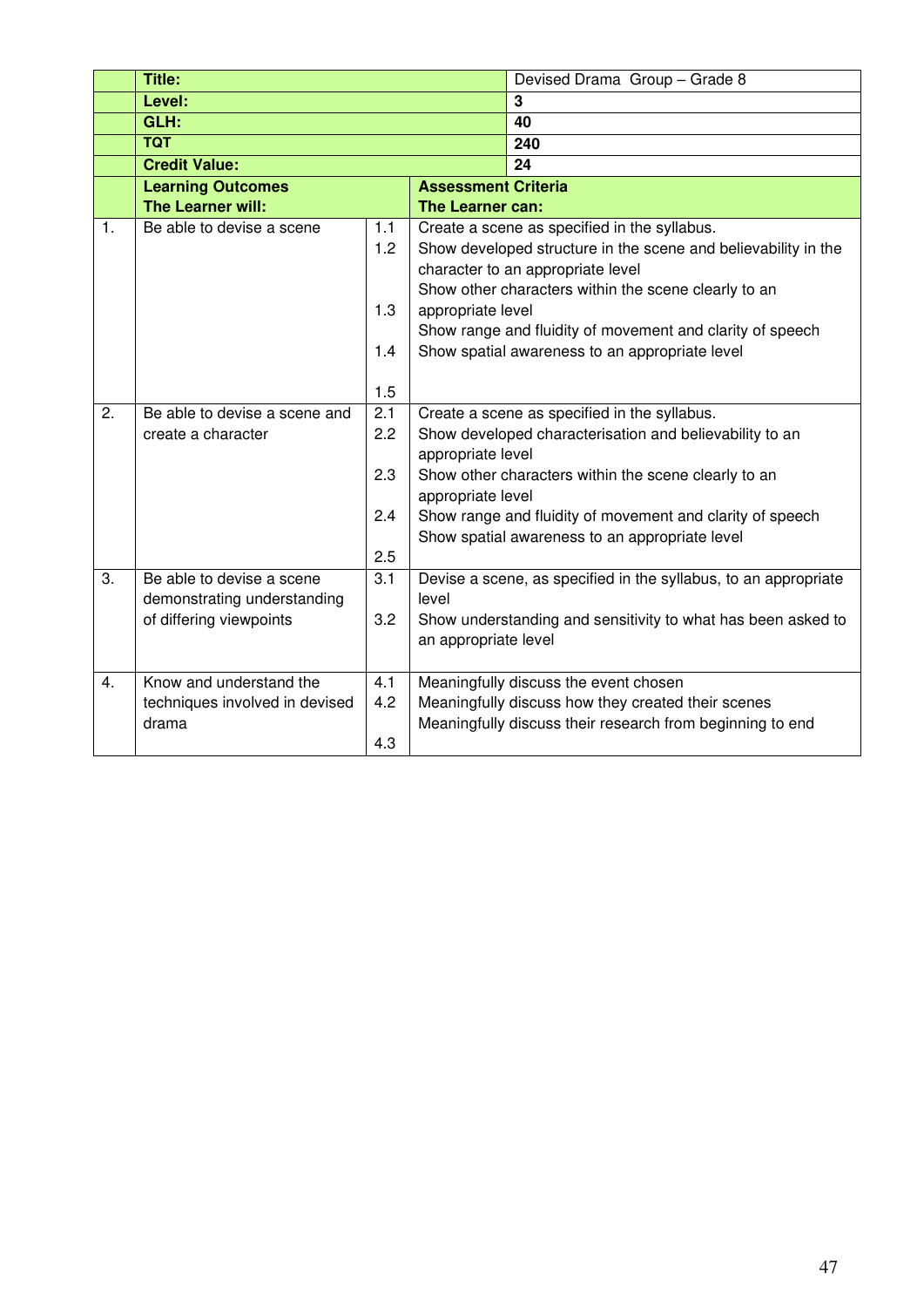|                | <b>Title:</b>                  |     |                                                                                                                                                                                          | Devised Drama Group Performance - Grade 8                       |  |  |  |
|----------------|--------------------------------|-----|------------------------------------------------------------------------------------------------------------------------------------------------------------------------------------------|-----------------------------------------------------------------|--|--|--|
|                | Level:                         |     |                                                                                                                                                                                          | $\mathbf{3}$                                                    |  |  |  |
|                | GLH:                           |     |                                                                                                                                                                                          | 40                                                              |  |  |  |
|                | <b>TQT</b>                     |     |                                                                                                                                                                                          | 240                                                             |  |  |  |
|                | <b>Credit Value:</b>           |     |                                                                                                                                                                                          | 24                                                              |  |  |  |
|                | <b>Learning Outcomes</b>       |     | <b>Assessment Criteria</b>                                                                                                                                                               |                                                                 |  |  |  |
|                | The Learner will:              |     | The Learner can:                                                                                                                                                                         |                                                                 |  |  |  |
| $\mathbf{1}$ . | Be able to devise a scene      | 1.1 |                                                                                                                                                                                          | Create a scene as specified in the syllabus.                    |  |  |  |
|                |                                | 1.2 |                                                                                                                                                                                          | Show developed structure in the scene and believability in the  |  |  |  |
|                |                                |     |                                                                                                                                                                                          | character to an appropriate level                               |  |  |  |
|                |                                |     |                                                                                                                                                                                          | Show other characters within the scene clearly to an            |  |  |  |
|                |                                | 1.3 | appropriate level                                                                                                                                                                        |                                                                 |  |  |  |
|                |                                |     |                                                                                                                                                                                          | Show range and fluidity of movement and clarity of speech       |  |  |  |
|                |                                | 1.4 |                                                                                                                                                                                          | Show spatial awareness to an appropriate level                  |  |  |  |
|                |                                |     |                                                                                                                                                                                          |                                                                 |  |  |  |
|                |                                | 1.5 |                                                                                                                                                                                          |                                                                 |  |  |  |
| 2.             | Be able to devise a scene and  | 2.1 | Create a scene as specified in the syllabus.                                                                                                                                             |                                                                 |  |  |  |
|                | create a character             | 2.2 | Show developed characterisation and believability to an                                                                                                                                  |                                                                 |  |  |  |
|                |                                |     | appropriate level                                                                                                                                                                        |                                                                 |  |  |  |
|                |                                | 2.3 | Show other characters within the scene clearly to an<br>appropriate level<br>Show range and fluidity of movement and clarity of speech<br>Show spatial awareness to an appropriate level |                                                                 |  |  |  |
|                |                                | 2.4 |                                                                                                                                                                                          |                                                                 |  |  |  |
|                |                                |     |                                                                                                                                                                                          |                                                                 |  |  |  |
|                |                                | 2.5 |                                                                                                                                                                                          |                                                                 |  |  |  |
| 3.             | Be able to devise a scene      | 3.1 |                                                                                                                                                                                          | Devise a scene, as specified in the syllabus, to an appropriate |  |  |  |
|                | demonstrating understanding    |     | level                                                                                                                                                                                    |                                                                 |  |  |  |
|                | of differing viewpoints        | 3.2 |                                                                                                                                                                                          | Show understanding and sensitivity to what has been asked to    |  |  |  |
|                |                                |     | an appropriate level                                                                                                                                                                     |                                                                 |  |  |  |
|                |                                |     |                                                                                                                                                                                          |                                                                 |  |  |  |
| 4.             | Know and understand the        | 4.1 |                                                                                                                                                                                          | Meaningfully discuss the event chosen                           |  |  |  |
|                | techniques involved in devised | 4.2 |                                                                                                                                                                                          | Meaningfully discuss how they created their scenes              |  |  |  |
|                | drama                          |     |                                                                                                                                                                                          | Meaningfully discuss their research from beginning to end       |  |  |  |
|                |                                | 4.3 |                                                                                                                                                                                          |                                                                 |  |  |  |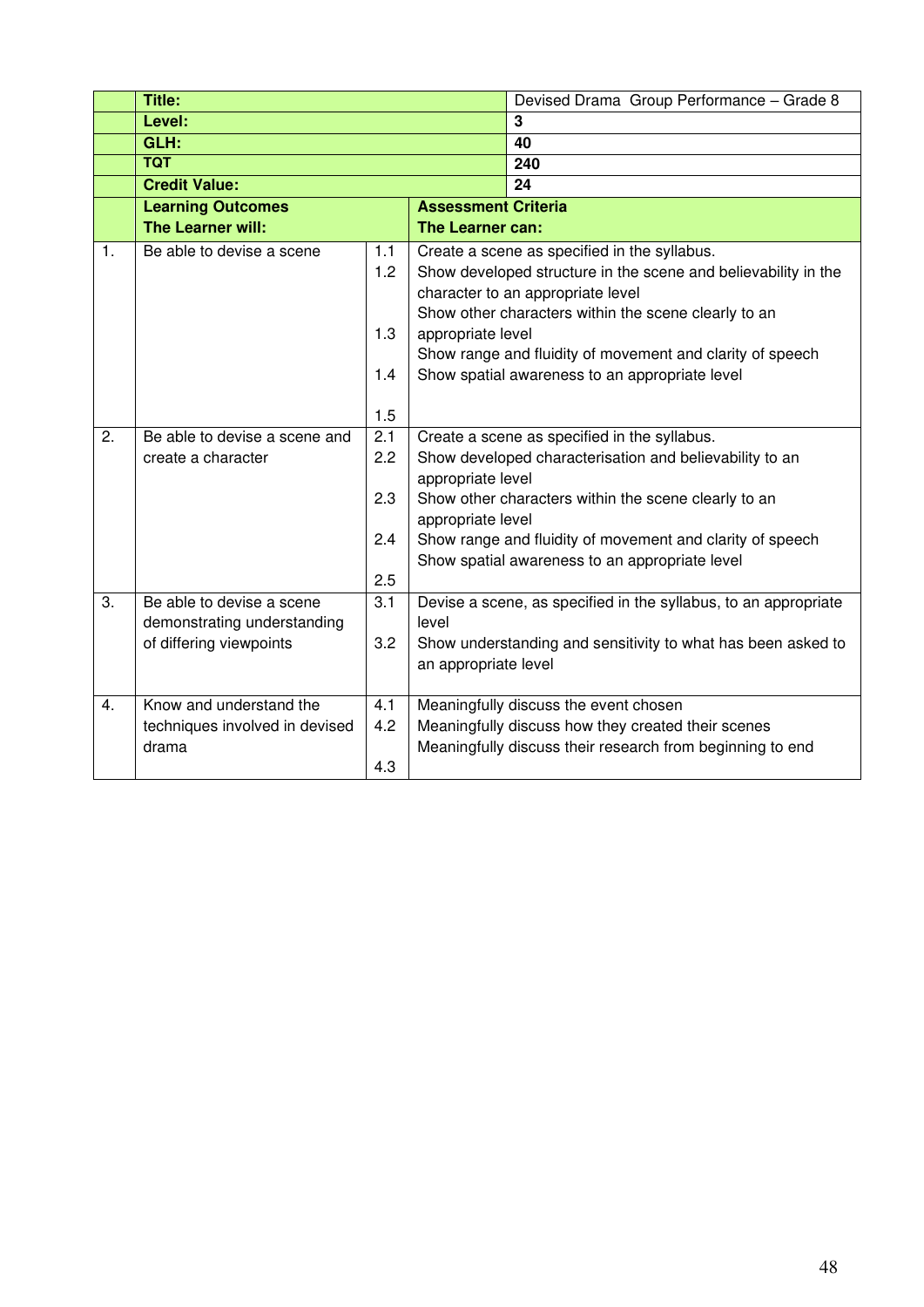|                | Title:                                         |     | Shakespeare - Grade 6                                                                 |  |
|----------------|------------------------------------------------|-----|---------------------------------------------------------------------------------------|--|
|                | Level:                                         |     | 3                                                                                     |  |
|                | GLH:                                           |     | $\overline{27}$                                                                       |  |
|                | <b>TQT</b>                                     |     | 140                                                                                   |  |
|                | <b>Credit Value:</b>                           |     | 14                                                                                    |  |
|                | <b>Learning Outcomes</b>                       |     | <b>Assessment Criteria</b>                                                            |  |
|                | The Learner will:                              |     | The Learner can:                                                                      |  |
| $\mathbf{1}$ . | Know the techniques of<br>dramatic performance | 1.1 | Perform a speech from a selection of Shakespearean<br>plays specified by the syllabus |  |
|                |                                                | 1.2 | Perform a contrasting Shakespearean speech of the<br>Learner's choice                 |  |
|                |                                                | 1.3 | Convey style and verse form                                                           |  |
|                |                                                | 1.4 | Show an understanding of rhythm and metre and the                                     |  |
|                |                                                |     | techniques employed in the performing of Shakespeare                                  |  |
|                |                                                |     | to an appropriate standard                                                            |  |
|                |                                                | 1.5 | Show an understanding of the text and context of the                                  |  |
|                |                                                |     | piece to an appropriate standard                                                      |  |
| 2.             | Know and understand the                        | 2.1 | Show fluidity, spontaneity and energy to an appropriate                               |  |
|                | physicality involved and vocal                 | 2.2 | level                                                                                 |  |
|                | techniques employed                            |     | Project and use control of breathing to an appropriate                                |  |
|                |                                                |     | level                                                                                 |  |
| 3              | Understand the techniques                      | 3.1 | Meaningfully discuss events leading up to the speeches                                |  |
|                | involved in preparing a                        |     | chosen                                                                                |  |
|                | Shakespearean role                             | 3.2 | Meaningfully discuss the effect the Learner hopes to                                  |  |
|                |                                                |     | have on a listener and how this is to be achieved                                     |  |
|                |                                                |     | Meaningfully discuss the plays from which the pieces                                  |  |
|                |                                                | 3.3 | were taken and Shakespeare's use of metre                                             |  |
|                |                                                |     |                                                                                       |  |

|                | Title:                         |     | Shakespeare Group Performance - Grade 6                 |  |  |  |
|----------------|--------------------------------|-----|---------------------------------------------------------|--|--|--|
|                | Level:                         |     | 3                                                       |  |  |  |
|                | GLH:                           |     | 27                                                      |  |  |  |
|                | <b>TQT</b>                     |     | 140                                                     |  |  |  |
|                | <b>Credit Value:</b>           |     | 14                                                      |  |  |  |
|                | <b>Learning Outcomes</b>       |     | <b>Assessment Criteria</b>                              |  |  |  |
|                | <b>The Learner will:</b>       |     | <b>The Learner can:</b>                                 |  |  |  |
| $\mathbf{1}$ . | Know the techniques of         | 1.1 | Perform a scene from a Shakespeare play                 |  |  |  |
|                | dramatic performance           | 1.2 | Convey style and verse form                             |  |  |  |
|                |                                |     | Show an understanding of rhythm and metre and the       |  |  |  |
|                |                                |     | techniques employed in the performing of Shakespeare    |  |  |  |
|                |                                |     | to an appropriate standard                              |  |  |  |
|                |                                |     | Show an understanding of the text and context of the    |  |  |  |
|                |                                |     | piece to an appropriate standard                        |  |  |  |
|                |                                |     | Show a positive and confident contribution to the group |  |  |  |
|                |                                |     | performance                                             |  |  |  |
|                |                                |     |                                                         |  |  |  |
| 2.             | Know and understand the        | 2.1 | Show fluidity, spontaneity and energy to an appropriate |  |  |  |
|                | physicality involved and vocal | 2.2 | level                                                   |  |  |  |
|                | techniques employed            |     | Project and use control of breathing to an appropriate  |  |  |  |
|                |                                |     | level                                                   |  |  |  |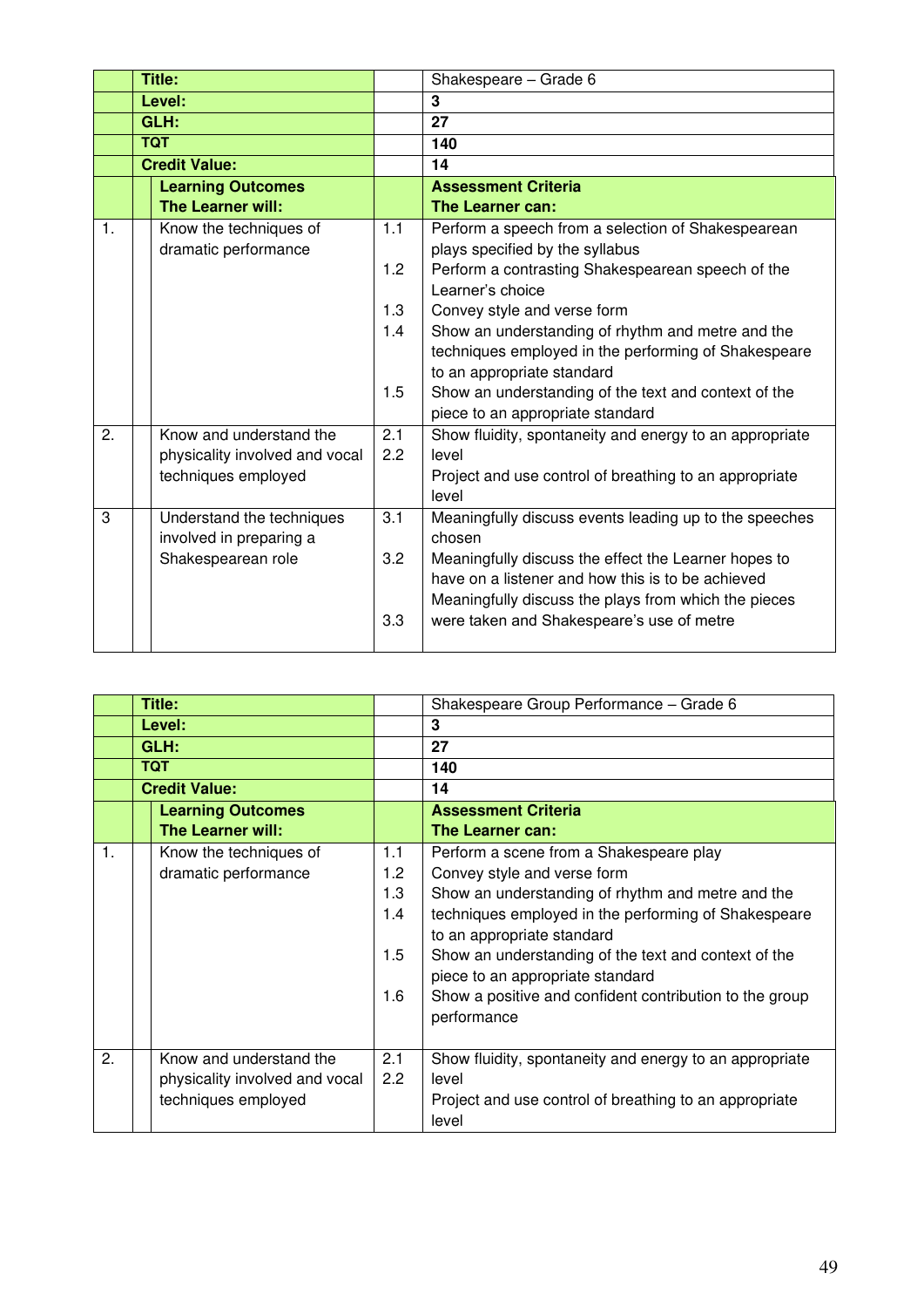|    | Title:                                                                        |                                 | Shakespeare - Grade 7                                                                                                                                                                                                                                                                                                                                                                                     |
|----|-------------------------------------------------------------------------------|---------------------------------|-----------------------------------------------------------------------------------------------------------------------------------------------------------------------------------------------------------------------------------------------------------------------------------------------------------------------------------------------------------------------------------------------------------|
|    | Level:                                                                        | 3                               |                                                                                                                                                                                                                                                                                                                                                                                                           |
|    | GLH:                                                                          | $\overline{30}$                 |                                                                                                                                                                                                                                                                                                                                                                                                           |
|    | <b>TQT</b>                                                                    |                                 |                                                                                                                                                                                                                                                                                                                                                                                                           |
|    | <b>Credit Value:</b>                                                          | $\overline{18}$                 |                                                                                                                                                                                                                                                                                                                                                                                                           |
|    | <b>Learning Outcomes</b>                                                      |                                 | <b>Assessment Criteria</b>                                                                                                                                                                                                                                                                                                                                                                                |
|    | The Learner will:                                                             |                                 | The Learner can:                                                                                                                                                                                                                                                                                                                                                                                          |
| 1. | Know the techniques of dramatic performance                                   | 1.1<br>1.2                      | Perform a speech by a hero, heroine or<br>major character from a Shakespearean play<br>Perform a contrasting Shakespearean<br>speech of the Learner's choice                                                                                                                                                                                                                                              |
|    |                                                                               | 1.3                             | Convey style and verse form                                                                                                                                                                                                                                                                                                                                                                               |
|    |                                                                               | 1.4                             | Show understanding of the rhythm and<br>metre and techniques employed in the<br>performing of Shakespeare to an<br>appropriate level                                                                                                                                                                                                                                                                      |
| 2. | Know and understand the physicality involved and<br>vocal techniques employed | 2.1<br>2.2<br>2.3<br>2.4<br>2.5 | Show fluidity, spontaneity and energy to an<br>appropriate level<br>Project and use control of breathing to an<br>appropriate standard<br>Reflect depth of knowledge through<br>interpretation of character and situation<br>Produce an informed range of style and<br>emotion, appropriate to the period<br>Demonstrate effective and informed use of<br>the stage area, staging choices and<br>movement |
| 3. | Understand the techniques involved in preparing for<br>a Shakespearean role   | $\overline{3.1}$<br>3.2<br>3.3  | Meaningfully discuss reasons for the<br>Learner's choice of speeches<br>Meaningfully discuss aspects of the<br>characters and their situations<br>Meaningfully discuss the plays from which<br>the extracts were taken and aspects of<br>performing Shakespeare in Elizabethan<br>theatre                                                                                                                 |

|    | Title:                                      |         | Shakespeare Group Performance - Grade 7 |  |
|----|---------------------------------------------|---------|-----------------------------------------|--|
|    | Level:                                      | 3       |                                         |  |
|    | GLH:                                        | 30      |                                         |  |
|    | <b>TQT</b>                                  | 180     |                                         |  |
|    | <b>Credit Value:</b>                        | 18      |                                         |  |
|    | <b>Learning Outcomes</b>                    |         | <b>Assessment Criteria</b>              |  |
|    | <b>The Learner will:</b>                    |         | The Learner can:                        |  |
| 1. | Know the techniques of dramatic performance | 1.1     | Perform a scene from a Shakespeare play |  |
|    |                                             | 1.2     | Convey style and verse form             |  |
|    |                                             |         | Show understanding of the rhythm and    |  |
|    |                                             | 1.3     | metre and techniques employed in the    |  |
|    |                                             | 1.4     | performing of Shakespeare to an         |  |
|    |                                             |         | appropriate level                       |  |
|    |                                             | $1.5\,$ | Make an active, positive and confident  |  |
|    |                                             |         | contribution to the group performance,  |  |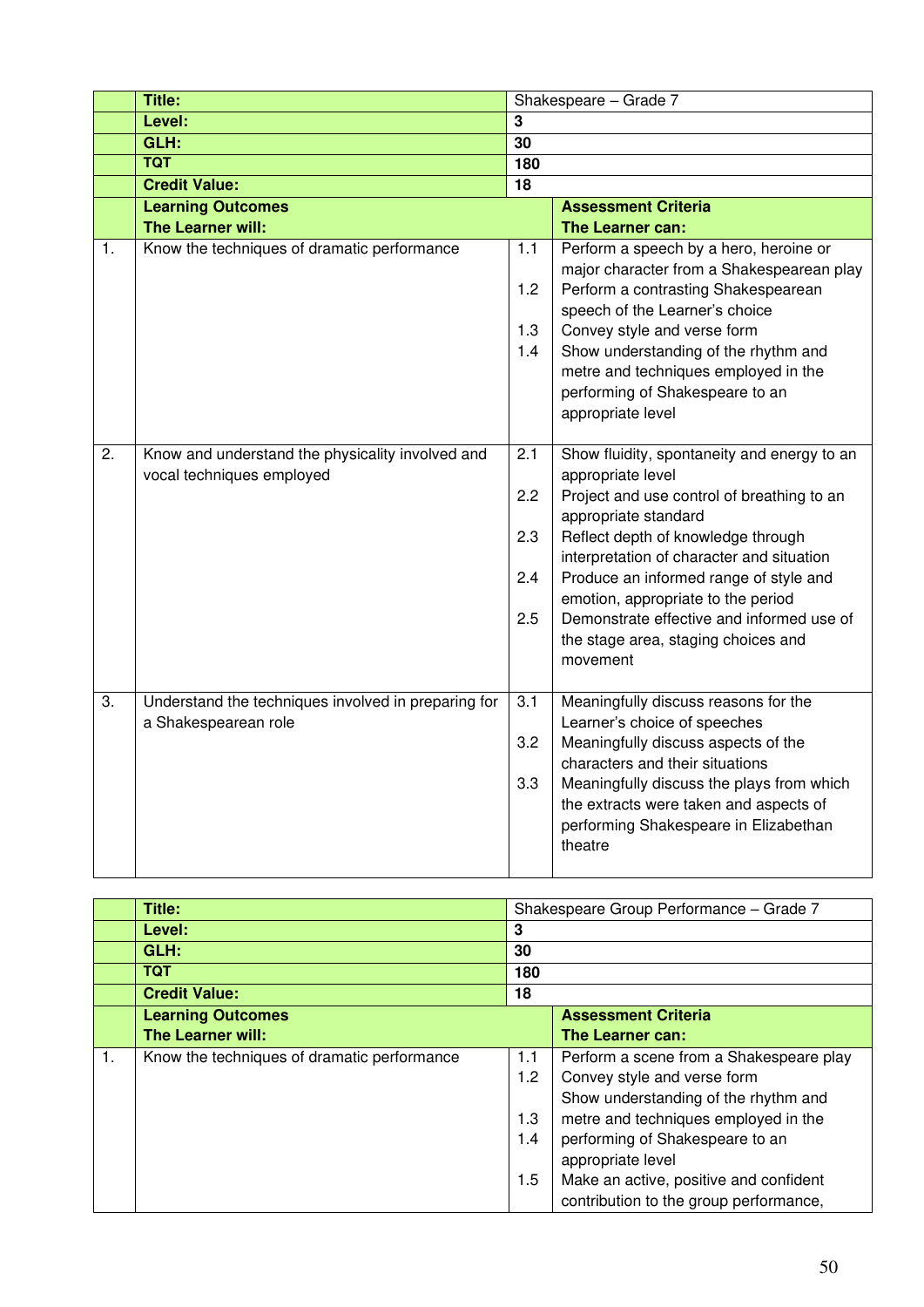|    |                                                                               |            | showing mature understanding of team<br>dynamics                                                                                                                                                                                             |
|----|-------------------------------------------------------------------------------|------------|----------------------------------------------------------------------------------------------------------------------------------------------------------------------------------------------------------------------------------------------|
| 2. | Know and understand the physicality involved and<br>vocal techniques employed | 2.1        | Show fluidity, spontaneity and energy to an<br>appropriate level                                                                                                                                                                             |
|    |                                                                               | 2.2        | Project and use control of breathing to an<br>appropriate standard                                                                                                                                                                           |
|    |                                                                               | 2.3        | Reflect depth of knowledge through<br>interpretation of character and situation                                                                                                                                                              |
|    |                                                                               | 2.4        | Produce an informed range of style and<br>emotion, appropriate to the period                                                                                                                                                                 |
|    |                                                                               | 2.5        | Demonstrate effective and informed use of<br>the stage area, staging choices and<br>movement                                                                                                                                                 |
| 2. | Contribute to a group discussion                                              | 2.1<br>2.2 | Make an active, positive and confident<br>contribution to a group discussion about:<br>Your character<br>The events leading up to the scene<br>$\bullet$<br>The plot of the play<br>Your relationship to the other<br>characters in the play |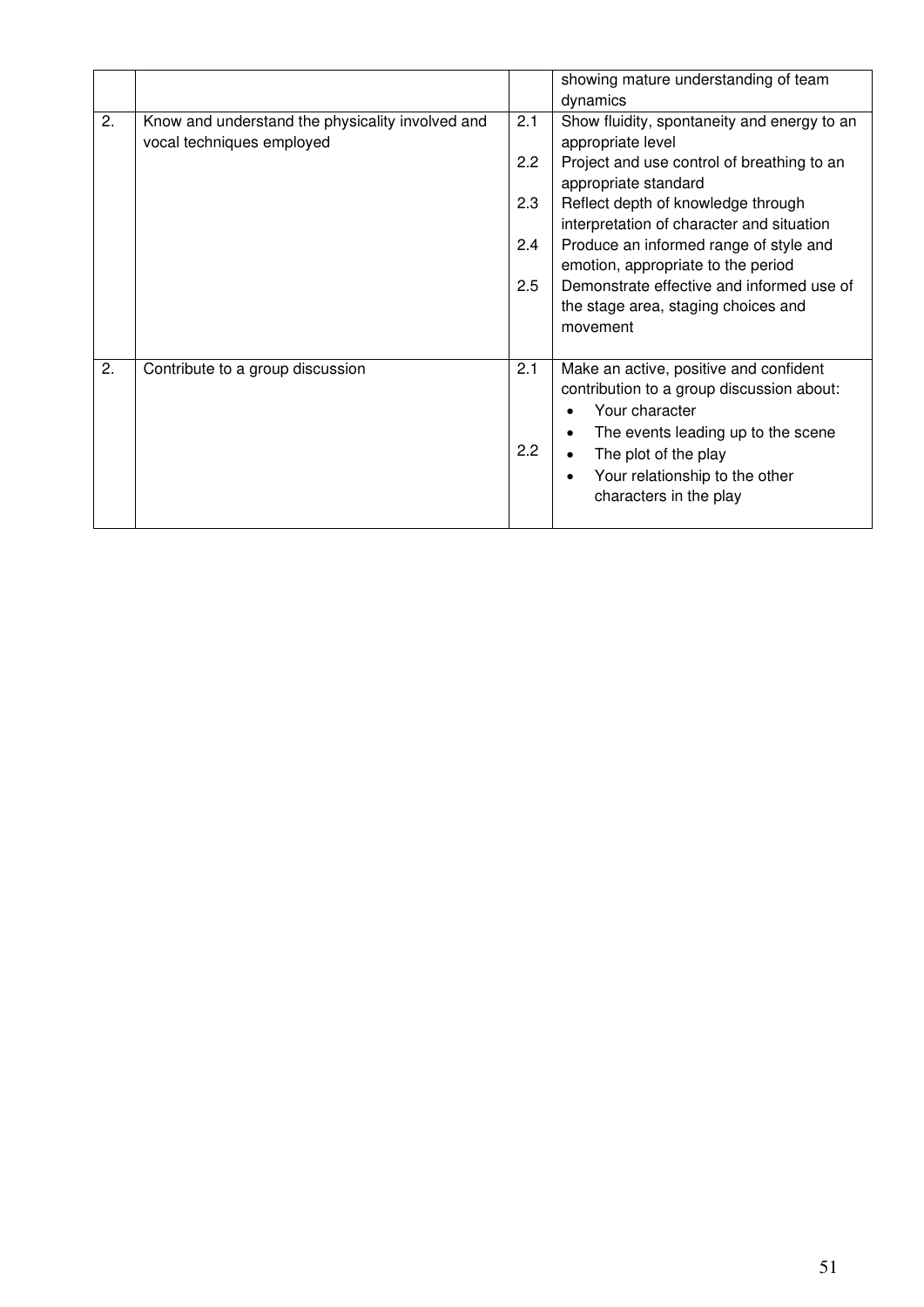|    | <b>Title:</b>                                                                 |                                 | Shakespeare - Grade 8                                                                                                                                                                                                                                                                                                                                                                                                                                                                     |
|----|-------------------------------------------------------------------------------|---------------------------------|-------------------------------------------------------------------------------------------------------------------------------------------------------------------------------------------------------------------------------------------------------------------------------------------------------------------------------------------------------------------------------------------------------------------------------------------------------------------------------------------|
|    | Level:                                                                        | $\overline{\mathbf{3}}$         |                                                                                                                                                                                                                                                                                                                                                                                                                                                                                           |
|    | GLH:                                                                          | 40                              |                                                                                                                                                                                                                                                                                                                                                                                                                                                                                           |
|    | <b>TQT</b>                                                                    | 240                             |                                                                                                                                                                                                                                                                                                                                                                                                                                                                                           |
|    | <b>Credit Value:</b>                                                          | 24                              |                                                                                                                                                                                                                                                                                                                                                                                                                                                                                           |
|    | <b>Learning Outcomes</b>                                                      |                                 | <b>Assessment Criteria</b>                                                                                                                                                                                                                                                                                                                                                                                                                                                                |
|    | The Learner will:                                                             |                                 | The Learner can:                                                                                                                                                                                                                                                                                                                                                                                                                                                                          |
| 1. | Know the techniques of dramatic performance                                   | 1.1<br>1.2<br>1.3<br>1.4<br>1.5 | Perform a soliloquy from a<br>Shakespearean tragedy<br>Perform a contrasting Shakespearean<br>speech of the Learner's choice<br>Convey style and verse form<br>Show understanding of the rhythm and<br>metre and techniques employed in the<br>performing of Shakespeare to an<br>appropriate level                                                                                                                                                                                       |
| 2. | Know and understand the physicality involved and<br>vocal techniques employed | $\overline{2.1}$<br>2.2         | Show fluidity, spontaneity and energy to<br>an appropriate level<br>Project and use full control of breathing                                                                                                                                                                                                                                                                                                                                                                             |
| 3. | Understand the techniques involved in preparing a<br>Shakespearean role       | 3.1<br>3.2<br>3.3<br>3.4        | Meaningfully discuss Shakespeare's use<br>of soliloquy<br>Meaningfully discuss the characters and<br>plays chosen showing understanding of<br>creative and thought processes, as well<br>as technical detail<br>Meaningfully discuss reasons for the<br>Learner's choice of the pieces, and<br>aspects of rhythm and metre as employed<br>by Shakespeare<br>Meaningfully discuss Shakespeare's life<br>and the impact that historical and social<br>context had on his writing and acting |

|                | Title:                                           |                  | Shakespeare Group Performance - Grade 8   |
|----------------|--------------------------------------------------|------------------|-------------------------------------------|
|                | Level:                                           | 3                |                                           |
|                | GLH:                                             | 40               |                                           |
|                | <b>TQT</b>                                       | 240              |                                           |
|                | <b>Credit Value:</b>                             | 24               |                                           |
|                | <b>Learning Outcomes</b>                         |                  | <b>Assessment Criteria</b>                |
|                | The Learner will:                                |                  | <b>The Learner can:</b>                   |
| $\mathbf{1}$ . | Know the techniques of dramatic performance      | 1.1              | Perform a scene from a Shakespeare play   |
|                |                                                  | 1.2              | Convey style and verse form               |
|                |                                                  | 1.3              | Show understanding of the rhythm and      |
|                |                                                  |                  | metre and techniques employed in the      |
|                |                                                  | 1.4              | performing of Shakespeare to an           |
|                |                                                  |                  | appropriate level                         |
|                |                                                  | 1.5              | Perform as an integral part of the team,  |
|                |                                                  |                  | showing a range of team working skills    |
|                |                                                  |                  |                                           |
| 2.             | Know and understand the physicality involved and | 2.1              | Show fluidity, spontaneity and energy to  |
|                | vocal techniques employed                        |                  | an appropriate level                      |
|                |                                                  | $2.2\phantom{0}$ | Project and use full control of breathing |
|                |                                                  |                  |                                           |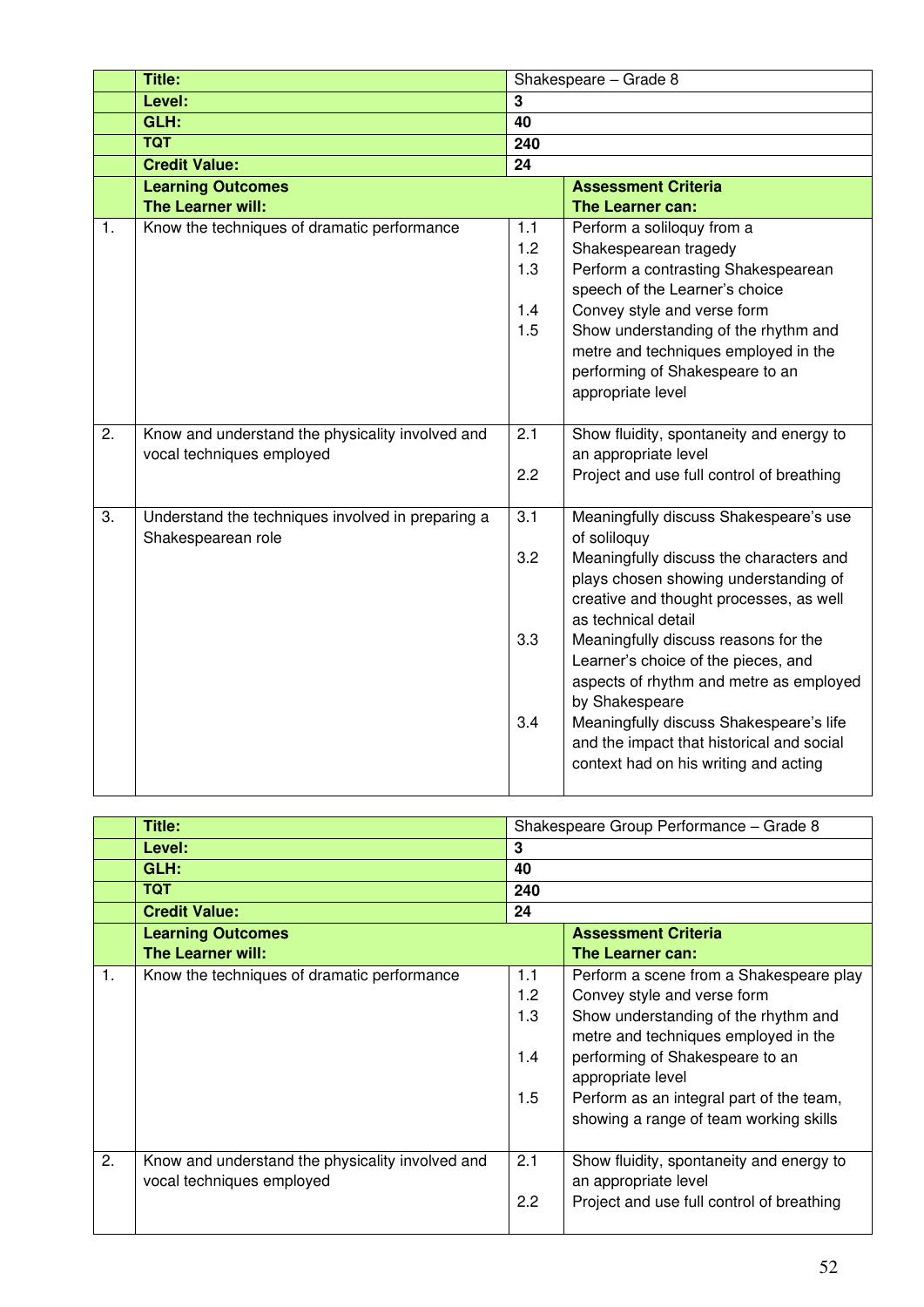|                | <b>Title:</b>                                |     | Choral Speaking - Grade 6                |
|----------------|----------------------------------------------|-----|------------------------------------------|
|                | Level:                                       | 3   |                                          |
|                | GLH:                                         | 27  |                                          |
|                | <b>TQT</b>                                   | 140 |                                          |
|                | <b>Credit Value:</b>                         | 14  |                                          |
|                | <b>Learning Outcomes</b>                     |     | <b>Assessment Criteria</b>               |
|                | <b>The Learner will:</b>                     |     | The Learner can:                         |
| $\mathbf{1}$ . | Know and understand the techniques of the    | 1.1 | Present an item consisting of poetry,    |
|                | speaking of poetry and prose in choir format |     | prose or a combination of both on a      |
|                |                                              |     | theme as specified by the syllabus to an |
|                |                                              |     | appropriate standard                     |
|                |                                              | 1.2 | Present an item consisting of poetry,    |
|                |                                              |     | prose or a combination of both of the    |
|                |                                              |     | Learner's own choice                     |
| 2.             | Know the techniques of performance           | 2.1 | Present a programme of poetry and/or     |
|                |                                              |     | prose to show differing styles, periods  |
|                |                                              |     | and verse forms                          |
|                |                                              | 2.2 | Show the various techniques of the       |
|                |                                              |     | choral speaking of poetry and prose      |
|                |                                              | 2.3 | Use a well-modulated voice               |
|                |                                              | 2.4 | Show good use of breath support and      |
|                |                                              |     | resonance                                |
|                |                                              | 2.5 | Show good timing and performance         |
|                |                                              |     | techniques                               |
|                |                                              | 2.6 | Show good ensemble skills and            |
|                |                                              |     | teamwork in process and performance      |
|                |                                              |     |                                          |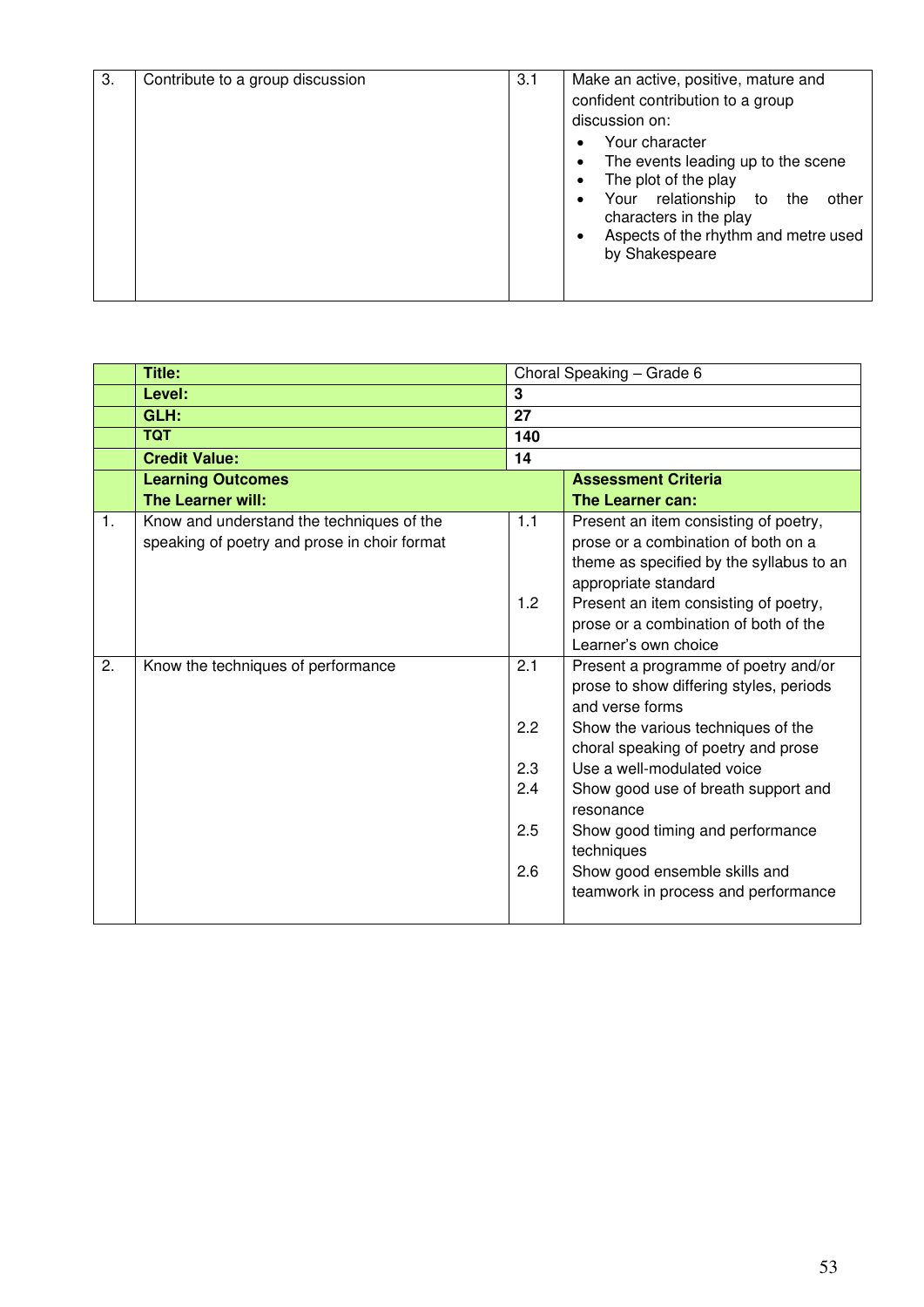|    | <b>Title:</b>                                                                             | Choral Speaking - Grade 7 |                                                                                                                                                  |  |
|----|-------------------------------------------------------------------------------------------|---------------------------|--------------------------------------------------------------------------------------------------------------------------------------------------|--|
|    | Level:                                                                                    | $\overline{3}$            |                                                                                                                                                  |  |
|    | GLH:                                                                                      | 30                        |                                                                                                                                                  |  |
|    | <b>TQT</b>                                                                                | 180                       |                                                                                                                                                  |  |
|    | <b>Credit Value:</b>                                                                      | 18                        |                                                                                                                                                  |  |
|    | <b>Learning Outcomes</b>                                                                  |                           | <b>Assessment Criteria</b>                                                                                                                       |  |
|    | The Learner will:                                                                         |                           | The Learner can:                                                                                                                                 |  |
| 1. | Know and understand the techniques of the<br>speaking of poetry and prose in choir format | 1.1                       | Present an item consisting of poetry, prose<br>or a combination of both on a theme as<br>specified by the syllabus to an appropriate<br>standard |  |
|    |                                                                                           | 1.2                       | Present a selection of dramatic choral<br>speaking, consisting of poetry, prose or a<br>combination of both of the Learner's own<br>choice.      |  |
| 2. | Know the techniques of performance                                                        | 2.1                       | Present a programme of poetry and/or<br>prose to show differing styles, periods and<br>verse forms                                               |  |
|    |                                                                                           | 2.2                       | Show the various techniques of the choral<br>speaking of poetry and prose                                                                        |  |
|    |                                                                                           | 2.3                       | Use a well-modulated voice                                                                                                                       |  |
|    |                                                                                           | 2.4                       | Show good use of breath support and<br>resonance                                                                                                 |  |
|    |                                                                                           | 2.5                       | Show good timing and performance<br>techniques                                                                                                   |  |

|    | Title:                                                                             |                                        | Choral Speaking - Grade 8                                                                                                                                                                                                                                                                                                                                                         |
|----|------------------------------------------------------------------------------------|----------------------------------------|-----------------------------------------------------------------------------------------------------------------------------------------------------------------------------------------------------------------------------------------------------------------------------------------------------------------------------------------------------------------------------------|
|    | Level:                                                                             | 3                                      |                                                                                                                                                                                                                                                                                                                                                                                   |
|    | GLH:                                                                               | 40                                     |                                                                                                                                                                                                                                                                                                                                                                                   |
|    | <b>TQT</b>                                                                         | 240                                    |                                                                                                                                                                                                                                                                                                                                                                                   |
|    | <b>Credit Value:</b>                                                               | 24                                     |                                                                                                                                                                                                                                                                                                                                                                                   |
|    | <b>Learning Outcomes</b>                                                           |                                        | <b>Assessment Criteria</b>                                                                                                                                                                                                                                                                                                                                                        |
|    | The Learner will:                                                                  |                                        | The Learner can:                                                                                                                                                                                                                                                                                                                                                                  |
| 1. | Know and understand the techniques of speaking<br>poetry and prose in choir format | 1.1<br>1.2                             | Present an item consisting of poetry,<br>prose or a combination of both on a<br>theme selected from two syllabus<br>choices, to an appropriate standard<br>Present a selection of dramatic choral<br>speaking of the Learner's choice,<br>consisting of poetry, prose or a<br>combination of both                                                                                 |
| 2. | Know the techniques of performance                                                 | 2.1<br>2.2<br>2.3<br>2.4<br>2.5<br>2.6 | Speak a programme of poetry and/or<br>prose to show differing styles, periods<br>and verse forms<br>Show the various techniques of the<br>choral recital of poetry and prose<br>Use a well-modulated voice<br>Show good breath support and<br>resonance<br>Show good timing and performance<br>techniques<br>Show a developed sense of co-<br>ordination and ensemble performance |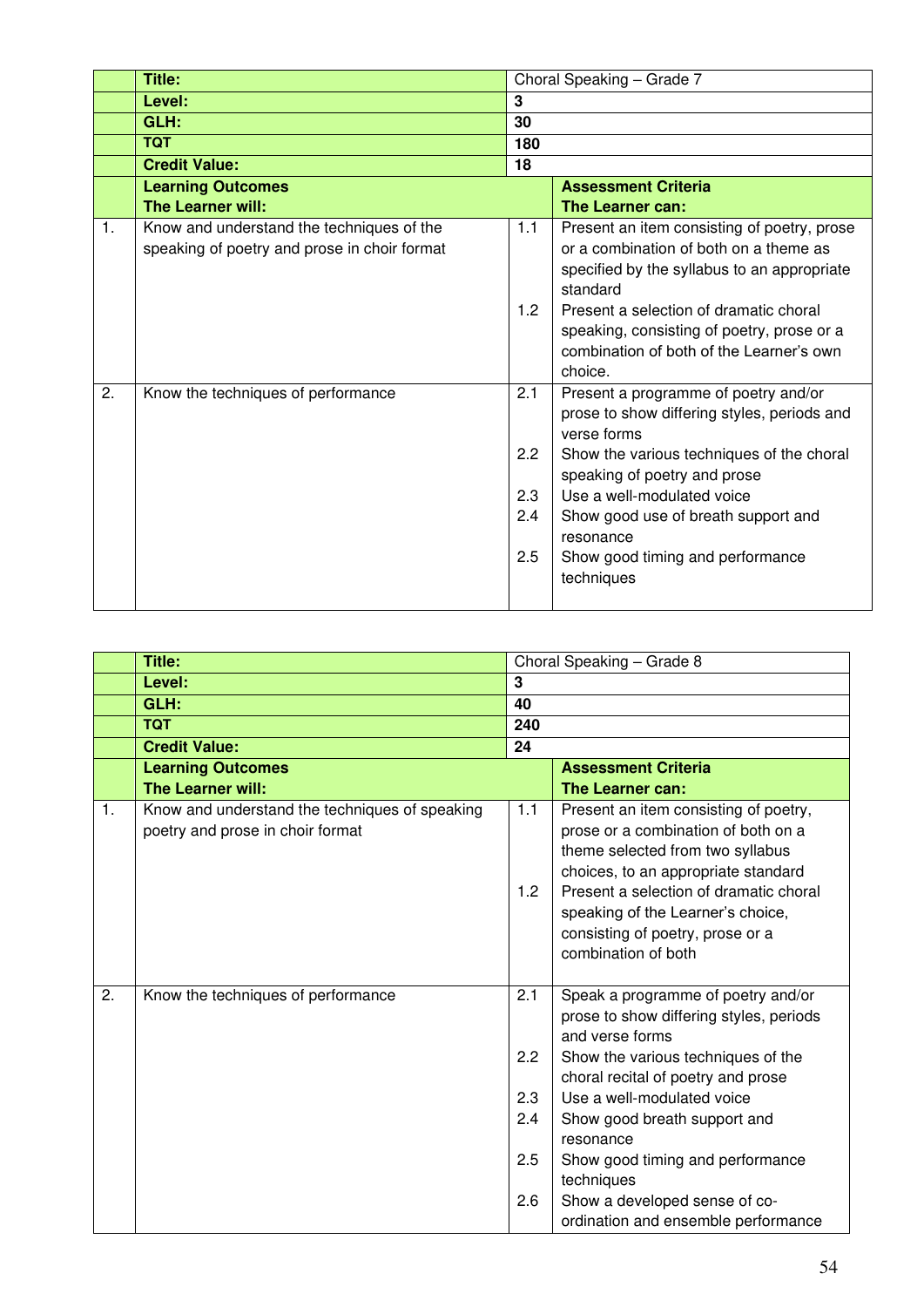|  | skills with informed use of tone and<br>colour, engaging an audience<br>throughout |
|--|------------------------------------------------------------------------------------|
|--|------------------------------------------------------------------------------------|

|    | <b>Title:</b>                                                                                                                                  |                 | Recital - Grade 6                                                                                                                                                                                                                                |
|----|------------------------------------------------------------------------------------------------------------------------------------------------|-----------------|--------------------------------------------------------------------------------------------------------------------------------------------------------------------------------------------------------------------------------------------------|
|    | Level:                                                                                                                                         | $\overline{3}$  |                                                                                                                                                                                                                                                  |
|    | GLH:                                                                                                                                           | $\overline{27}$ |                                                                                                                                                                                                                                                  |
|    | <b>TQT</b>                                                                                                                                     | 140             |                                                                                                                                                                                                                                                  |
|    | <b>Credit Value:</b>                                                                                                                           | 14              |                                                                                                                                                                                                                                                  |
|    | <b>Learning Outcomes</b>                                                                                                                       |                 | <b>Assessment Criteria</b>                                                                                                                                                                                                                       |
|    | The Learner will:                                                                                                                              |                 | The Learner can:                                                                                                                                                                                                                                 |
| 1. | Know and understand the recital techniques and all<br>aspects of drama required to perform an integrated<br>and seamless performance programme | $1.1$<br>1.2    | Perform a programme of pieces and use<br>appropriate links between each<br>Speak a poem to an appropriate standard                                                                                                                               |
|    |                                                                                                                                                | 1.3             | Perform a scene from a play to an<br>appropriate standard                                                                                                                                                                                        |
|    |                                                                                                                                                | 1.4             | Speak a piece of prose to an appropriate<br>standard                                                                                                                                                                                             |
|    |                                                                                                                                                | 1.5             | Perform a mime or a devised scene to an<br>appropriate standard                                                                                                                                                                                  |
| 2. | Know the techniques of performance                                                                                                             | 2.1             | Perform a themed recital work combining<br>contrasting styles, periods, use of textual<br>or devised scenes and a variety of verse<br>and prose                                                                                                  |
|    |                                                                                                                                                | 2.2             | Apply a range of relevant vocal technique<br>and pause appropriate to an integrated<br>verse, prose and dramatic recital                                                                                                                         |
|    |                                                                                                                                                | 2.3             | Use a well-modulated voice and<br>application of tone and colour to enhance<br>creative interpretation and presentation of<br>characterisation, narration and public<br>speaking skills, for comprehension,<br>structural flow and entertainment |
|    |                                                                                                                                                | 2.4             | Show good use of breath support and<br>resonance                                                                                                                                                                                                 |
|    |                                                                                                                                                | 2.5             | Link the material together, for intelligibility,<br>progression and flow, to create a fluid<br>performance                                                                                                                                       |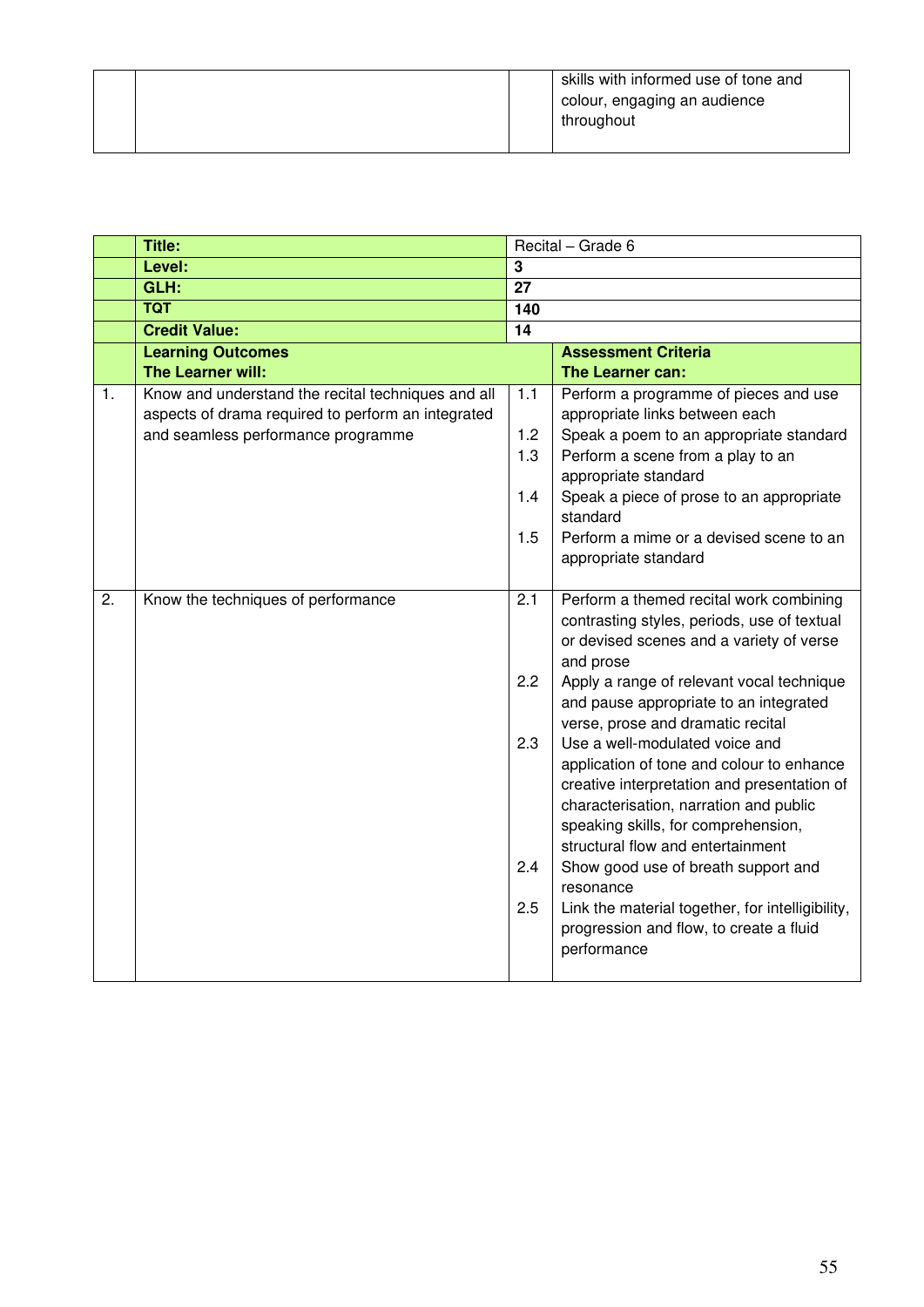|    | <b>Title:</b>                                     |     | Recital - Grade 7                                                                        |
|----|---------------------------------------------------|-----|------------------------------------------------------------------------------------------|
|    | Level:                                            | 3   |                                                                                          |
|    | GLH:                                              | 30  |                                                                                          |
|    | <b>TQT</b>                                        | 180 |                                                                                          |
|    | <b>Credit Value:</b>                              | 18  |                                                                                          |
|    | <b>Learning Outcomes</b>                          |     | <b>Assessment Criteria</b>                                                               |
|    | The Learner will:                                 |     | The Learner can:                                                                         |
| 1. | Know and understand the recital techniques of all | 1.1 | Perform a programme of pieces and use                                                    |
|    | aspects of verse, prose and drama required to     |     | appropriate links between each                                                           |
|    | perform an integrated performance programme       | 1.2 | Speak a poem to an appropriate standard                                                  |
|    |                                                   | 1.3 | Perform a scene from a play to an                                                        |
|    |                                                   |     | appropriate standard                                                                     |
|    |                                                   | 1.4 | Speak a piece of prose to an appropriate                                                 |
|    |                                                   |     | standard                                                                                 |
|    |                                                   | 1.5 | Perform a mime or a devised scene to an                                                  |
|    |                                                   |     | appropriate standard                                                                     |
|    |                                                   |     |                                                                                          |
| 2. | Know the techniques of performance                | 2.1 | Perform a programme of work                                                              |
|    |                                                   |     | demonstrating developed skills across a<br>variety of styles, periods and literary forms |
|    |                                                   |     | (verse, prose, play)                                                                     |
|    |                                                   | 2.2 | Apply a variety of appropriate developed                                                 |
|    |                                                   |     | verse and prose emphasis, pauses and                                                     |
|    |                                                   |     | dramatic techniques for structure and                                                    |
|    |                                                   |     | performance of an integrated recital                                                     |
|    |                                                   | 2.3 | Use a well-modulated voice                                                               |
|    |                                                   | 2.4 | Show good, flexible use of breath support                                                |
|    |                                                   |     | and resonance                                                                            |
|    |                                                   | 2.5 | Link the programme material together for                                                 |
|    |                                                   |     | coherence and dramatic effect, to an                                                     |
|    |                                                   |     | appropriate standard                                                                     |
|    |                                                   |     |                                                                                          |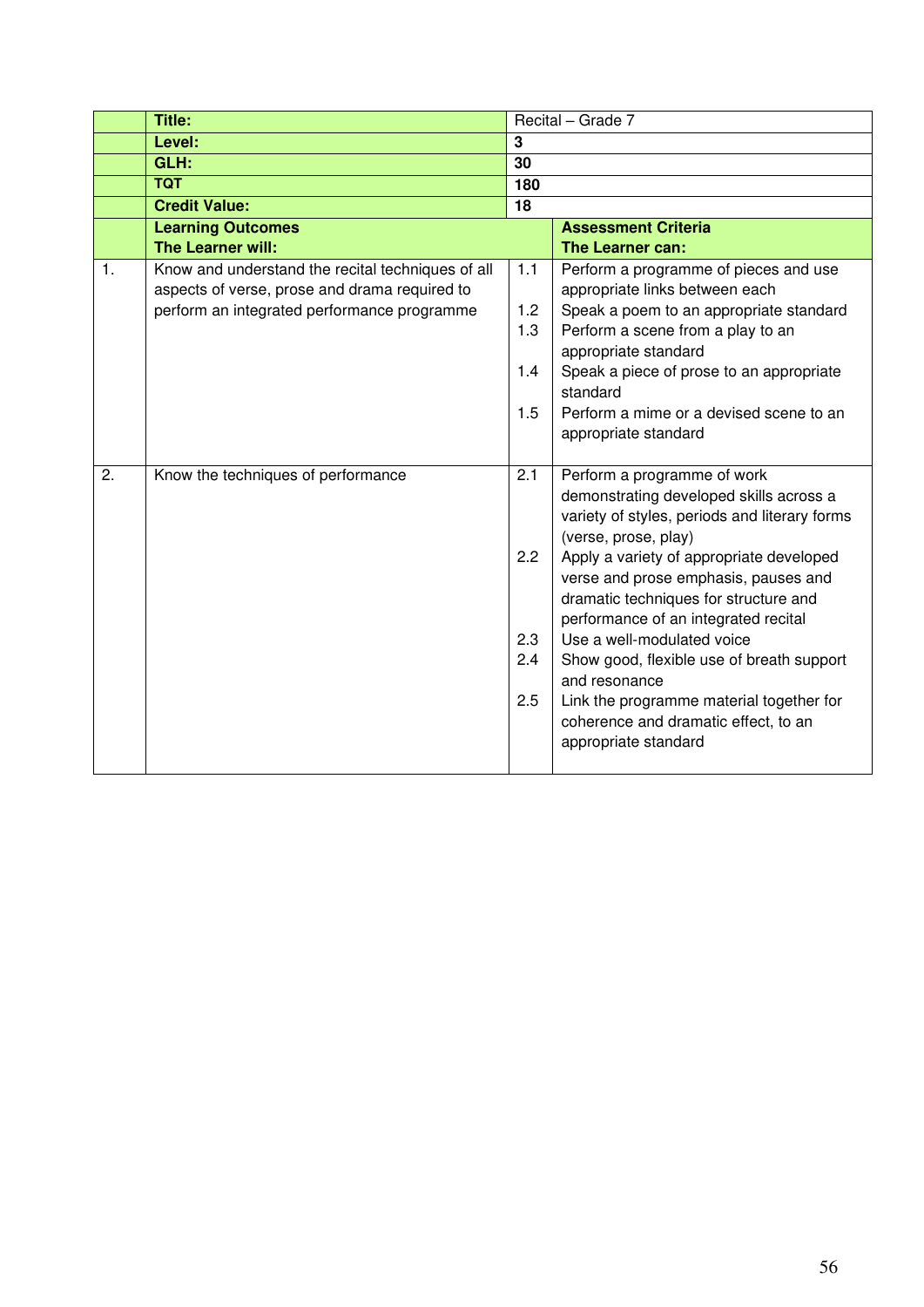|    | Title:                                                                                                                                                  |                                               | Recital - Grade 8                                                                                                                                                                                                                                                                                                                                                                                                                                                                                                                                                                                                                                                                                                                                                                                                                                                                                                                                                                                                                                                                                                                                                                    |
|----|---------------------------------------------------------------------------------------------------------------------------------------------------------|-----------------------------------------------|--------------------------------------------------------------------------------------------------------------------------------------------------------------------------------------------------------------------------------------------------------------------------------------------------------------------------------------------------------------------------------------------------------------------------------------------------------------------------------------------------------------------------------------------------------------------------------------------------------------------------------------------------------------------------------------------------------------------------------------------------------------------------------------------------------------------------------------------------------------------------------------------------------------------------------------------------------------------------------------------------------------------------------------------------------------------------------------------------------------------------------------------------------------------------------------|
|    | Level:                                                                                                                                                  | 3                                             |                                                                                                                                                                                                                                                                                                                                                                                                                                                                                                                                                                                                                                                                                                                                                                                                                                                                                                                                                                                                                                                                                                                                                                                      |
|    | GLH:                                                                                                                                                    | 40                                            |                                                                                                                                                                                                                                                                                                                                                                                                                                                                                                                                                                                                                                                                                                                                                                                                                                                                                                                                                                                                                                                                                                                                                                                      |
|    | <b>TQT</b>                                                                                                                                              | 240                                           |                                                                                                                                                                                                                                                                                                                                                                                                                                                                                                                                                                                                                                                                                                                                                                                                                                                                                                                                                                                                                                                                                                                                                                                      |
|    | <b>Credit Value:</b>                                                                                                                                    | 24                                            |                                                                                                                                                                                                                                                                                                                                                                                                                                                                                                                                                                                                                                                                                                                                                                                                                                                                                                                                                                                                                                                                                                                                                                                      |
|    | <b>Learning Outcomes</b>                                                                                                                                |                                               | <b>Assessment Criteria</b>                                                                                                                                                                                                                                                                                                                                                                                                                                                                                                                                                                                                                                                                                                                                                                                                                                                                                                                                                                                                                                                                                                                                                           |
|    | The Learner will:                                                                                                                                       |                                               | The Learner can:                                                                                                                                                                                                                                                                                                                                                                                                                                                                                                                                                                                                                                                                                                                                                                                                                                                                                                                                                                                                                                                                                                                                                                     |
| 1. | Know and understand the recital techniques of all<br>aspects of verse, prose and drama required for an<br>integrated and seamless performance programme | 1.1<br>1.2<br>1.3<br>1.4<br>1.5               | Perform a programme of material using<br>appropriate links between individual<br>selections<br>Perform a scene from a play to an<br>appropriate standard<br>Speak a piece of prose to an<br>appropriate standard<br>Perform a mime to an appropriate<br>standard<br>Read aloud a contrasting poem or piece<br>of prose                                                                                                                                                                                                                                                                                                                                                                                                                                                                                                                                                                                                                                                                                                                                                                                                                                                               |
| 2. | Know the techniques of performance                                                                                                                      | 2.1<br>2.2<br>2.3<br>2.4<br>2.5<br>2.6<br>2.7 | Create and perform a themed<br>programme of work combining<br>contrasting styles, periods, verse forms<br>and performance (poetry, prose, play,<br>mime)<br>Apply a range of relevant vocal and<br>dramatic techniques and pause to<br>create a coherent, expressive integrated<br>verse, prose and dramatic recital<br>Use a well-modulated voice and<br>sensitive application of tone and colour<br>to enhance the creative interpretation of<br>characterisation, narration and public<br>speaking skills, for comprehension,<br>structural flow and entertainment<br>Show flexible and developed use of<br>breath support and resonance<br>Use relevant, informative and<br>entertaining links between material to<br>form a seamless, integrated recital of a<br>standard suitable for public performance<br>Communicate with the audience in a<br>confident, sustained and authoritative<br>manner, informing and entertaining<br>wholeheartedly with an engaging,<br>integrated performance<br>Demonstrate developed reading skills to<br>connect with the text and read with<br>wide-ranging expression and fluency,<br>sharing mood, style and content with the<br>audience |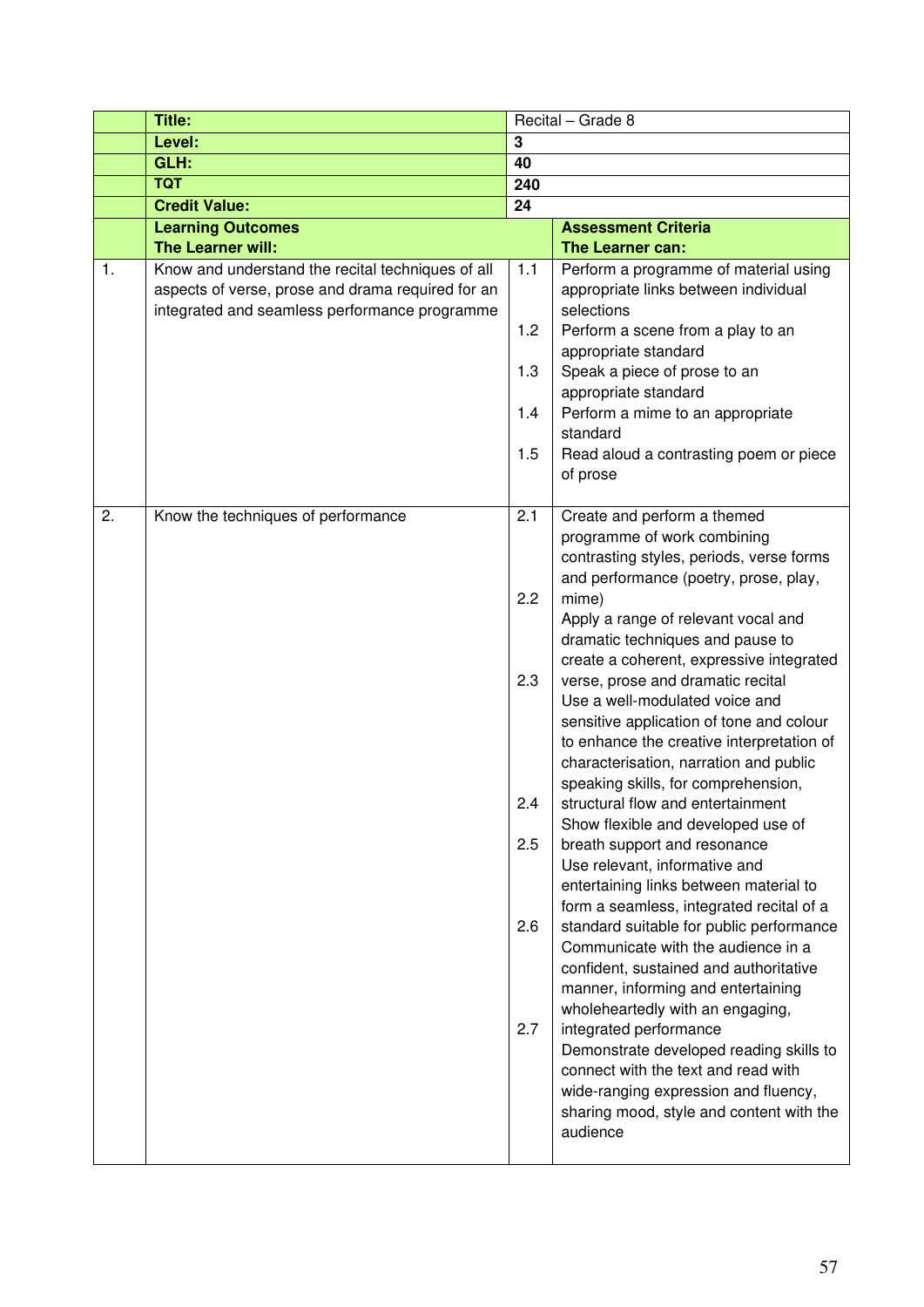|    | Title:                                    |     | Solo Verse Speaking - Grade 6               |
|----|-------------------------------------------|-----|---------------------------------------------|
|    | Level:                                    | 3   |                                             |
|    | GLH:                                      | 27  |                                             |
|    | <b>TQT</b>                                | 140 |                                             |
|    | <b>Credit Value:</b>                      | 14  |                                             |
|    | <b>Learning Outcomes</b>                  |     | <b>Assessment Criteria</b>                  |
|    | <b>The Learner will:</b>                  |     | The Learner can:                            |
|    | Know and understand the techniques of the | 1.1 | Present a recital of three poems as         |
|    | speaking of poetry                        |     | specified in the syllabus to an appropriate |
|    |                                           |     | standard                                    |
| 2. | Know the techniques of performance        | 2.1 | Perform a programme of poems showing        |
|    |                                           |     | differences in style, period and verse form |
|    |                                           | 2.2 | Show the various pauses and techniques of   |
|    |                                           |     | the speaking of poetry                      |
|    |                                           | 2.3 | Use a well-modulated voice                  |
|    |                                           | 2.4 | Show good use of breath support and         |
|    |                                           |     | resonance                                   |
|    |                                           | 2.5 | Link the poems together to an appropriate   |
|    |                                           |     | standard                                    |
|    |                                           |     |                                             |

|    | Title:                                         |     | Solo Verse Speaking - Grade 7               |
|----|------------------------------------------------|-----|---------------------------------------------|
|    | Level:                                         | 3   |                                             |
|    | GLH:                                           | 30  |                                             |
|    | <b>TQT</b>                                     | 180 |                                             |
|    | <b>Credit Value:</b>                           | 18  |                                             |
|    | <b>Learning Outcomes</b>                       |     | <b>Assessment Criteria</b>                  |
|    | <b>The Learner will:</b>                       |     | The Learner can:                            |
| 1. | Know and understand the techniques speaking of | 1.1 | Present a recital of three poems as         |
|    | poetry                                         |     | specified in the syllabus to an appropriate |
|    |                                                |     | standard                                    |
| 2. | Know the techniques of performance             | 2.1 | Perform a programme of poems to show        |
|    |                                                |     | differences in style, period and verse form |
|    |                                                | 2.2 | Show the various pauses and techniques of   |
|    |                                                |     | the speaking of poetry                      |
|    |                                                | 2.3 | Use a well-modulated voice                  |
|    |                                                | 2.4 | Show good breath support and resonance      |
|    |                                                | 2.5 | Link the poems together to an               |
|    |                                                |     | appropriate standard                        |
|    |                                                |     |                                             |